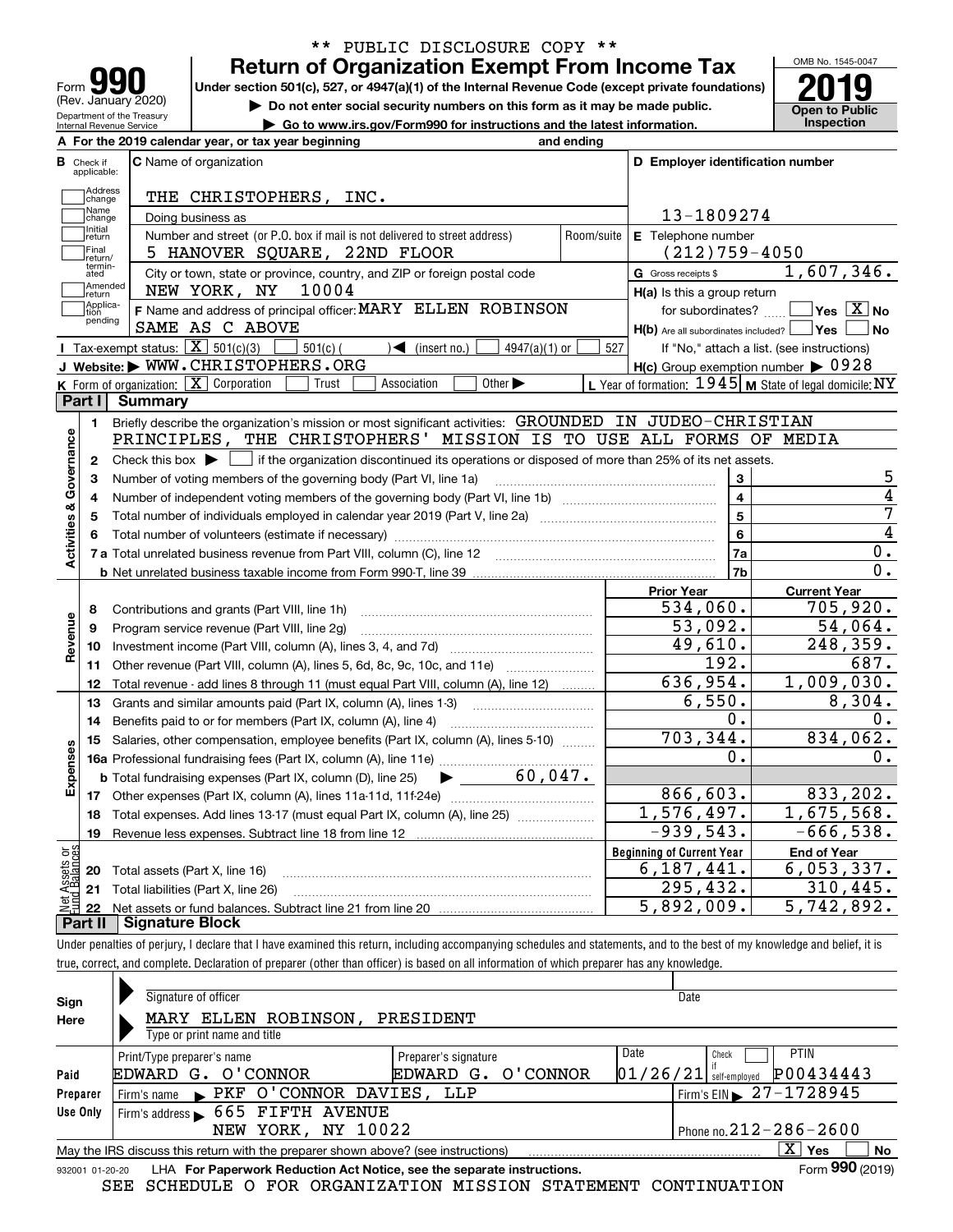| <b>Statement of Program Service Accomplishments</b><br>Part III<br>Briefly describe the organization's mission:<br>THE MISSION OF THE CHRISTOPHERS IS TO EMPOWER PEOPLE FROM ALL WALKS OF<br>LIFE TO REALIZE THEY HAVE A GOD-GIVEN PURPOSE THAT BELONGS TO NO ONE<br>ELSE BUT THEM. THE CHRISTOPHERS PUT HOPE INTO ACTION BY USING PRINT | $\overline{\mathbf{x}}$                |
|------------------------------------------------------------------------------------------------------------------------------------------------------------------------------------------------------------------------------------------------------------------------------------------------------------------------------------------|----------------------------------------|
| 1                                                                                                                                                                                                                                                                                                                                        |                                        |
|                                                                                                                                                                                                                                                                                                                                          |                                        |
|                                                                                                                                                                                                                                                                                                                                          |                                        |
|                                                                                                                                                                                                                                                                                                                                          |                                        |
|                                                                                                                                                                                                                                                                                                                                          |                                        |
|                                                                                                                                                                                                                                                                                                                                          |                                        |
| AND ELECTRONIC MEDIA TO REMIND EACH PERSON THAT THEY ARE AN                                                                                                                                                                                                                                                                              |                                        |
| Did the organization undertake any significant program services during the year which were not listed on the<br>$\mathbf{2}$                                                                                                                                                                                                             |                                        |
| prior Form 990 or 990-EZ?                                                                                                                                                                                                                                                                                                                | $\sqrt{}$ Yes $\sqrt{}$ X $\sqrt{}$ No |
| If "Yes," describe these new services on Schedule O.                                                                                                                                                                                                                                                                                     |                                        |
| 3                                                                                                                                                                                                                                                                                                                                        | $\sqrt{}$ Yes $\sqrt{}$ X $\sqrt{}$ No |
| If "Yes," describe these changes on Schedule O.                                                                                                                                                                                                                                                                                          |                                        |
| Describe the organization's program service accomplishments for each of its three largest program services, as measured by expenses.<br>4                                                                                                                                                                                                |                                        |
| Section 501(c)(3) and 501(c)(4) organizations are required to report the amount of grants and allocations to others, the total expenses, and                                                                                                                                                                                             |                                        |
| revenue, if any, for each program service reported.                                                                                                                                                                                                                                                                                      |                                        |
| 458,765.<br>(Expenses \$<br>including grants of \$<br>(Revenue \$<br>4a                                                                                                                                                                                                                                                                  | 47,686.                                |
| (Code:<br>INSPIRATIONAL LITERATURE - THE CHRISTOPHERS WRITE AND PUBLISH A WIDE                                                                                                                                                                                                                                                           |                                        |
|                                                                                                                                                                                                                                                                                                                                          |                                        |
| VARIETY OF INSPIRATIONAL AND MOTIVATIONAL LITERATURE THROUGHOUT THE                                                                                                                                                                                                                                                                      |                                        |
| YEAR THAT REFLECTS THE MOTTO CHOSEN BY OUR FOUNDER, FATHER JAMES                                                                                                                                                                                                                                                                         |                                        |
| "IT'S BETTER TO LIGHT ONE CANDLE THAN TO CURSE THE DARKNESS."<br>KELLER:                                                                                                                                                                                                                                                                 |                                        |
| THIS LITERATURE CALLS ON ADULTS AND TEENS TO PUT THEIR FAITH INTO                                                                                                                                                                                                                                                                        |                                        |
| ACTION AND OFFERS ENCOURAGEMENT AND PRACTICAL TIPS TOWARD CREATING A                                                                                                                                                                                                                                                                     |                                        |
| BETTER SOCIETY AND HELPING PEOPLE TO LIVE POSITIVE, HEALTHY,                                                                                                                                                                                                                                                                             | AND                                    |
| PEACEFUL LIVES, EVEN IN THE FACE OF THE TREMENDOUS OBSTACLES THEY MAY                                                                                                                                                                                                                                                                    |                                        |
| FACE.                                                                                                                                                                                                                                                                                                                                    |                                        |
| OUR CHRISTOPHER NEWS NOTES ARE PUBLISHED 10 TIMES A YEAR AND ARE                                                                                                                                                                                                                                                                         |                                        |
| AVAILABLE FREE TO PEOPLE OF ALL FAITHS. THEY SHARE A UNIVERSAL MESSAGE                                                                                                                                                                                                                                                                   |                                        |
| OF GOD'S HOPE AND LOVE, WHILE ALSO OFFERING POSITIVE GUIDANCE TO HELP                                                                                                                                                                                                                                                                    |                                        |
| 299,915.<br>including grants of \$<br>4b<br>(Expenses \$<br>) (Revenue \$<br>(Code:                                                                                                                                                                                                                                                      |                                        |
| CHRISTOPHER AWARDS - THE CHRISTOPHER AWARDS WERE CREATED IN 1949 BY OUR                                                                                                                                                                                                                                                                  |                                        |
| FOUNDER, FATHER JAMES KELLER, M.M., BECAUSE HE UNDERSTOOD THAT THE                                                                                                                                                                                                                                                                       |                                        |
| ARTS, MEDIA, AND POPULAR CULTURE HAD THE POWER TO INFLUENCE MILLIONS OF                                                                                                                                                                                                                                                                  |                                        |
| PEOPLE. HE REALIZED THAT WHEN WE'RE EXPOSED TO STORIES THAT SHINE A                                                                                                                                                                                                                                                                      |                                        |
|                                                                                                                                                                                                                                                                                                                                          |                                        |
| LIGHT ON OUR STRUGGLES AS WELL AS VIRTUES, LIKE FAITH, COURAGE, HOPE,                                                                                                                                                                                                                                                                    |                                        |
| AND LOVE, WE CAN BECOME MOTIVATED TO BECOME BETTER, MORE SELFLESS                                                                                                                                                                                                                                                                        |                                        |
| PEOPLE. THEREFORE, THE CHRISTOPHER AWARDS HONOR BOOKS, FILMS AND                                                                                                                                                                                                                                                                         |                                        |
| TELEVISION PROGRAMS THAT AFFIRM THE HIGHEST VALUES OF THE HUMAN SPIRIT.                                                                                                                                                                                                                                                                  |                                        |
|                                                                                                                                                                                                                                                                                                                                          |                                        |
| THE GOAL OF OUR AWARDS IS TO ENCOURAGE CREATIVE ARTISTS TO PURSUE                                                                                                                                                                                                                                                                        |                                        |
| EXCELLENCE IN ARENAS THAT HAVE THE POTENTIAL TO INFLUENCE A MASS                                                                                                                                                                                                                                                                         |                                        |
| AUDIENCE IN A POSITIVE WAY AND TO ENCOURAGE READERS AND VIEWERS TO TAP                                                                                                                                                                                                                                                                   |                                        |
| 215, 019. including grants of \$<br>) (Expenses \$<br>) (Revenue \$<br>4с<br>(Code:                                                                                                                                                                                                                                                      |                                        |
| CHRISTOPHER MEDIA: RADIO/PODCAST - "CHRISTOPHER CLOSEUP" HIGHLIGHTS                                                                                                                                                                                                                                                                      |                                        |
| INDIVIDUALS IN A WIDE VARIETY OF FIELDS WHO ACT AS POSITIVE INFLUENCES                                                                                                                                                                                                                                                                   |                                        |
| ON PEOPLE AROUND THEM IN SMALL AND EXTRAORDINARY WAYS. SUBJECTS COVERED                                                                                                                                                                                                                                                                  |                                        |
| INCLUDE SPIRITUAL SOLUTIONS TO EVERYDAY PROBLEMS, MAINTAINING HOPE IN                                                                                                                                                                                                                                                                    |                                        |
| THE FACE OF HARDSHIP, AND CARE FOR THE POOR.                                                                                                                                                                                                                                                                                             |                                        |
| *RECENT "CHRISTOPHER CLOSEUP" GUESTS INCLUDE ACTORS AND HUMANITARIANS                                                                                                                                                                                                                                                                    |                                        |
| GARY SINISE AND PATRICIA HEATON; ABC NEWS JOURNALISTS PAULA FARIS AND                                                                                                                                                                                                                                                                    |                                        |
| LINSEY DAVIS; CBS NEWS' JOHN DICKERSON; ACTRESS/HUMANITARIAN BONNIE                                                                                                                                                                                                                                                                      |                                        |
| HUNT; AUTHOR AND FORGIVENESS ADVOCATE KATHERINE SCHWARZENEGGER PRATT;                                                                                                                                                                                                                                                                    |                                        |
|                                                                                                                                                                                                                                                                                                                                          |                                        |
| STAR WARS VOICE ACTRESS AND MENTAL HEALTH ADVOCATE ASHLEY ECKSTEIN;                                                                                                                                                                                                                                                                      |                                        |
| CHILDREN'S BOOK AUTHOR AND INSIDE EDITION CORRESPONDENT MEGAN                                                                                                                                                                                                                                                                            |                                        |
| ALEXANDER; HALLMARK CHANNEL ACTRESS AND ADOPTION ADVOCATE JEN LILLEY;                                                                                                                                                                                                                                                                    |                                        |
| Other program services (Describe on Schedule O.)<br>4d -                                                                                                                                                                                                                                                                                 |                                        |
| $441$ , $613$ . including grants of \$<br>8, 304.) (Revenue \$<br>(Expenses \$                                                                                                                                                                                                                                                           | 6,378.                                 |
| 1,415,312.<br>Total program service expenses<br>4е                                                                                                                                                                                                                                                                                       |                                        |
|                                                                                                                                                                                                                                                                                                                                          | Form 990 (2019)                        |
| SEE SCHEDULE O FOR CONTINUATION(S)<br>932002 01-20-20                                                                                                                                                                                                                                                                                    |                                        |
| $\mathfrak{D}$                                                                                                                                                                                                                                                                                                                           |                                        |
| 13430126 756359 1112160.000<br>2019.05030 THE CHRISTOPHERS, INC.                                                                                                                                                                                                                                                                         | 11121601                               |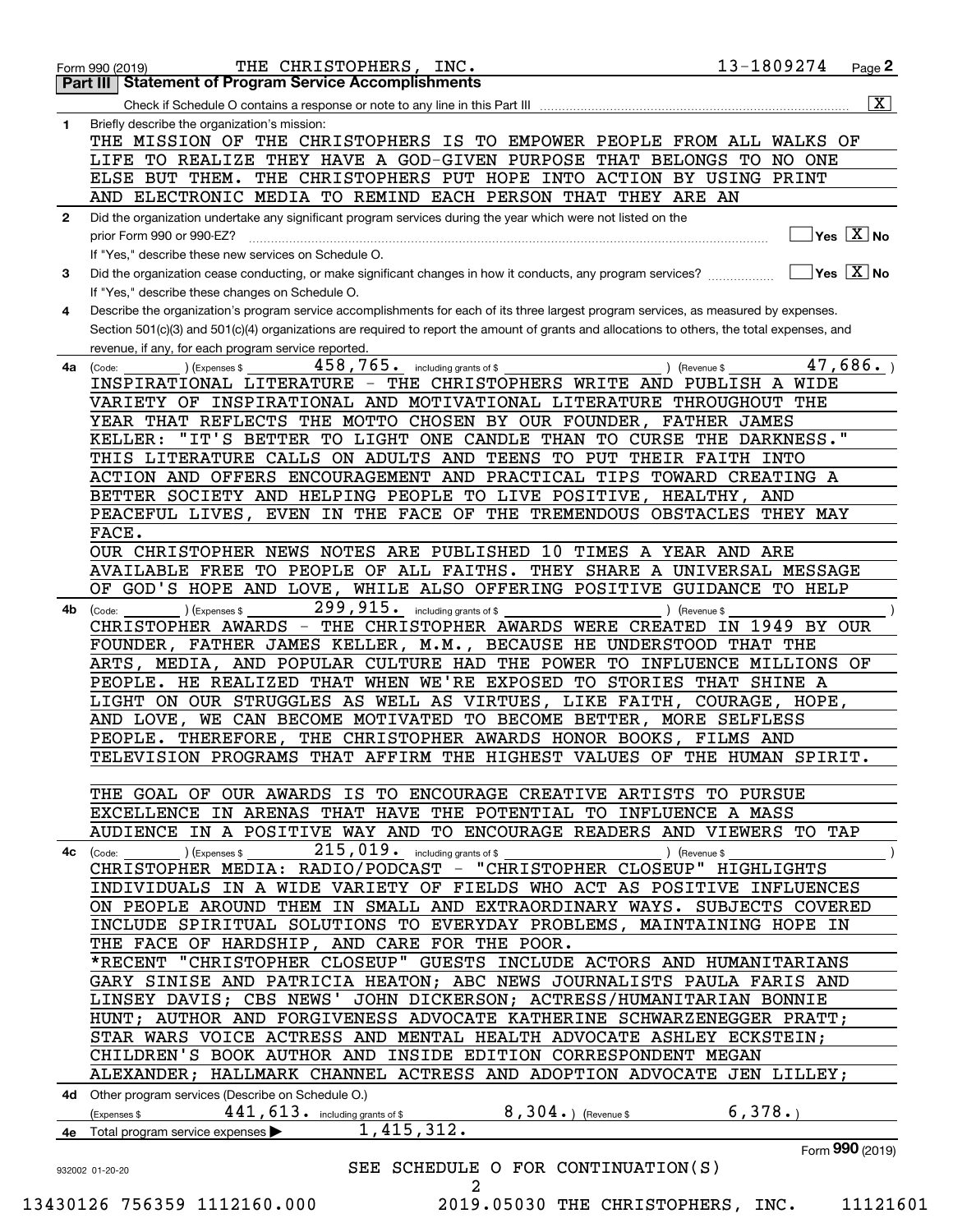Form 990 (2019) THE CHRISTOPHERS,INC. 13-1809274 <sub>Page</sub> 3<br>**Part IV | Checklist of Required Schedules** 

|     |                                                                                                                                       |                 | Yes   No                |                              |
|-----|---------------------------------------------------------------------------------------------------------------------------------------|-----------------|-------------------------|------------------------------|
| 1   | Is the organization described in section $501(c)(3)$ or $4947(a)(1)$ (other than a private foundation)?                               |                 |                         |                              |
|     |                                                                                                                                       | 1               | х                       |                              |
| 2   |                                                                                                                                       | $\overline{2}$  | $\overline{\mathbf{x}}$ |                              |
| 3   | Did the organization engage in direct or indirect political campaign activities on behalf of or in opposition to candidates for       |                 |                         |                              |
|     |                                                                                                                                       | 3               |                         | x                            |
| 4   | Section 501(c)(3) organizations. Did the organization engage in lobbying activities, or have a section 501(h) election in effect      |                 |                         |                              |
|     |                                                                                                                                       | 4               |                         | x                            |
| 5   | Is the organization a section 501(c)(4), 501(c)(5), or 501(c)(6) organization that receives membership dues, assessments, or          |                 |                         |                              |
|     |                                                                                                                                       | 5               |                         | x                            |
| 6   | Did the organization maintain any donor advised funds or any similar funds or accounts for which donors have the right to             |                 |                         |                              |
|     | provide advice on the distribution or investment of amounts in such funds or accounts? If "Yes," complete Schedule D, Part I          | 6               |                         | x                            |
| 7   | Did the organization receive or hold a conservation easement, including easements to preserve open space,                             |                 |                         |                              |
|     |                                                                                                                                       | $\overline{7}$  |                         | x                            |
| 8   | Did the organization maintain collections of works of art, historical treasures, or other similar assets? If "Yes," complete          |                 |                         | x                            |
|     |                                                                                                                                       | 8               |                         |                              |
| 9   | Did the organization report an amount in Part X, line 21, for escrow or custodial account liability, serve as a custodian for         |                 |                         |                              |
|     | amounts not listed in Part X; or provide credit counseling, debt management, credit repair, or debt negotiation services?             | 9               |                         | x                            |
| 10  |                                                                                                                                       |                 |                         |                              |
|     | Did the organization, directly or through a related organization, hold assets in donor-restricted endowments                          | 10              |                         | х                            |
| 11  | If the organization's answer to any of the following questions is "Yes," then complete Schedule D, Parts VI, VII, VIII, IX, or X      |                 |                         |                              |
|     | as applicable.                                                                                                                        |                 |                         |                              |
|     | a Did the organization report an amount for land, buildings, and equipment in Part X, line 10? If "Yes," complete Schedule D.         |                 |                         |                              |
|     |                                                                                                                                       | 11a             | х                       |                              |
|     | <b>b</b> Did the organization report an amount for investments - other securities in Part X, line 12, that is 5% or more of its total |                 |                         |                              |
|     |                                                                                                                                       | 11b             |                         | x                            |
|     | c Did the organization report an amount for investments - program related in Part X, line 13, that is 5% or more of its total         |                 |                         |                              |
|     |                                                                                                                                       | 11c             |                         | x                            |
|     | d Did the organization report an amount for other assets in Part X, line 15, that is 5% or more of its total assets reported in       |                 |                         |                              |
|     |                                                                                                                                       | 11d             |                         | x                            |
|     |                                                                                                                                       | <b>11e</b>      | X                       |                              |
| f.  | Did the organization's separate or consolidated financial statements for the tax year include a footnote that addresses               |                 |                         |                              |
|     | the organization's liability for uncertain tax positions under FIN 48 (ASC 740)? If "Yes," complete Schedule D, Part X                | 11f             | X                       |                              |
|     | 12a Did the organization obtain separate, independent audited financial statements for the tax year? If "Yes," complete               |                 |                         |                              |
|     |                                                                                                                                       | 12a             | х                       |                              |
|     | <b>b</b> Was the organization included in consolidated, independent audited financial statements for the tax year?                    |                 |                         |                              |
|     | If "Yes," and if the organization answered "No" to line 12a, then completing Schedule D, Parts XI and XII is optional                 | 12 <sub>b</sub> |                         | 43.                          |
| 13  |                                                                                                                                       | 13              |                         | X                            |
| 14a | Did the organization maintain an office, employees, or agents outside of the United States?                                           | 14a             |                         | X                            |
| b   | Did the organization have aggregate revenues or expenses of more than \$10,000 from grantmaking, fundraising, business,               |                 |                         |                              |
|     | investment, and program service activities outside the United States, or aggregate foreign investments valued at \$100,000            |                 |                         |                              |
|     |                                                                                                                                       | 14b             |                         | X                            |
| 15  | Did the organization report on Part IX, column (A), line 3, more than \$5,000 of grants or other assistance to or for any             |                 |                         |                              |
|     |                                                                                                                                       | 15              |                         | X                            |
| 16  | Did the organization report on Part IX, column (A), line 3, more than \$5,000 of aggregate grants or other assistance to              |                 |                         |                              |
|     |                                                                                                                                       | 16              |                         | x                            |
| 17  | Did the organization report a total of more than \$15,000 of expenses for professional fundraising services on Part IX,               |                 |                         |                              |
|     |                                                                                                                                       | 17              |                         | X                            |
| 18  | Did the organization report more than \$15,000 total of fundraising event gross income and contributions on Part VIII, lines          |                 |                         |                              |
|     |                                                                                                                                       | 18              |                         | X                            |
| 19  | Did the organization report more than \$15,000 of gross income from gaming activities on Part VIII, line 9a? If "Yes."                |                 |                         |                              |
|     |                                                                                                                                       | 19              |                         | X<br>$\overline{\mathbf{X}}$ |
| 20a |                                                                                                                                       | 20a             |                         |                              |
|     | b If "Yes" to line 20a, did the organization attach a copy of its audited financial statements to this return?                        | 20b             |                         |                              |
| 21  | Did the organization report more than \$5,000 of grants or other assistance to any domestic organization or                           |                 |                         | x                            |
|     |                                                                                                                                       | 21              |                         | Form 990 (2019)              |
|     | 932003 01-20-20                                                                                                                       |                 |                         |                              |

932003 01-20-20

3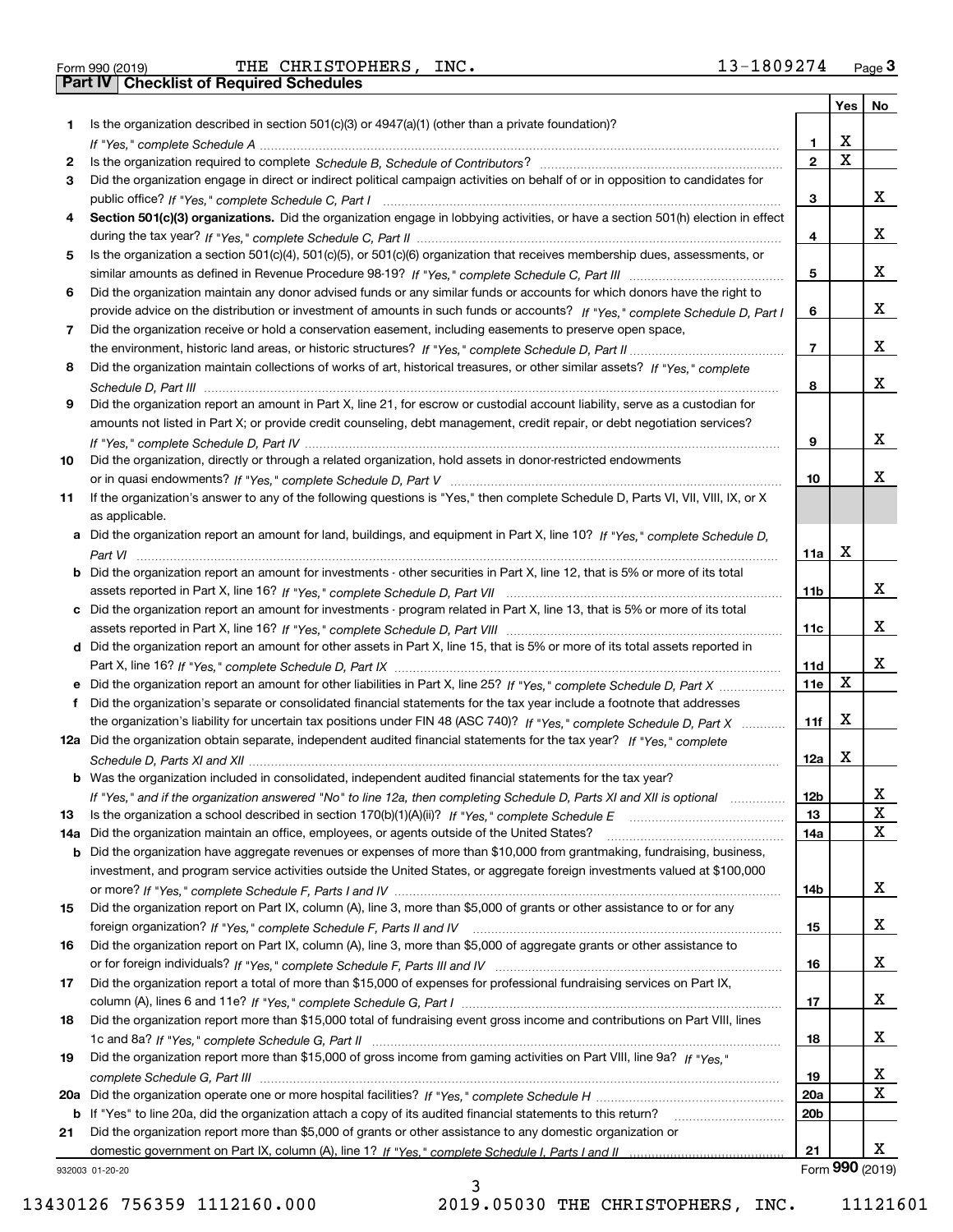| Form 990 (2019) |  |  |
|-----------------|--|--|

*(continued)*

|        |                                                                                                                              |                 | Yes | No                      |
|--------|------------------------------------------------------------------------------------------------------------------------------|-----------------|-----|-------------------------|
| 22     | Did the organization report more than \$5,000 of grants or other assistance to or for domestic individuals on                |                 |     |                         |
|        |                                                                                                                              | 22              | X   |                         |
| 23     | Did the organization answer "Yes" to Part VII, Section A, line 3, 4, or 5 about compensation of the organization's current   |                 |     |                         |
|        | and former officers, directors, trustees, key employees, and highest compensated employees? If "Yes," complete               |                 |     |                         |
|        |                                                                                                                              | 23              |     | X.                      |
|        | 24a Did the organization have a tax-exempt bond issue with an outstanding principal amount of more than \$100,000 as of the  |                 |     |                         |
|        | last day of the year, that was issued after December 31, 2002? If "Yes," answer lines 24b through 24d and complete           |                 |     |                         |
|        |                                                                                                                              | 24a             |     | X.                      |
|        | <b>b</b> Did the organization invest any proceeds of tax-exempt bonds beyond a temporary period exception?                   | 24b             |     |                         |
|        | c Did the organization maintain an escrow account other than a refunding escrow at any time during the year to defease       |                 |     |                         |
|        |                                                                                                                              | 24c             |     |                         |
|        |                                                                                                                              | 24d             |     |                         |
|        | 25a Section 501(c)(3), 501(c)(4), and 501(c)(29) organizations. Did the organization engage in an excess benefit             |                 |     |                         |
|        |                                                                                                                              | 25a             |     | X.                      |
|        | b Is the organization aware that it engaged in an excess benefit transaction with a disqualified person in a prior year, and |                 |     |                         |
|        | that the transaction has not been reported on any of the organization's prior Forms 990 or 990-EZ? If "Yes." complete        |                 |     |                         |
|        | Schedule L. Part I                                                                                                           | 25b             |     | x                       |
| 26     | Did the organization report any amount on Part X, line 5 or 22, for receivables from or payables to any current              |                 |     |                         |
|        | or former officer, director, trustee, key employee, creator or founder, substantial contributor, or 35%                      |                 |     |                         |
|        |                                                                                                                              | 26              |     | x                       |
| 27     | Did the organization provide a grant or other assistance to any current or former officer, director, trustee, key employee,  |                 |     |                         |
|        | creator or founder, substantial contributor or employee thereof, a grant selection committee member, or to a 35% controlled  |                 |     |                         |
|        | entity (including an employee thereof) or family member of any of these persons? If "Yes," complete Schedule L, Part III     | 27              |     | x                       |
| 28     | Was the organization a party to a business transaction with one of the following parties (see Schedule L, Part IV            |                 |     |                         |
|        | instructions, for applicable filing thresholds, conditions, and exceptions):                                                 |                 |     |                         |
|        | a A current or former officer, director, trustee, key employee, creator or founder, or substantial contributor? If           |                 |     |                         |
|        |                                                                                                                              | 28a             |     | x                       |
|        |                                                                                                                              | 28 <sub>b</sub> |     | $\mathbf X$             |
|        | c A 35% controlled entity of one or more individuals and/or organizations described in lines 28a or 28b? If                  |                 |     |                         |
|        |                                                                                                                              | 28c             |     | x                       |
| 29     |                                                                                                                              | 29              |     | $\mathbf x$             |
| 30     | Did the organization receive contributions of art, historical treasures, or other similar assets, or qualified conservation  |                 |     |                         |
|        |                                                                                                                              | 30              |     | x                       |
| 31     | Did the organization liquidate, terminate, or dissolve and cease operations? If "Yes," complete Schedule N, Part I           | 31              |     | $\overline{\mathbf{x}}$ |
| 32     | Did the organization sell, exchange, dispose of, or transfer more than 25% of its net assets? If "Yes," complete             |                 |     |                         |
|        |                                                                                                                              | 32              |     | x                       |
| 33     | Did the organization own 100% of an entity disregarded as separate from the organization under Regulations                   |                 |     |                         |
|        |                                                                                                                              | 33              |     | X                       |
| 34     | Was the organization related to any tax-exempt or taxable entity? If "Yes," complete Schedule R, Part II, III, or IV, and    |                 |     |                         |
|        |                                                                                                                              | 34              |     | x                       |
|        | 35a Did the organization have a controlled entity within the meaning of section 512(b)(13)?                                  | 35a             |     | X                       |
|        | b If "Yes" to line 35a, did the organization receive any payment from or engage in any transaction with a controlled entity  |                 |     |                         |
|        |                                                                                                                              | 35b             |     |                         |
| 36     | Section 501(c)(3) organizations. Did the organization make any transfers to an exempt non-charitable related organization?   |                 |     |                         |
|        |                                                                                                                              | 36              |     | x                       |
| 37     | Did the organization conduct more than 5% of its activities through an entity that is not a related organization             |                 |     |                         |
|        | and that is treated as a partnership for federal income tax purposes? If "Yes," complete Schedule R, Part VI                 | 37              |     | x                       |
| 38     | Did the organization complete Schedule O and provide explanations in Schedule O for Part VI, lines 11b and 19?               |                 |     |                         |
|        | Note: All Form 990 filers are required to complete Schedule O                                                                | 38              | X   |                         |
| Part V | <b>Statements Regarding Other IRS Filings and Tax Compliance</b>                                                             |                 |     |                         |
|        | Check if Schedule O contains a response or note to any line in this Part V                                                   |                 |     |                         |
|        |                                                                                                                              |                 | Yes | No                      |
|        | 22<br>1a Enter the number reported in Box 3 of Form 1096. Enter -0- if not applicable<br>1a                                  |                 |     |                         |
|        | 0<br><b>b</b> Enter the number of Forms W-2G included in line 1a. Enter -0- if not applicable<br>1b                          |                 |     |                         |
|        | Did the organization comply with backup withholding rules for reportable payments to vendors and reportable gaming           |                 |     |                         |
|        | (gambling) winnings to prize winners?                                                                                        | 1c              |     |                         |
|        | 932004 01-20-20                                                                                                              |                 |     | Form 990 (2019)         |
|        | 4                                                                                                                            |                 |     |                         |

 <sup>13430126 756359 1112160.000 2019.05030</sup> THE CHRISTOPHERS, INC. 11121601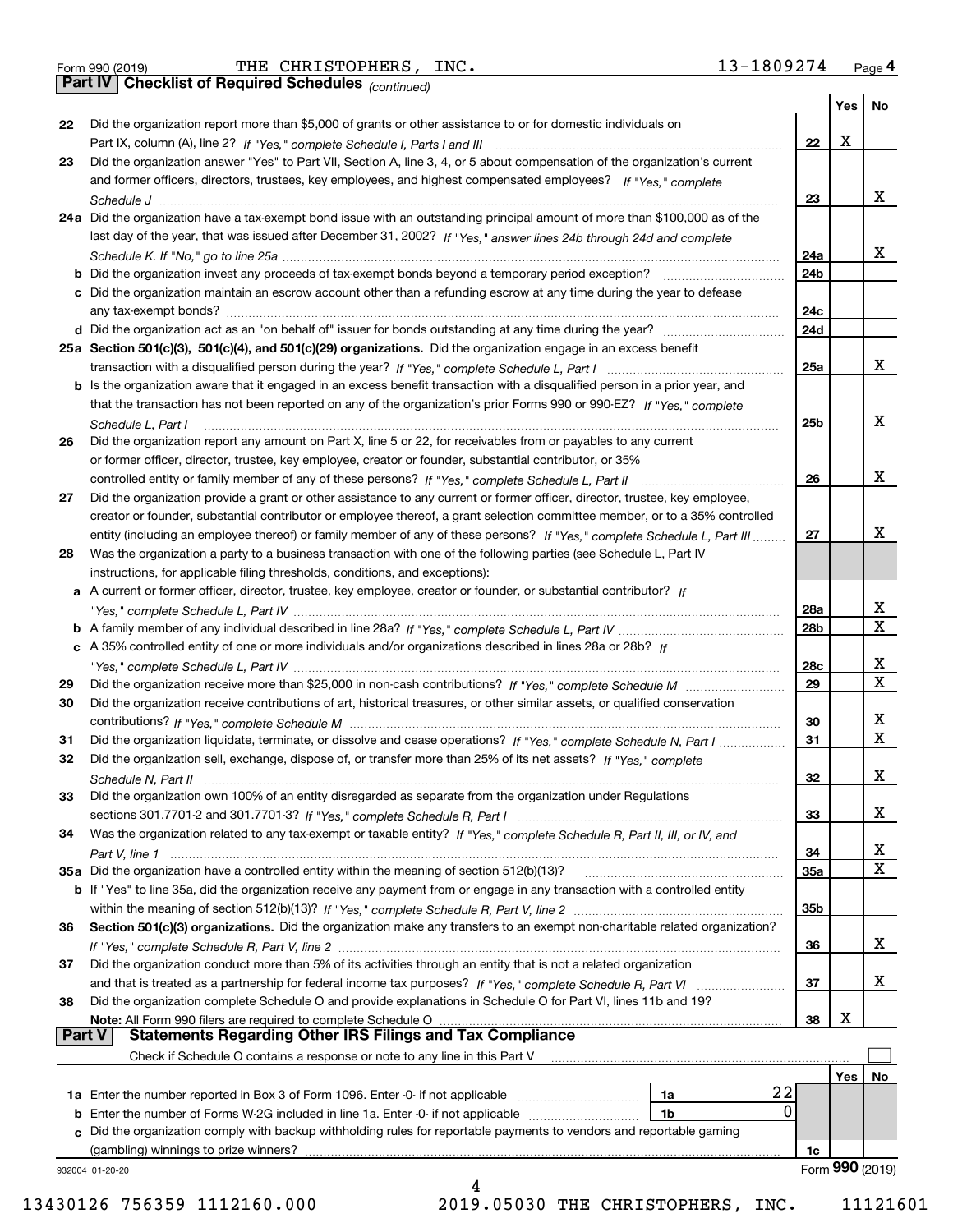| <b>Part V</b> | 13-1809274<br>THE CHRISTOPHERS, INC.<br>Form 990 (2019)<br>Statements Regarding Other IRS Filings and Tax Compliance (continued)                            |                |     | Page 5                      |
|---------------|-------------------------------------------------------------------------------------------------------------------------------------------------------------|----------------|-----|-----------------------------|
|               |                                                                                                                                                             |                | Yes | No                          |
|               | 2a Enter the number of employees reported on Form W-3, Transmittal of Wage and Tax Statements,                                                              |                |     |                             |
|               | 7<br>filed for the calendar year ending with or within the year covered by this return <i>manumumumum</i><br>2a                                             |                |     |                             |
|               |                                                                                                                                                             | 2 <sub>b</sub> | x   |                             |
|               |                                                                                                                                                             |                |     |                             |
|               | 3a Did the organization have unrelated business gross income of \$1,000 or more during the year?                                                            | 3a             |     | x                           |
|               |                                                                                                                                                             | 3 <sub>b</sub> |     |                             |
|               | 4a At any time during the calendar year, did the organization have an interest in, or a signature or other authority over, a                                |                |     |                             |
|               | financial account in a foreign country (such as a bank account, securities account, or other financial account)?                                            | 4a             |     | х                           |
|               | <b>b</b> If "Yes," enter the name of the foreign country $\triangleright$                                                                                   |                |     |                             |
|               | See instructions for filing requirements for FinCEN Form 114, Report of Foreign Bank and Financial Accounts (FBAR).                                         |                |     |                             |
|               | 5a Was the organization a party to a prohibited tax shelter transaction at any time during the tax year?                                                    | 5a             |     | х                           |
|               |                                                                                                                                                             | 5 <sub>b</sub> |     | X                           |
|               |                                                                                                                                                             | 5 <sub>c</sub> |     |                             |
|               | 6a Does the organization have annual gross receipts that are normally greater than \$100,000, and did the organization solicit                              |                |     |                             |
|               | any contributions that were not tax deductible as charitable contributions?                                                                                 | 6a             |     | x                           |
|               | <b>b</b> If "Yes," did the organization include with every solicitation an express statement that such contributions or gifts                               |                |     |                             |
|               | were not tax deductible?                                                                                                                                    | 6b             |     |                             |
| 7             | Organizations that may receive deductible contributions under section 170(c).                                                                               |                |     |                             |
| a             | Did the organization receive a payment in excess of \$75 made partly as a contribution and partly for goods and services provided to the payor?             | 7a             |     | x                           |
|               | <b>b</b> If "Yes," did the organization notify the donor of the value of the goods or services provided?                                                    | 7b             |     |                             |
|               | c Did the organization sell, exchange, or otherwise dispose of tangible personal property for which it was required                                         |                |     |                             |
|               | to file Form 8282?                                                                                                                                          | 7c             |     | х                           |
|               | 7d<br>d If "Yes," indicate the number of Forms 8282 filed during the year                                                                                   |                |     |                             |
| е             | Did the organization receive any funds, directly or indirectly, to pay premiums on a personal benefit contract?                                             | 7е             |     |                             |
| f             | Did the organization, during the year, pay premiums, directly or indirectly, on a personal benefit contract?                                                | 7f             |     |                             |
| g             | If the organization received a contribution of qualified intellectual property, did the organization file Form 8899 as required?                            | 7g             |     |                             |
|               | h If the organization received a contribution of cars, boats, airplanes, or other vehicles, did the organization file a Form 1098-C?                        | 7h             |     |                             |
| 8             | Sponsoring organizations maintaining donor advised funds. Did a donor advised fund maintained by the                                                        |                |     |                             |
|               | sponsoring organization have excess business holdings at any time during the year?                                                                          | 8              |     |                             |
| 9             | Sponsoring organizations maintaining donor advised funds.                                                                                                   |                |     |                             |
| а             | Did the sponsoring organization make any taxable distributions under section 4966?                                                                          | 9а             |     |                             |
|               | <b>b</b> Did the sponsoring organization make a distribution to a donor, donor advisor, or related person?                                                  | 9b             |     |                             |
| 10            | Section 501(c)(7) organizations. Enter:                                                                                                                     |                |     |                             |
|               | 10a<br>a Initiation fees and capital contributions included on Part VIII, line 12                                                                           |                |     |                             |
|               | <b>b</b> Gross receipts, included on Form 990, Part VIII, line 12, for public use of club facilities<br>10 <sub>b</sub>                                     |                |     |                             |
| 11            | Section 501(c)(12) organizations. Enter:                                                                                                                    |                |     |                             |
| а             | 11a                                                                                                                                                         |                |     |                             |
|               | <b>b</b> Gross income from other sources (Do not net amounts due or paid to other sources against<br>11 <sub>b</sub><br>amounts due or received from them.) |                |     |                             |
|               | 12a Section 4947(a)(1) non-exempt charitable trusts. Is the organization filing Form 990 in lieu of Form 1041?                                              | 12a            |     |                             |
|               | 12 <sub>b</sub><br><b>b</b> If "Yes," enter the amount of tax-exempt interest received or accrued during the year                                           |                |     |                             |
| 13            | Section 501(c)(29) qualified nonprofit health insurance issuers.                                                                                            |                |     |                             |
|               |                                                                                                                                                             | 13a            |     |                             |
|               | Note: See the instructions for additional information the organization must report on Schedule O.                                                           |                |     |                             |
|               | <b>b</b> Enter the amount of reserves the organization is required to maintain by the states in which the                                                   |                |     |                             |
|               | 13 <sub>b</sub>                                                                                                                                             |                |     |                             |
|               | 13 <sub>c</sub>                                                                                                                                             |                |     |                             |
| 14a           | Did the organization receive any payments for indoor tanning services during the tax year?                                                                  | 14a            |     | X                           |
|               |                                                                                                                                                             | 14b            |     |                             |
| 15            | Is the organization subject to the section 4960 tax on payment(s) of more than \$1,000,000 in remuneration or                                               |                |     |                             |
|               |                                                                                                                                                             | 15             |     | х                           |
|               | If "Yes," see instructions and file Form 4720, Schedule N.                                                                                                  |                |     |                             |
| 16            | Is the organization an educational institution subject to the section 4968 excise tax on net investment income?<br>.                                        | 16             |     | х                           |
|               | If "Yes," complete Form 4720, Schedule O.                                                                                                                   |                |     |                             |
|               |                                                                                                                                                             |                |     | $F_{\text{arm}}$ 990 (2010) |

5

Form (2019) **990**

932005 01-20-20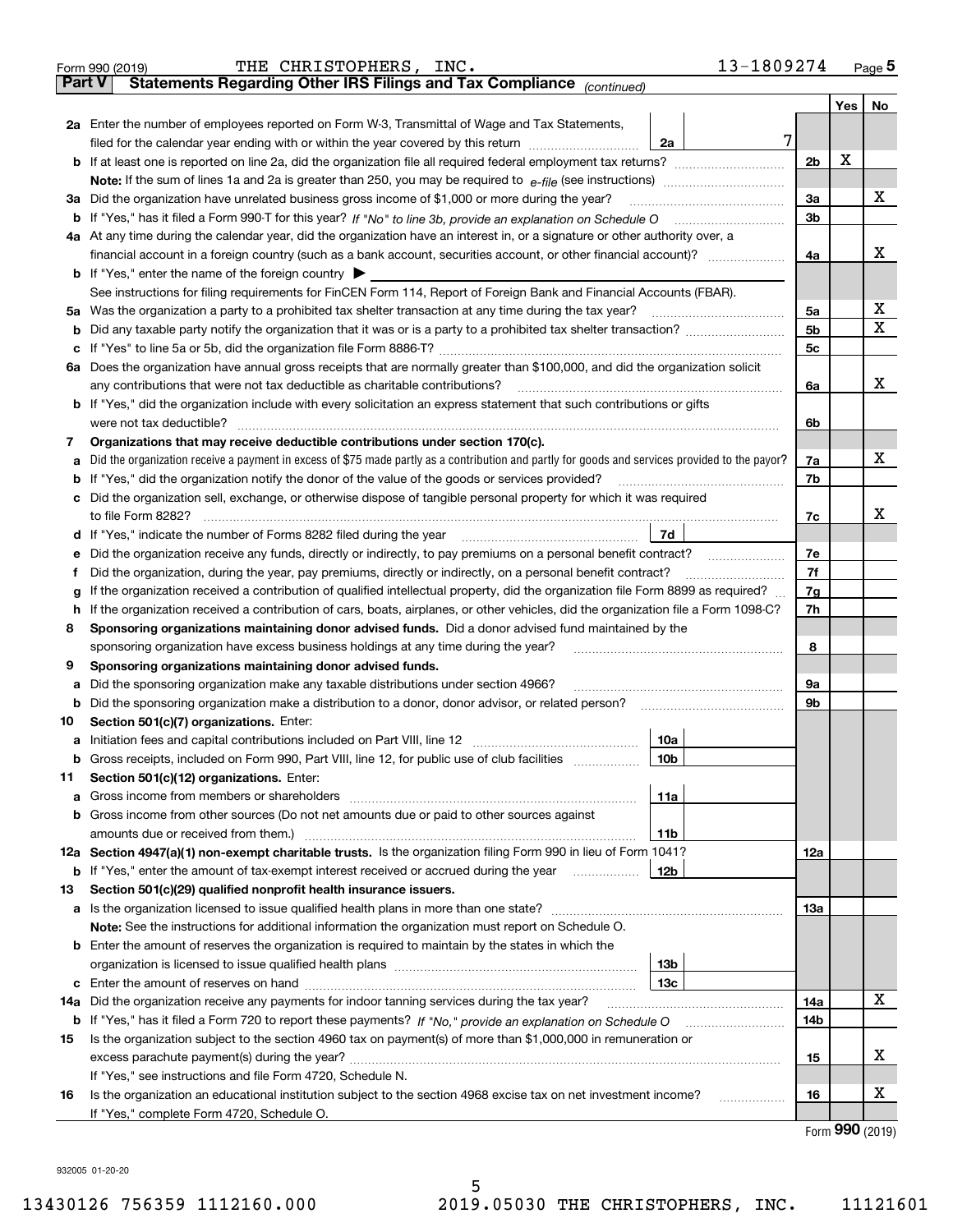| Form 990 (2019) |  |  |
|-----------------|--|--|
|                 |  |  |

| Form 990 (2019) | CHRISTOPHERS,<br>THE | INC. | 13-1809274 | Page |  |
|-----------------|----------------------|------|------------|------|--|
|-----------------|----------------------|------|------------|------|--|

| orm 990 (2019) |  | THE CHRISTOPHERS,                                                           | INC. | 13-1809274                                                                                                                  | $P$ <sub>age</sub> 6    |
|----------------|--|-----------------------------------------------------------------------------|------|-----------------------------------------------------------------------------------------------------------------------------|-------------------------|
|                |  |                                                                             |      | Part VI Governance, Management, and Disclosure For each "Yes" response to lines 2 through 7b below, and for a "No" response |                         |
|                |  |                                                                             |      | to line 8a, 8b, or 10b below, describe the circumstances, processes, or changes on Schedule O. See instructions.            |                         |
|                |  | Check if Schedule O contains a response or note to any line in this Part VI |      |                                                                                                                             | $\overline{\mathbf{X}}$ |

|    |                                                                                                                                                                                                                                                                                                                                                                                                                                                                                       |                               | 51 |                 | Yes             | No                           |
|----|---------------------------------------------------------------------------------------------------------------------------------------------------------------------------------------------------------------------------------------------------------------------------------------------------------------------------------------------------------------------------------------------------------------------------------------------------------------------------------------|-------------------------------|----|-----------------|-----------------|------------------------------|
|    | <b>1a</b> Enter the number of voting members of the governing body at the end of the tax year                                                                                                                                                                                                                                                                                                                                                                                         | 1a                            |    |                 |                 |                              |
|    | If there are material differences in voting rights among members of the governing body, or if the governing                                                                                                                                                                                                                                                                                                                                                                           |                               |    |                 |                 |                              |
|    | body delegated broad authority to an executive committee or similar committee, explain on Schedule O.                                                                                                                                                                                                                                                                                                                                                                                 |                               | 4  |                 |                 |                              |
| b  | Enter the number of voting members included on line 1a, above, who are independent                                                                                                                                                                                                                                                                                                                                                                                                    | 1 <sub>b</sub>                |    |                 |                 |                              |
| 2  | Did any officer, director, trustee, or key employee have a family relationship or a business relationship with any other                                                                                                                                                                                                                                                                                                                                                              |                               |    |                 | X               |                              |
|    | officer, director, trustee, or key employee?                                                                                                                                                                                                                                                                                                                                                                                                                                          |                               |    | $\mathbf{2}$    |                 |                              |
| 3  | Did the organization delegate control over management duties customarily performed by or under the direct supervision                                                                                                                                                                                                                                                                                                                                                                 |                               |    |                 |                 |                              |
|    |                                                                                                                                                                                                                                                                                                                                                                                                                                                                                       |                               |    | 3               |                 | X<br>$\overline{\mathbf{x}}$ |
| 4  | Did the organization make any significant changes to its governing documents since the prior Form 990 was filed?                                                                                                                                                                                                                                                                                                                                                                      |                               |    | $\overline{4}$  |                 |                              |
| 5  |                                                                                                                                                                                                                                                                                                                                                                                                                                                                                       |                               |    | 5               |                 | $\mathbf X$                  |
| 6  | Did the organization have members or stockholders?                                                                                                                                                                                                                                                                                                                                                                                                                                    |                               |    | 6               |                 | X                            |
| 7a | Did the organization have members, stockholders, or other persons who had the power to elect or appoint one or                                                                                                                                                                                                                                                                                                                                                                        |                               |    |                 |                 |                              |
|    |                                                                                                                                                                                                                                                                                                                                                                                                                                                                                       |                               |    | 7a              |                 | х                            |
|    | <b>b</b> Are any governance decisions of the organization reserved to (or subject to approval by) members, stockholders, or                                                                                                                                                                                                                                                                                                                                                           |                               |    |                 |                 |                              |
|    | $\begin{minipage}{0.5\textwidth} \begin{tabular}{ l l l } \hline \multicolumn{1}{ l l l } \hline \multicolumn{1}{ l l } \multicolumn{1}{ l } \multicolumn{1}{ l } \multicolumn{1}{ l } \multicolumn{1}{ l } \multicolumn{1}{ l } \multicolumn{1}{ l } \multicolumn{1}{ l } \multicolumn{1}{ l } \multicolumn{1}{ l } \multicolumn{1}{ l } \multicolumn{1}{ l } \multicolumn{1}{ l } \multicolumn{1}{ l } \multicolumn{1}{ l } \multicolumn$<br>persons other than the governing body? |                               |    | 7b              |                 | х                            |
| 8  | Did the organization contemporaneously document the meetings held or written actions undertaken during the year by the following:                                                                                                                                                                                                                                                                                                                                                     |                               |    |                 |                 |                              |
| a  |                                                                                                                                                                                                                                                                                                                                                                                                                                                                                       |                               |    | 8a              | X               |                              |
| b  |                                                                                                                                                                                                                                                                                                                                                                                                                                                                                       |                               |    | 8b              | X               |                              |
| 9  | Is there any officer, director, trustee, or key employee listed in Part VII, Section A, who cannot be reached at the                                                                                                                                                                                                                                                                                                                                                                  |                               |    |                 |                 |                              |
|    |                                                                                                                                                                                                                                                                                                                                                                                                                                                                                       |                               |    | 9               |                 | x                            |
|    | Section B. Policies (This Section B requests information about policies not required by the Internal Revenue Code.)                                                                                                                                                                                                                                                                                                                                                                   |                               |    |                 |                 |                              |
|    |                                                                                                                                                                                                                                                                                                                                                                                                                                                                                       |                               |    |                 | Yes             | No                           |
|    |                                                                                                                                                                                                                                                                                                                                                                                                                                                                                       |                               |    | 10a             |                 | X                            |
|    | <b>b</b> If "Yes," did the organization have written policies and procedures governing the activities of such chapters, affiliates,                                                                                                                                                                                                                                                                                                                                                   |                               |    |                 |                 |                              |
|    |                                                                                                                                                                                                                                                                                                                                                                                                                                                                                       |                               |    | 10 <sub>b</sub> |                 |                              |
|    | 11a Has the organization provided a complete copy of this Form 990 to all members of its governing body before filing the form?                                                                                                                                                                                                                                                                                                                                                       |                               |    | 11a             | X               |                              |
|    | <b>b</b> Describe in Schedule O the process, if any, used by the organization to review this Form 990.                                                                                                                                                                                                                                                                                                                                                                                |                               |    |                 |                 |                              |
|    |                                                                                                                                                                                                                                                                                                                                                                                                                                                                                       |                               |    | 12a             | X               |                              |
| b  |                                                                                                                                                                                                                                                                                                                                                                                                                                                                                       |                               |    | 12 <sub>b</sub> | X               |                              |
|    | c Did the organization regularly and consistently monitor and enforce compliance with the policy? If "Yes," describe                                                                                                                                                                                                                                                                                                                                                                  |                               |    |                 |                 |                              |
|    | in Schedule O how this was done manufactured and continuum control of the state of the state of the state of t                                                                                                                                                                                                                                                                                                                                                                        |                               |    | 12c             | Х               |                              |
| 13 | Did the organization have a written whistleblower policy? [11] matter content to the organization have a written whistleblower policy? [11] matter content content content of the organization have a written whistleblower po                                                                                                                                                                                                                                                        |                               |    | 13              | X               |                              |
| 14 | Did the organization have a written document retention and destruction policy? manufactured and the organization have a written document retention and destruction policy?                                                                                                                                                                                                                                                                                                            |                               |    | 14              | X               |                              |
| 15 | Did the process for determining compensation of the following persons include a review and approval by independent                                                                                                                                                                                                                                                                                                                                                                    |                               |    |                 |                 |                              |
|    | persons, comparability data, and contemporaneous substantiation of the deliberation and decision?                                                                                                                                                                                                                                                                                                                                                                                     |                               |    |                 |                 |                              |
|    | a The organization's CEO, Executive Director, or top management official manufactured content content of the organization's CEO, Executive Director, or top management official manufactured content of the state of the state                                                                                                                                                                                                                                                        |                               |    | 15a             | х               |                              |
|    |                                                                                                                                                                                                                                                                                                                                                                                                                                                                                       |                               |    | 15b             | X               |                              |
|    | If "Yes" to line 15a or 15b, describe the process in Schedule O (see instructions).                                                                                                                                                                                                                                                                                                                                                                                                   |                               |    |                 |                 |                              |
|    | 16a Did the organization invest in, contribute assets to, or participate in a joint venture or similar arrangement with a                                                                                                                                                                                                                                                                                                                                                             |                               |    |                 |                 |                              |
|    | taxable entity during the year?                                                                                                                                                                                                                                                                                                                                                                                                                                                       |                               |    | 16a             |                 | х                            |
|    | b If "Yes," did the organization follow a written policy or procedure requiring the organization to evaluate its participation                                                                                                                                                                                                                                                                                                                                                        |                               |    |                 |                 |                              |
|    | in joint venture arrangements under applicable federal tax law, and take steps to safeguard the organization's                                                                                                                                                                                                                                                                                                                                                                        |                               |    |                 |                 |                              |
|    | exempt status with respect to such arrangements?                                                                                                                                                                                                                                                                                                                                                                                                                                      |                               |    | 16b             |                 |                              |
|    | <b>Section C. Disclosure</b>                                                                                                                                                                                                                                                                                                                                                                                                                                                          |                               |    |                 |                 |                              |
| 17 | <b>NONE</b><br>List the states with which a copy of this Form 990 is required to be filed $\blacktriangleright$                                                                                                                                                                                                                                                                                                                                                                       |                               |    |                 |                 |                              |
| 18 | Section 6104 requires an organization to make its Forms 1023 (1024 or 1024-A, if applicable), 990, and 990-T (Section 501(c)(3)s only) available                                                                                                                                                                                                                                                                                                                                      |                               |    |                 |                 |                              |
|    | for public inspection. Indicate how you made these available. Check all that apply.                                                                                                                                                                                                                                                                                                                                                                                                   |                               |    |                 |                 |                              |
|    | $\mid$ $\rm X\mid$ Own website<br>$\lfloor x \rfloor$ Upon request<br>  Another's website                                                                                                                                                                                                                                                                                                                                                                                             | Other (explain on Schedule O) |    |                 |                 |                              |
| 19 | Describe on Schedule O whether (and if so, how) the organization made its governing documents, conflict of interest policy, and financial                                                                                                                                                                                                                                                                                                                                             |                               |    |                 |                 |                              |
|    | statements available to the public during the tax year.                                                                                                                                                                                                                                                                                                                                                                                                                               |                               |    |                 |                 |                              |
| 20 | State the name, address, and telephone number of the person who possesses the organization's books and records<br>MARY ELLEN ROBINSON $-$ (212) 759-4050                                                                                                                                                                                                                                                                                                                              |                               |    |                 |                 |                              |
|    | 10004<br>5 HANOVER SQUARE, 22ND FLOOR, NEW YORK, NY                                                                                                                                                                                                                                                                                                                                                                                                                                   |                               |    |                 |                 |                              |
|    |                                                                                                                                                                                                                                                                                                                                                                                                                                                                                       |                               |    |                 | Form 990 (2019) |                              |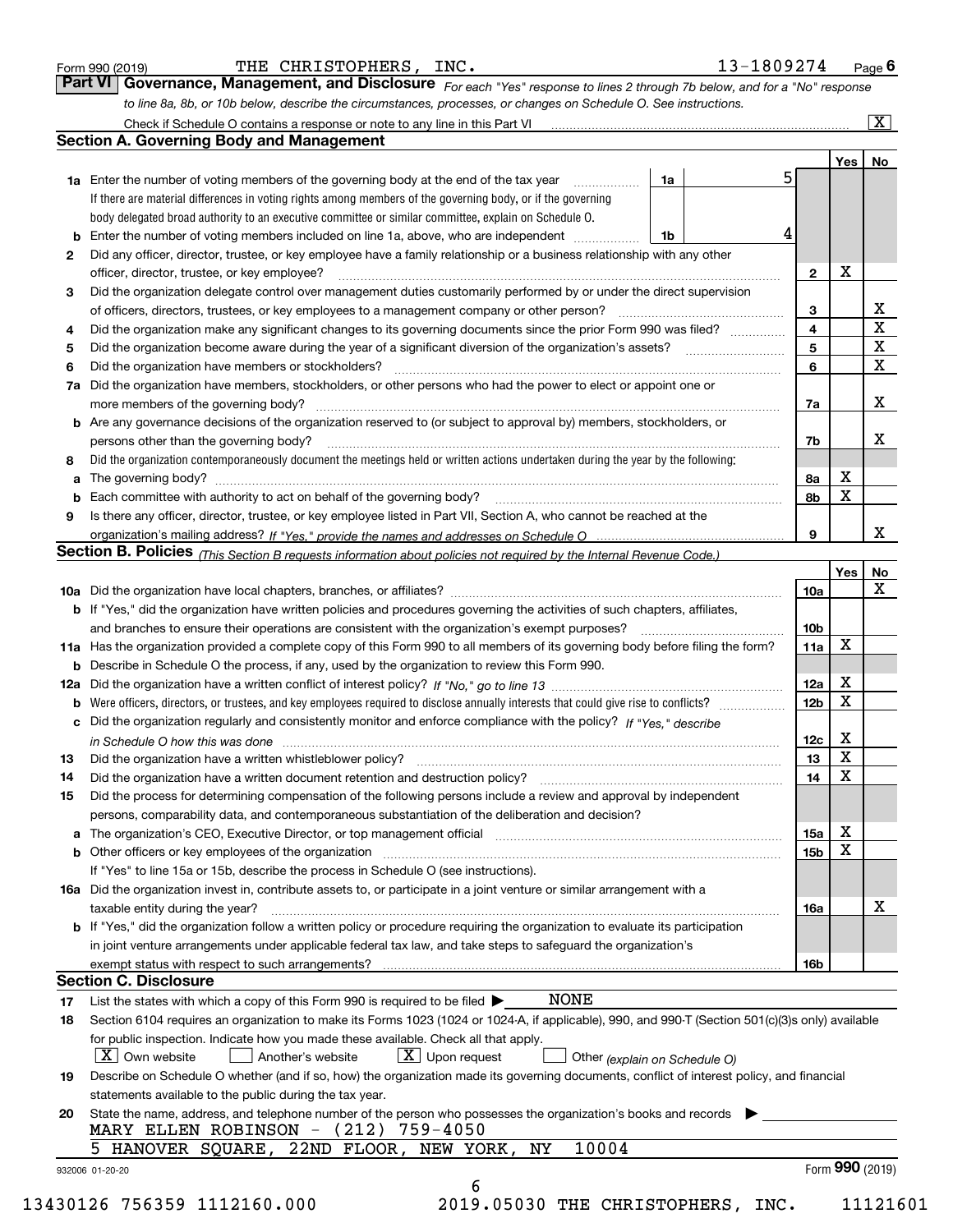| Form 990 (2019) | THE CHRISTOPHERS.<br>INC.                                                                                                                                 | 13-1809274 | Page. |  |  |  |  |  |  |
|-----------------|-----------------------------------------------------------------------------------------------------------------------------------------------------------|------------|-------|--|--|--|--|--|--|
|                 | Part VII Compensation of Officers, Directors, Trustees, Key Employees, Highest Compensated                                                                |            |       |  |  |  |  |  |  |
|                 | <b>Employees, and Independent Contractors</b>                                                                                                             |            |       |  |  |  |  |  |  |
|                 | Check if Schedule O contains a response or note to any line in this Part VII                                                                              |            |       |  |  |  |  |  |  |
| Section A.      | Officers, Directors, Trustees, Key Employees, and Highest Compensated Employees                                                                           |            |       |  |  |  |  |  |  |
|                 | 1a Complete this table for all persons required to be listed. Benort compensation for the calendar vear ending with or within the organization's tax vear |            |       |  |  |  |  |  |  |

**1a •** List all of the organization's current officers, directors, trustees (whether individuals or organizations), regardless of amount of compensation. Complete this table for all persons required to be listed. Report compensation for the calendar year ending with or within the organization's tax year. Enter -0- in columns (D), (E), and (F) if no compensation was paid.

 $\bullet$  List all of the organization's  $\,$ current key employees, if any. See instructions for definition of "key employee."

**•** List the organization's five current highest compensated employees (other than an officer, director, trustee, or key employee) who received reportable compensation (Box 5 of Form W-2 and/or Box 7 of Form 1099-MISC) of more than \$100,000 from the organization and any related organizations.

**•** List all of the organization's former officers, key employees, and highest compensated employees who received more than \$100,000 of reportable compensation from the organization and any related organizations.

**former directors or trustees**  ¥ List all of the organization's that received, in the capacity as a former director or trustee of the organization, more than \$10,000 of reportable compensation from the organization and any related organizations.

See instructions for the order in which to list the persons above.

Check this box if neither the organization nor any related organization compensated any current officer, director, or trustee.  $\mathcal{L}^{\text{max}}$ 

| (A)                                | (B)           | (C)                            |                       |             |              |                                   |        | (D)             | (E)             | (F)                            |  |  |  |
|------------------------------------|---------------|--------------------------------|-----------------------|-------------|--------------|-----------------------------------|--------|-----------------|-----------------|--------------------------------|--|--|--|
| Name and title                     | Average       |                                |                       | Position    |              | (do not check more than one       |        | Reportable      | Reportable      | Estimated                      |  |  |  |
|                                    | hours per     |                                |                       |             |              | box, unless person is both an     |        | compensation    | compensation    | amount of                      |  |  |  |
|                                    | week          |                                |                       |             |              | officer and a director/trustee)   |        | from            | from related    | other                          |  |  |  |
|                                    | (list any     |                                |                       |             |              |                                   |        | the             | organizations   | compensation                   |  |  |  |
|                                    | hours for     |                                |                       |             |              |                                   |        | organization    | (W-2/1099-MISC) | from the                       |  |  |  |
|                                    | related       |                                |                       |             |              |                                   |        | (W-2/1099-MISC) |                 | organization                   |  |  |  |
|                                    | organizations |                                |                       |             |              |                                   |        |                 |                 | and related                    |  |  |  |
|                                    | below         | Individual trustee or director | Institutional trustee | Officer     | Key employee | Highest compensated<br>  employee | Former |                 |                 | organizations                  |  |  |  |
|                                    | line)         |                                |                       |             |              |                                   |        |                 |                 |                                |  |  |  |
| (1) MARY ELLEN ROBINSON            | 35.00         |                                |                       |             |              |                                   |        |                 |                 |                                |  |  |  |
| VICE PRESIDENT & COO               |               | $\mathbf X$                    |                       | $\mathbf X$ |              |                                   |        | 120,327.        | $0$ .           | 23,517.                        |  |  |  |
| (2) YANEZA SANTOS, ASSISTANT       | 35.00         |                                |                       |             |              |                                   |        |                 |                 |                                |  |  |  |
| SECRETARY / FINANCE MANAGER        |               |                                |                       | $\rm X$     |              |                                   |        | 102,050.        | $0$ .           | 10,450.                        |  |  |  |
| (3) REV. EDWARD M. DOUGHERTY, M.M. | 2.50          |                                |                       |             |              |                                   |        |                 |                 |                                |  |  |  |
| <b>DIRECTOR</b>                    |               | $\mathbf X$                    |                       |             |              |                                   |        | 10,900.         | $0$ .           | 0.                             |  |  |  |
| (4) JOHN F. FLAHERTY, ESQ          | 0.50          |                                |                       |             |              |                                   |        |                 |                 |                                |  |  |  |
| CHAIRMAN OF THE BOARD              |               | $\mathbf X$                    |                       | $\mathbf X$ |              |                                   |        | $0$ .           | 0.              | $0_{.}$                        |  |  |  |
| (5) ROBERT V. OKULSKI              | 4.00          |                                |                       |             |              |                                   |        |                 |                 |                                |  |  |  |
| PRESIDENT & TREASURER              |               | $\mathbf X$                    |                       | $\mathbf X$ |              |                                   |        | 0.              | 0.              | $0_{.}$                        |  |  |  |
| (6) MSGR PETER G. FINN             | 0.50          |                                |                       |             |              |                                   |        |                 |                 |                                |  |  |  |
| <b>DIRECTOR</b>                    |               | $\mathbf X$                    |                       |             |              |                                   |        | $\mathbf 0$ .   | $0$ .           | 0.                             |  |  |  |
|                                    |               |                                |                       |             |              |                                   |        |                 |                 |                                |  |  |  |
|                                    |               |                                |                       |             |              |                                   |        |                 |                 |                                |  |  |  |
|                                    |               |                                |                       |             |              |                                   |        |                 |                 |                                |  |  |  |
|                                    |               |                                |                       |             |              |                                   |        |                 |                 |                                |  |  |  |
|                                    |               |                                |                       |             |              |                                   |        |                 |                 |                                |  |  |  |
|                                    |               |                                |                       |             |              |                                   |        |                 |                 |                                |  |  |  |
|                                    |               |                                |                       |             |              |                                   |        |                 |                 |                                |  |  |  |
|                                    |               |                                |                       |             |              |                                   |        |                 |                 |                                |  |  |  |
|                                    |               |                                |                       |             |              |                                   |        |                 |                 |                                |  |  |  |
|                                    |               |                                |                       |             |              |                                   |        |                 |                 |                                |  |  |  |
|                                    |               |                                |                       |             |              |                                   |        |                 |                 |                                |  |  |  |
|                                    |               |                                |                       |             |              |                                   |        |                 |                 |                                |  |  |  |
|                                    |               |                                |                       |             |              |                                   |        |                 |                 |                                |  |  |  |
|                                    |               |                                |                       |             |              |                                   |        |                 |                 |                                |  |  |  |
|                                    |               |                                |                       |             |              |                                   |        |                 |                 |                                |  |  |  |
|                                    |               |                                |                       |             |              |                                   |        |                 |                 |                                |  |  |  |
|                                    |               |                                |                       |             |              |                                   |        |                 |                 |                                |  |  |  |
|                                    |               |                                |                       |             |              |                                   |        |                 |                 |                                |  |  |  |
|                                    |               |                                |                       |             |              |                                   |        |                 |                 |                                |  |  |  |
|                                    |               |                                |                       |             |              |                                   |        |                 |                 |                                |  |  |  |
|                                    |               |                                |                       |             |              |                                   |        |                 |                 |                                |  |  |  |
|                                    |               |                                |                       |             |              |                                   |        |                 |                 |                                |  |  |  |
|                                    |               |                                |                       |             |              |                                   |        |                 |                 | $000 \times 10^{-1}$<br>$\sim$ |  |  |  |

7

932007 01-20-20

Form (2019) **990**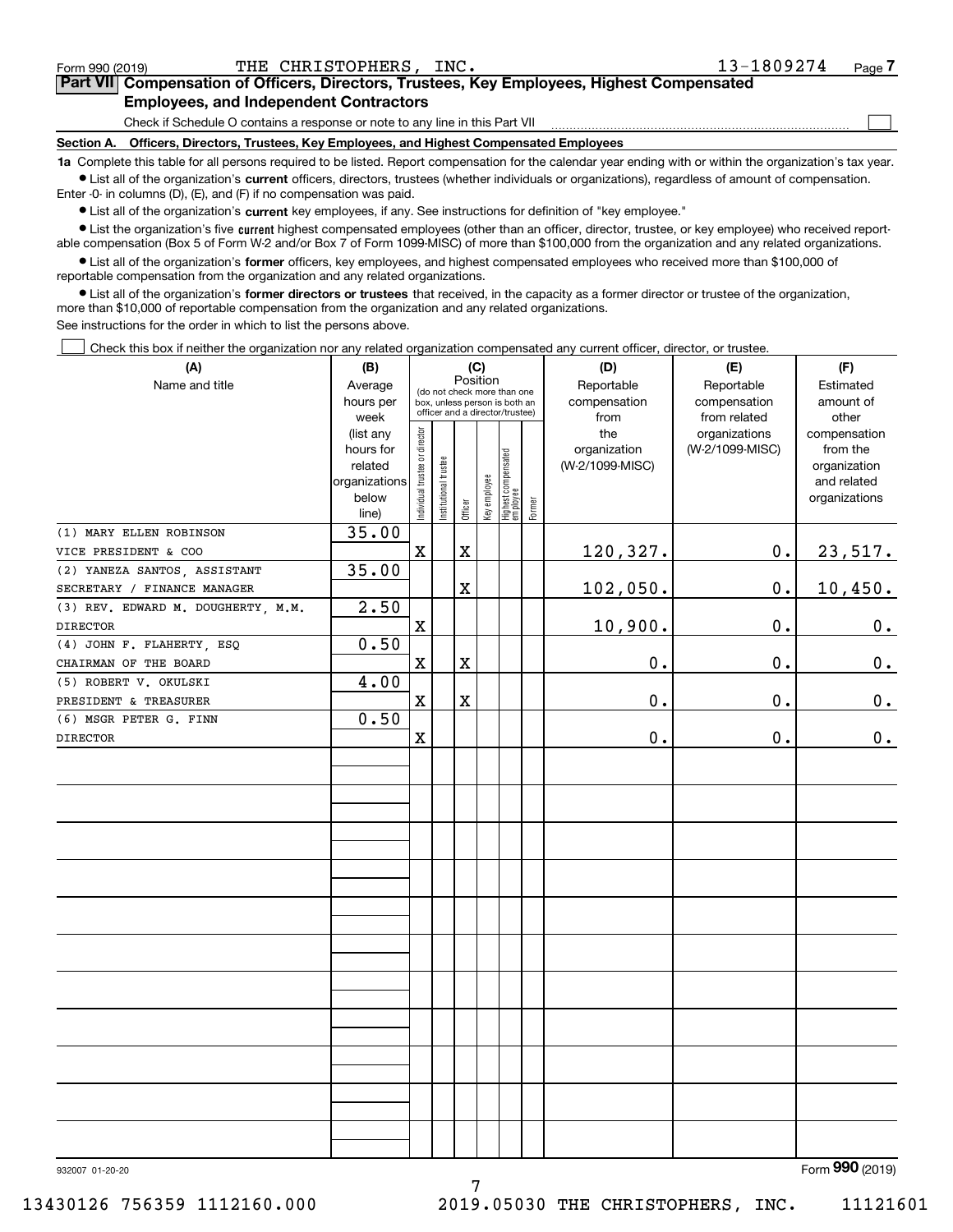|              | THE CHRISTOPHERS, INC.<br>Form 990 (2019)                                                                                                                                                                                                                                   |                                                         |                                   |                       |                 |              |                                                                                                 |        |                                                  | 13-1809274                                                         |                        |                                                          | Page 8          |
|--------------|-----------------------------------------------------------------------------------------------------------------------------------------------------------------------------------------------------------------------------------------------------------------------------|---------------------------------------------------------|-----------------------------------|-----------------------|-----------------|--------------|-------------------------------------------------------------------------------------------------|--------|--------------------------------------------------|--------------------------------------------------------------------|------------------------|----------------------------------------------------------|-----------------|
|              | <b>Part VII</b><br>Section A. Officers, Directors, Trustees, Key Employees, and Highest Compensated Employees (continued)                                                                                                                                                   |                                                         |                                   |                       |                 |              |                                                                                                 |        |                                                  |                                                                    |                        |                                                          |                 |
|              | (A)<br>Name and title                                                                                                                                                                                                                                                       | (B)<br>Average<br>hours per<br>week<br>(list any        |                                   |                       | (C)<br>Position |              | (do not check more than one<br>box, unless person is both an<br>officer and a director/trustee) |        | (D)<br>Reportable<br>compensation<br>from<br>the | (E)<br>Reportable<br>compensation<br>from related<br>organizations |                        | (F)<br>Estimated<br>amount of<br>other<br>compensation   |                 |
|              |                                                                                                                                                                                                                                                                             | hours for<br>related<br>organizations<br>below<br>line) | director<br>Individual trustee or | Institutional trustee | Officer         | key employee | Highest compensated<br>employee                                                                 | Former | organization<br>(W-2/1099-MISC)                  | (W-2/1099-MISC)                                                    |                        | from the<br>organization<br>and related<br>organizations |                 |
|              |                                                                                                                                                                                                                                                                             |                                                         |                                   |                       |                 |              |                                                                                                 |        |                                                  |                                                                    |                        |                                                          |                 |
|              |                                                                                                                                                                                                                                                                             |                                                         |                                   |                       |                 |              |                                                                                                 |        |                                                  |                                                                    |                        |                                                          |                 |
|              |                                                                                                                                                                                                                                                                             |                                                         |                                   |                       |                 |              |                                                                                                 |        |                                                  |                                                                    |                        |                                                          |                 |
|              |                                                                                                                                                                                                                                                                             |                                                         |                                   |                       |                 |              |                                                                                                 |        |                                                  |                                                                    |                        |                                                          |                 |
|              |                                                                                                                                                                                                                                                                             |                                                         |                                   |                       |                 |              |                                                                                                 |        |                                                  |                                                                    |                        |                                                          |                 |
|              |                                                                                                                                                                                                                                                                             |                                                         |                                   |                       |                 |              |                                                                                                 |        |                                                  |                                                                    |                        |                                                          |                 |
|              |                                                                                                                                                                                                                                                                             |                                                         |                                   |                       |                 |              |                                                                                                 |        |                                                  |                                                                    |                        |                                                          |                 |
|              | 1b Subtotal<br>c Total from continuation sheets to Part VII, Section A [ [ [ [ [ [ [ ] ] ] [ ] [ ]                                                                                                                                                                          |                                                         |                                   |                       |                 |              |                                                                                                 |        | 233, 277.<br>0.                                  |                                                                    | 0.<br>$\overline{0}$ . |                                                          | 33,967.<br>0.   |
|              |                                                                                                                                                                                                                                                                             |                                                         |                                   |                       |                 |              |                                                                                                 |        | 233, 277.                                        |                                                                    | $\overline{0}$ .       |                                                          | 33,967.         |
| $\mathbf{2}$ | Total number of individuals (including but not limited to those listed above) who received more than \$100,000 of reportable<br>compensation from the organization $\blacktriangleright$                                                                                    |                                                         |                                   |                       |                 |              |                                                                                                 |        |                                                  |                                                                    |                        |                                                          | 2               |
| з            | Did the organization list any former officer, director, trustee, key employee, or highest compensated employee on                                                                                                                                                           |                                                         |                                   |                       |                 |              |                                                                                                 |        |                                                  |                                                                    |                        | Yes                                                      | No              |
| 4            | line 1a? If "Yes," complete Schedule J for such individual manufactured contained and the 1a? If "Yes," complete Schedule J for such individual<br>For any individual listed on line 1a, is the sum of reportable compensation and other compensation from the organization |                                                         |                                   |                       |                 |              |                                                                                                 |        |                                                  |                                                                    |                        | 3<br>4                                                   | х<br>х          |
| 5            | Did any person listed on line 1a receive or accrue compensation from any unrelated organization or individual for services                                                                                                                                                  |                                                         |                                   |                       |                 |              |                                                                                                 |        |                                                  |                                                                    |                        | 5                                                        | X               |
| 1            | <b>Section B. Independent Contractors</b><br>Complete this table for your five highest compensated independent contractors that received more than \$100,000 of compensation from                                                                                           |                                                         |                                   |                       |                 |              |                                                                                                 |        |                                                  |                                                                    |                        |                                                          |                 |
|              | the organization. Report compensation for the calendar year ending with or within the organization's tax year.<br>(A)                                                                                                                                                       |                                                         |                                   |                       |                 |              |                                                                                                 |        | (B)                                              |                                                                    |                        | (C)                                                      |                 |
|              | Name and business address                                                                                                                                                                                                                                                   |                                                         |                                   |                       |                 |              |                                                                                                 |        | Description of services                          |                                                                    |                        | Compensation                                             |                 |
|              | GIBNEY, ANTHONY & FLAHERTY, LLP<br>665 5TH AVENUE, NEW YORK, NY 10022                                                                                                                                                                                                       |                                                         |                                   |                       |                 |              |                                                                                                 |        | LEGAL SERVICES                                   |                                                                    |                        |                                                          | 105,088.        |
|              |                                                                                                                                                                                                                                                                             |                                                         |                                   |                       |                 |              |                                                                                                 |        |                                                  |                                                                    |                        |                                                          |                 |
|              |                                                                                                                                                                                                                                                                             |                                                         |                                   |                       |                 |              |                                                                                                 |        |                                                  |                                                                    |                        |                                                          |                 |
|              |                                                                                                                                                                                                                                                                             |                                                         |                                   |                       |                 |              |                                                                                                 |        |                                                  |                                                                    |                        |                                                          |                 |
| 2            | Total number of independent contractors (including but not limited to those listed above) who received more than<br>\$100,000 of compensation from the organization                                                                                                         |                                                         |                                   |                       |                 | 1            |                                                                                                 |        |                                                  |                                                                    |                        |                                                          |                 |
|              | 932008 01-20-20                                                                                                                                                                                                                                                             |                                                         |                                   |                       |                 |              |                                                                                                 |        |                                                  |                                                                    |                        |                                                          | Form 990 (2019) |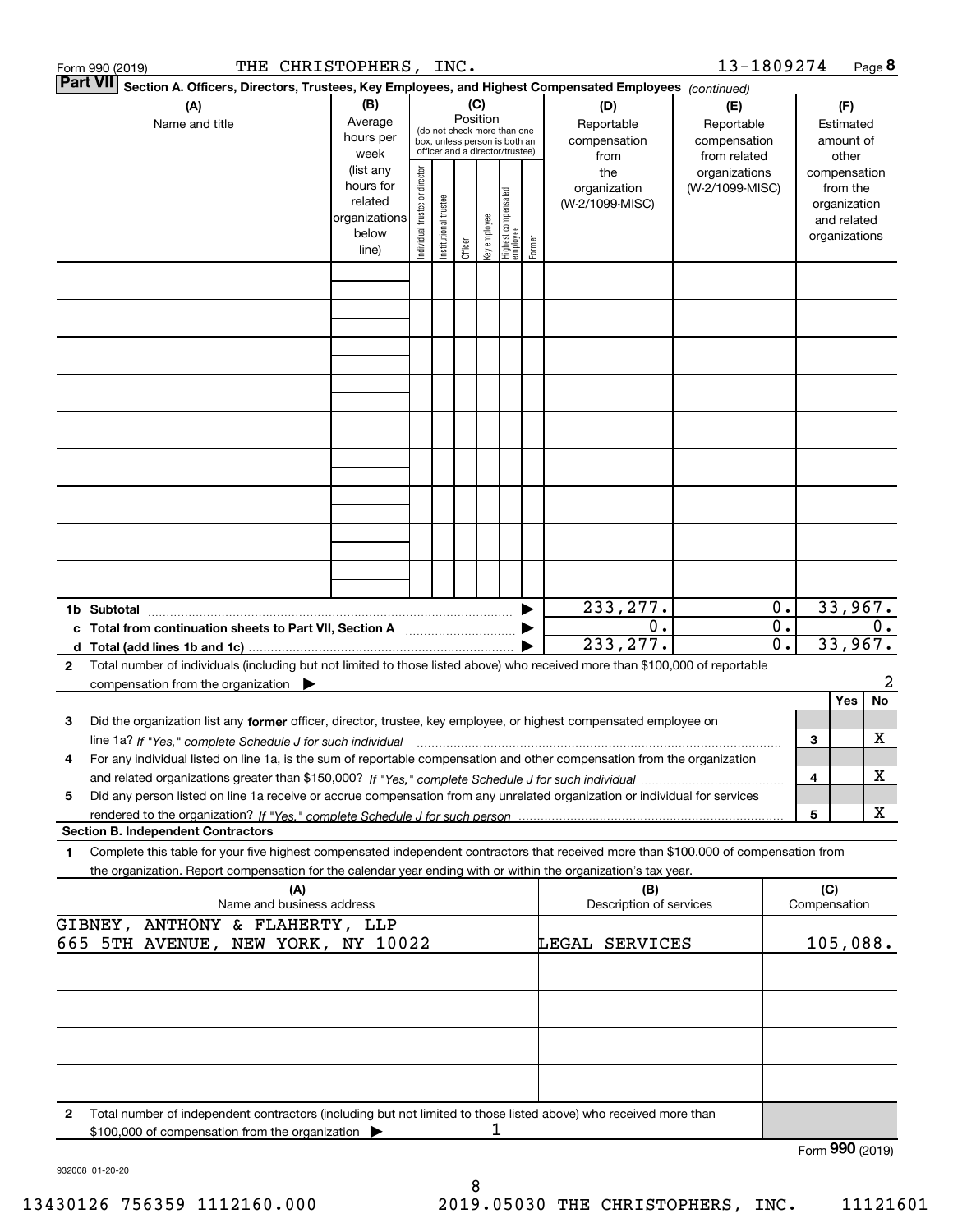|                                                           |     |         | Form 990 (2019)                                                               |                          |                                  | THE CHRISTOPHERS, INC. |                      |                                              | 13-1809274                                        | Page 9                                    |
|-----------------------------------------------------------|-----|---------|-------------------------------------------------------------------------------|--------------------------|----------------------------------|------------------------|----------------------|----------------------------------------------|---------------------------------------------------|-------------------------------------------|
| <b>Part VIII</b>                                          |     |         | <b>Statement of Revenue</b>                                                   |                          |                                  |                        |                      |                                              |                                                   |                                           |
|                                                           |     |         | Check if Schedule O contains a response or note to any line in this Part VIII |                          |                                  |                        | (A)<br>Total revenue | (B)<br>Related or exempt<br>function revenue | $\overline{(C)}$<br>Unrelated<br>business revenue | (D)<br>Revenue excluded<br>from tax under |
|                                                           |     |         |                                                                               |                          |                                  |                        |                      |                                              |                                                   | sections 512 - 514                        |
|                                                           |     |         | 1 a Federated campaigns                                                       |                          | 1a                               |                        |                      |                                              |                                                   |                                           |
|                                                           |     | b       | Membership dues                                                               |                          | 1 <sub>b</sub><br>1 <sub>c</sub> |                        |                      |                                              |                                                   |                                           |
|                                                           |     | d       | Fundraising events<br>Related organizations                                   | $\overline{\phantom{a}}$ | 1 <sub>d</sub>                   |                        |                      |                                              |                                                   |                                           |
|                                                           |     | е       | Government grants (contributions)                                             |                          | 1e                               |                        |                      |                                              |                                                   |                                           |
|                                                           |     |         | f All other contributions, gifts, grants, and                                 |                          |                                  |                        |                      |                                              |                                                   |                                           |
| Contributions, Gifts, Grants<br>and Other Similar Amounts |     |         | similar amounts not included above                                            |                          | 1f                               | 705,920.               |                      |                                              |                                                   |                                           |
|                                                           |     | g       | Noncash contributions included in lines 1a-1f                                 |                          | <u>1g \$</u>                     |                        |                      |                                              |                                                   |                                           |
|                                                           |     |         |                                                                               |                          |                                  | <b>Business Code</b>   | 705, 920.            |                                              |                                                   |                                           |
|                                                           |     |         | INSPIRATIONAL LITERATU                                                        |                          |                                  | 511130                 | 47,686.              | 47,686.                                      |                                                   |                                           |
|                                                           |     | 2a<br>b | OTHER PROGRAM REVENUE                                                         |                          |                                  | 813110                 | 4,928.               | 4,928.                                       |                                                   |                                           |
| Program Service<br>Revenue                                |     | C       | LEADERSHIP PROGRAM REV                                                        |                          |                                  | 611710                 | 1,450.               | 1,450.                                       |                                                   |                                           |
|                                                           |     | d       |                                                                               |                          |                                  |                        |                      |                                              |                                                   |                                           |
|                                                           |     | е       |                                                                               |                          |                                  |                        |                      |                                              |                                                   |                                           |
|                                                           |     | f       | All other program service revenue                                             |                          |                                  |                        |                      |                                              |                                                   |                                           |
|                                                           |     | a       |                                                                               |                          |                                  |                        | 54,064.              |                                              |                                                   |                                           |
|                                                           | 3   |         | Investment income (including dividends, interest, and                         |                          |                                  |                        | 142,664.             |                                              |                                                   | 142,664.                                  |
|                                                           | 4   |         | Income from investment of tax-exempt bond proceeds                            |                          |                                  |                        |                      |                                              |                                                   |                                           |
|                                                           | 5   |         |                                                                               |                          |                                  |                        |                      |                                              |                                                   |                                           |
|                                                           |     |         |                                                                               |                          | (i) Real                         | (ii) Personal          |                      |                                              |                                                   |                                           |
|                                                           |     | 6а      | Gross rents<br>.                                                              | 6a                       |                                  |                        |                      |                                              |                                                   |                                           |
|                                                           |     | b       | Less: rental expenses                                                         | 6b                       |                                  |                        |                      |                                              |                                                   |                                           |
|                                                           |     | c       | Rental income or (loss)                                                       | 6c                       |                                  |                        |                      |                                              |                                                   |                                           |
|                                                           |     | d       | Net rental income or (loss)<br>7 a Gross amount from sales of                 |                          | (i) Securities                   | (ii) Other             |                      |                                              |                                                   |                                           |
|                                                           |     |         | assets other than inventory                                                   | 7a/704, 011.             |                                  |                        |                      |                                              |                                                   |                                           |
|                                                           |     |         | <b>b</b> Less: cost or other basis                                            |                          |                                  |                        |                      |                                              |                                                   |                                           |
|                                                           |     |         | and sales expenses                                                            | $7b$ 598, 316.           |                                  |                        |                      |                                              |                                                   |                                           |
| enueve                                                    |     |         | c Gain or (loss)                                                              | 7c <sup>105</sup> ,695.  |                                  |                        |                      |                                              |                                                   |                                           |
|                                                           |     |         |                                                                               |                          |                                  |                        | 105,695.             |                                              |                                                   | 105,695.                                  |
| Other R                                                   |     |         | 8 a Gross income from fundraising events (not                                 |                          |                                  |                        |                      |                                              |                                                   |                                           |
|                                                           |     |         | including \$<br>contributions reported on line 1c). See                       |                          | of                               |                        |                      |                                              |                                                   |                                           |
|                                                           |     |         |                                                                               |                          | 8a                               |                        |                      |                                              |                                                   |                                           |
|                                                           |     | b       | Less: direct expenses                                                         |                          | 8b                               |                        |                      |                                              |                                                   |                                           |
|                                                           |     | с       | Net income or (loss) from fundraising events                                  |                          |                                  |                        |                      |                                              |                                                   |                                           |
|                                                           |     |         | 9 a Gross income from gaming activities. See                                  |                          |                                  |                        |                      |                                              |                                                   |                                           |
|                                                           |     |         |                                                                               |                          | 9a                               |                        |                      |                                              |                                                   |                                           |
|                                                           |     | b       | Net income or (loss) from gaming activities ______________                    |                          | 9 <sub>b</sub>                   |                        |                      |                                              |                                                   |                                           |
|                                                           |     | с       | 10 a Gross sales of inventory, less returns                                   |                          |                                  |                        |                      |                                              |                                                   |                                           |
|                                                           |     |         |                                                                               |                          | 10a                              |                        |                      |                                              |                                                   |                                           |
|                                                           |     |         |                                                                               |                          | 10bl                             |                        |                      |                                              |                                                   |                                           |
|                                                           |     |         | c Net income or (loss) from sales of inventory                                |                          |                                  |                        |                      |                                              |                                                   |                                           |
|                                                           |     |         |                                                                               |                          |                                  | <b>Business Code</b>   |                      |                                              |                                                   |                                           |
|                                                           | 11a |         | MISCELLANEOUS                                                                 |                          |                                  | 900099                 | 687.                 |                                              |                                                   | 687.                                      |
|                                                           |     | b       |                                                                               |                          |                                  |                        |                      |                                              |                                                   |                                           |
| Miscellaneous<br>Revenue                                  |     | c       |                                                                               |                          |                                  |                        |                      |                                              |                                                   |                                           |
|                                                           |     |         |                                                                               |                          |                                  | $\blacktriangleright$  | $\overline{6}87.$    |                                              |                                                   |                                           |
|                                                           | 12  |         |                                                                               |                          |                                  |                        | 1,009,030.           | 54,064.                                      | 0.1                                               | 249,046.                                  |
| 932009 01-20-20                                           |     |         |                                                                               |                          |                                  |                        |                      |                                              |                                                   | Form 990 (2019)                           |

9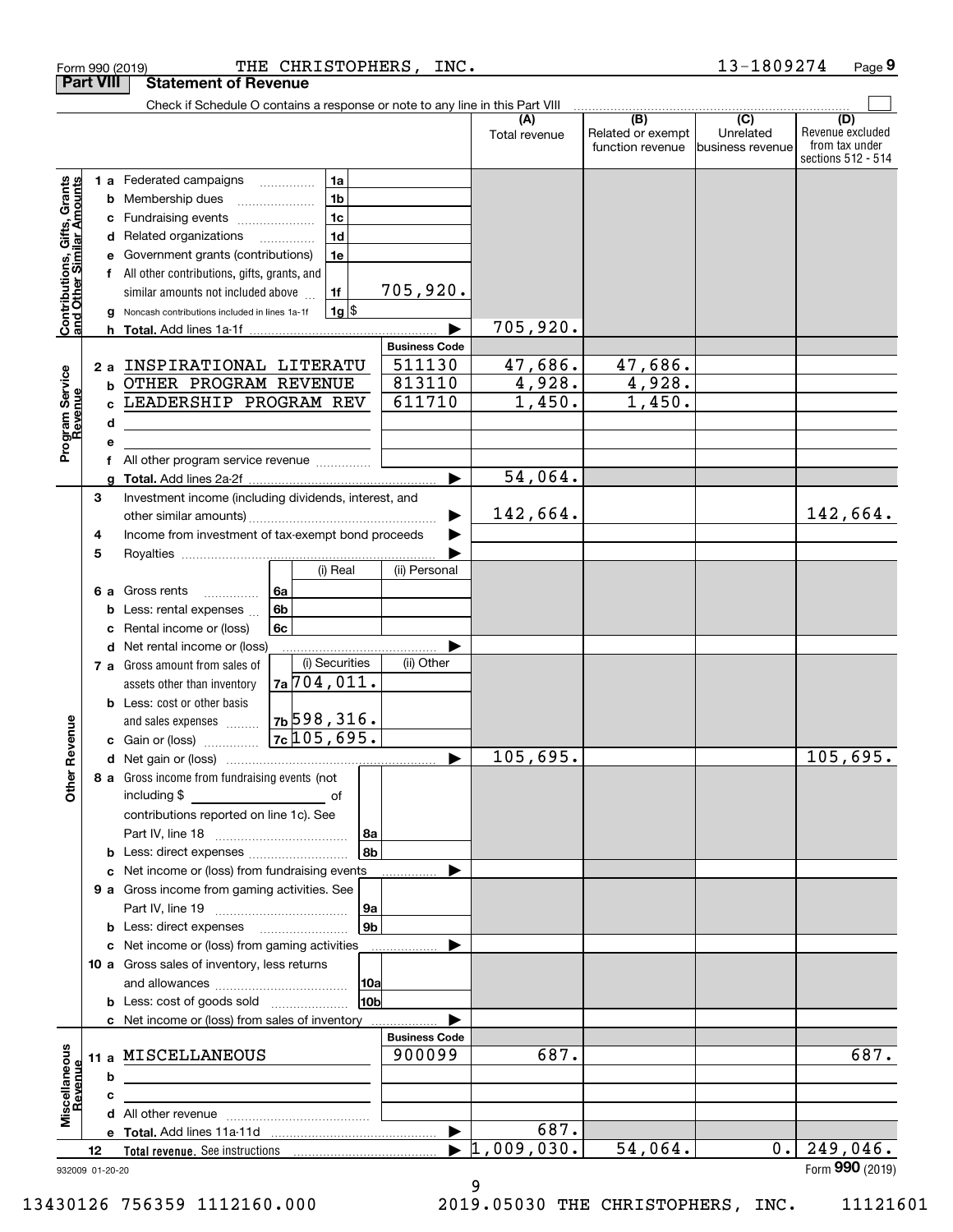Form 990 (2019) THE CHRISTOPHERS , INC .  $13\text{--}1809274$  Page **Part IX Statement of Functional Expenses**

|              | Section 501(c)(3) and 501(c)(4) organizations must complete all columns. All other organizations must complete column (A).                                                                                 |                |                             |                                    |                                |
|--------------|------------------------------------------------------------------------------------------------------------------------------------------------------------------------------------------------------------|----------------|-----------------------------|------------------------------------|--------------------------------|
|              | Check if Schedule O contains a response or note to any line in this Part IX                                                                                                                                | (A)            | (B)                         | $\overline{C}$                     |                                |
|              | Do not include amounts reported on lines 6b,<br>7b, 8b, 9b, and 10b of Part VIII.                                                                                                                          | Total expenses | Program service<br>expenses | Management and<br>general expenses | (D)<br>Fundraising<br>expenses |
| 1.           | Grants and other assistance to domestic organizations                                                                                                                                                      |                |                             |                                    |                                |
|              | and domestic governments. See Part IV, line 21                                                                                                                                                             |                |                             |                                    |                                |
| $\mathbf{2}$ | Grants and other assistance to domestic                                                                                                                                                                    |                |                             |                                    |                                |
|              | individuals. See Part IV, line 22                                                                                                                                                                          | 8,304.         | 8,304.                      |                                    |                                |
| 3            | Grants and other assistance to foreign                                                                                                                                                                     |                |                             |                                    |                                |
|              | organizations, foreign governments, and foreign                                                                                                                                                            |                |                             |                                    |                                |
|              | individuals. See Part IV, lines 15 and 16                                                                                                                                                                  |                |                             |                                    |                                |
| 4            | Benefits paid to or for members                                                                                                                                                                            |                |                             |                                    |                                |
| 5            | Compensation of current officers, directors,                                                                                                                                                               |                |                             |                                    |                                |
|              | trustees, and key employees                                                                                                                                                                                | 267,244.       | 234,130.                    | 28,799.                            | 4,315.                         |
| 6            | Compensation not included above to disqualified                                                                                                                                                            |                |                             |                                    |                                |
|              | persons (as defined under section 4958(f)(1)) and                                                                                                                                                          |                |                             |                                    |                                |
|              | persons described in section 4958(c)(3)(B)                                                                                                                                                                 |                |                             |                                    |                                |
| 7            |                                                                                                                                                                                                            | 398,421.       | 384, 351.                   | 10,520.                            | 3,550.                         |
| 8            | Pension plan accruals and contributions (include                                                                                                                                                           |                |                             |                                    |                                |
|              | section 401(k) and 403(b) employer contributions)                                                                                                                                                          | 49,897.        | 28,287.                     | 21,610.                            |                                |
| 9            |                                                                                                                                                                                                            | 77,746.        | 77,746.                     |                                    |                                |
| 10           |                                                                                                                                                                                                            | 40,754.        | 38, 145.                    | $\overline{2,110}$ .               | 499.                           |
| 11           | Fees for services (nonemployees):                                                                                                                                                                          |                |                             |                                    |                                |
|              |                                                                                                                                                                                                            |                |                             |                                    |                                |
| b            |                                                                                                                                                                                                            | 105,000.       | 99,750.                     | 5,250.                             |                                |
| c            |                                                                                                                                                                                                            | 39,184.        |                             | 39,184.                            |                                |
|              |                                                                                                                                                                                                            |                |                             |                                    |                                |
| е            | Professional fundraising services. See Part IV, line 17                                                                                                                                                    |                |                             |                                    |                                |
| f            | Investment management fees                                                                                                                                                                                 | 48,525.        |                             | 48,525.                            |                                |
|              | g Other. (If line 11g amount exceeds 10% of line 25,                                                                                                                                                       |                |                             |                                    |                                |
|              | column (A) amount, list line 11g expenses on Sch 0.)                                                                                                                                                       | 67,970.        | 62,579.                     | 1,295.                             | $\frac{4,096.}{683.}$          |
| 12           |                                                                                                                                                                                                            | 26,455.        | 25,089.                     | 683.                               |                                |
| 13           |                                                                                                                                                                                                            | 229,394.       | 188,871.                    | 9,190.                             | 31, 333.                       |
| 14           |                                                                                                                                                                                                            | 57,919.        | 44,177.                     | 10, 346.                           | 3,396.                         |
| 15           |                                                                                                                                                                                                            |                |                             |                                    |                                |
| 16           |                                                                                                                                                                                                            | 121,817.       | 103,464.                    | 12, 202.                           | 6,151.                         |
| 17           |                                                                                                                                                                                                            | 12,541.        | 10, 211.                    | 1,185.                             | 1,145.                         |
| 18           | Payments of travel or entertainment expenses                                                                                                                                                               |                |                             |                                    |                                |
|              | for any federal, state, or local public officials                                                                                                                                                          |                |                             |                                    |                                |
| 19           | Conferences, conventions, and meetings                                                                                                                                                                     |                |                             |                                    |                                |
| 20           | Interest                                                                                                                                                                                                   |                |                             |                                    |                                |
| 21           |                                                                                                                                                                                                            |                |                             |                                    |                                |
| 22           | Depreciation, depletion, and amortization                                                                                                                                                                  | 92,903.        | 79,611.                     | 8,940.                             | 4,352.                         |
| 23           | Insurance                                                                                                                                                                                                  |                |                             |                                    |                                |
| 24           | Other expenses. Itemize expenses not covered<br>above (List miscellaneous expenses on line 24e. If<br>line 24e amount exceeds 10% of line 25, column (A)<br>amount, list line 24e expenses on Schedule O.) |                |                             |                                    |                                |
|              | MEDIA RECORDING & PRODU                                                                                                                                                                                    | 23,923.        | 23,901.                     | 22.                                |                                |
| b            | EQUIPMENT RENTAL AND MA                                                                                                                                                                                    | 4,319.         | 3,787.                      | 316.                               | 216.                           |
| c            | MISCELLANEOUS                                                                                                                                                                                              | 3,052.         | $\overline{2,759}$ .        | 7.                                 | 286.                           |
| d            | DUES AND SUBSCRIPTIONS                                                                                                                                                                                     | 200.           | 150.                        | 25.                                | 25.                            |
|              | e All other expenses                                                                                                                                                                                       |                |                             |                                    |                                |
| 25           | Total functional expenses. Add lines 1 through 24e                                                                                                                                                         | 1,675,568.     | 1,415,312.                  | 200, 209.                          | 60,047.                        |
| 26           | <b>Joint costs.</b> Complete this line only if the organization                                                                                                                                            |                |                             |                                    |                                |
|              | reported in column (B) joint costs from a combined                                                                                                                                                         |                |                             |                                    |                                |
|              | educational campaign and fundraising solicitation.                                                                                                                                                         |                |                             |                                    |                                |

10

932010 01-20-20

Check here

 $\mathcal{L}^{\text{max}}$ 

if following SOP 98-2 (ASC 958-720)

13430126 756359 1112160.000 2019.05030 THE CHRISTOPHERS, INC. 11121601

Form (2019) **990**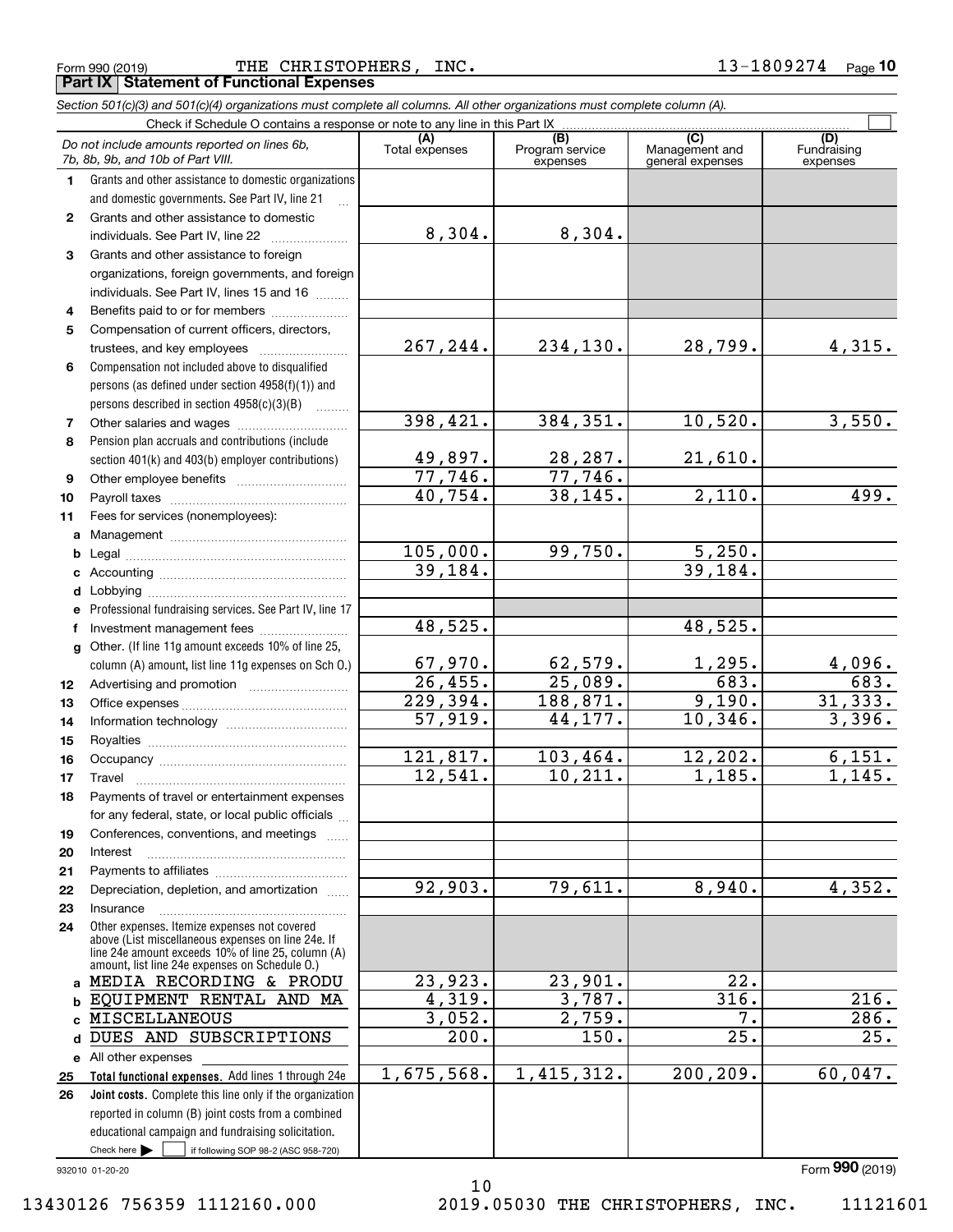Form (2019) **990**

Form 990 (2019) THE CHRISTOPHERS , INC .  $13\text{--}1809274$  Page **Part X Balance Sheet**

Check if Schedule O contains a response or note to any line in this Part X

|                             |          |                                                                                                                                                                                                                               |  |                                     | (A)<br>Beginning of year |                         |                 | (B)<br>End of year           |
|-----------------------------|----------|-------------------------------------------------------------------------------------------------------------------------------------------------------------------------------------------------------------------------------|--|-------------------------------------|--------------------------|-------------------------|-----------------|------------------------------|
|                             | 1        |                                                                                                                                                                                                                               |  |                                     |                          | 71,191.                 | $\mathbf{1}$    | 63,186.                      |
|                             | 2        |                                                                                                                                                                                                                               |  |                                     |                          |                         | $\overline{2}$  | 4,996.                       |
|                             | З        |                                                                                                                                                                                                                               |  |                                     |                          | $\frac{4,993}{206,353}$ | 3               | 90,388.                      |
|                             | 4        |                                                                                                                                                                                                                               |  |                                     |                          |                         | 4               |                              |
|                             | 5        | Loans and other receivables from any current or former officer, director,                                                                                                                                                     |  |                                     |                          |                         |                 |                              |
|                             |          | trustee, key employee, creator or founder, substantial contributor, or 35%                                                                                                                                                    |  |                                     |                          |                         |                 |                              |
|                             |          | controlled entity or family member of any of these persons                                                                                                                                                                    |  |                                     |                          |                         | 5               |                              |
|                             | 6        | Loans and other receivables from other disqualified persons (as defined                                                                                                                                                       |  |                                     |                          |                         |                 |                              |
|                             |          | under section $4958(f)(1)$ , and persons described in section $4958(c)(3)(B)$                                                                                                                                                 |  |                                     |                          |                         | 6               |                              |
|                             | 7        |                                                                                                                                                                                                                               |  |                                     |                          |                         | $\overline{7}$  |                              |
| Assets                      | 8        |                                                                                                                                                                                                                               |  |                                     |                          |                         | 8               |                              |
|                             | 9        |                                                                                                                                                                                                                               |  |                                     | 16,906.                  | 9                       | 14,650.         |                              |
|                             |          | <b>10a</b> Land, buildings, and equipment: cost or other                                                                                                                                                                      |  |                                     |                          |                         |                 |                              |
|                             |          | basis. Complete Part VI of Schedule D  10a                                                                                                                                                                                    |  | ule D  10a 152,838.<br>10b 142,817. |                          |                         |                 |                              |
|                             |          | <b>b</b> Less: accumulated depreciation                                                                                                                                                                                       |  | $\frac{13,779.}{5,538,964.}$        |                          | 10 <sub>c</sub>         | <u> 10,021.</u> |                              |
|                             | 11       |                                                                                                                                                                                                                               |  |                                     |                          |                         | 11              | 5,614,612.                   |
|                             | 12       |                                                                                                                                                                                                                               |  |                                     |                          |                         | 12              |                              |
|                             | 13       |                                                                                                                                                                                                                               |  |                                     |                          |                         | 13              |                              |
|                             | 14       |                                                                                                                                                                                                                               |  |                                     |                          | 335, 255.               | 14<br>15        | 255,484.                     |
|                             | 15<br>16 |                                                                                                                                                                                                                               |  | 6, 187, 441.                        |                          | 16                      | 6,053,337.      |                              |
|                             | 17       |                                                                                                                                                                                                                               |  |                                     |                          | 165,449.                | 17              | 224,583.                     |
|                             | 18       |                                                                                                                                                                                                                               |  |                                     |                          | 18                      |                 |                              |
|                             | 19       | Deferred revenue manual contracts and contracts and contracts are contracted and contracts are contracted and contract are contracted and contract are contracted and contract are contracted and contract are contracted and |  |                                     |                          |                         | 19              |                              |
|                             | 20       |                                                                                                                                                                                                                               |  |                                     |                          |                         | 20              |                              |
|                             | 21       | Escrow or custodial account liability. Complete Part IV of Schedule D                                                                                                                                                         |  | .                                   |                          |                         | 21              |                              |
|                             | 22       | Loans and other payables to any current or former officer, director,                                                                                                                                                          |  |                                     |                          |                         |                 |                              |
| Liabilities                 |          | trustee, key employee, creator or founder, substantial contributor, or 35%                                                                                                                                                    |  |                                     |                          |                         |                 |                              |
|                             |          | controlled entity or family member of any of these persons                                                                                                                                                                    |  |                                     |                          |                         | 22              |                              |
|                             | 23       | Secured mortgages and notes payable to unrelated third parties                                                                                                                                                                |  | .                                   |                          |                         | 23              |                              |
|                             | 24       |                                                                                                                                                                                                                               |  |                                     |                          |                         | 24              |                              |
|                             | 25       | Other liabilities (including federal income tax, payables to related third                                                                                                                                                    |  |                                     |                          |                         |                 |                              |
|                             |          | parties, and other liabilities not included on lines 17-24). Complete Part X                                                                                                                                                  |  |                                     |                          |                         |                 |                              |
|                             |          | of Schedule D                                                                                                                                                                                                                 |  |                                     |                          | 129,983.                | 25              | 85,862.                      |
|                             | 26       |                                                                                                                                                                                                                               |  |                                     |                          | 295, 432.               | 26              | 310,445.                     |
|                             |          | Organizations that follow FASB ASC 958, check here $\blacktriangleright \boxed{X}$                                                                                                                                            |  |                                     |                          |                         |                 |                              |
|                             |          | and complete lines 27, 28, 32, and 33.                                                                                                                                                                                        |  |                                     |                          |                         |                 |                              |
|                             | 27       | Net assets without donor restrictions<br>Net assets with donor restrictions                                                                                                                                                   |  |                                     | 5,832,851.               | 59,158.                 | 27              | <u>5,687,326.</u><br>55,566. |
|                             | 28       | Organizations that do not follow FASB ASC 958, check here $\blacktriangleright$                                                                                                                                               |  |                                     |                          |                         | 28              |                              |
|                             |          | and complete lines 29 through 33.                                                                                                                                                                                             |  |                                     |                          |                         |                 |                              |
| Net Assets or Fund Balances | 29       |                                                                                                                                                                                                                               |  |                                     |                          |                         | 29              |                              |
|                             | 30       | Paid-in or capital surplus, or land, building, or equipment fund                                                                                                                                                              |  |                                     |                          |                         | 30              |                              |
|                             | 31       | Retained earnings, endowment, accumulated income, or other funds                                                                                                                                                              |  |                                     |                          |                         | 31              |                              |
|                             | 32       |                                                                                                                                                                                                                               |  |                                     | $\overline{5,892,009}$ . |                         | 32              | 5,742,892.                   |
|                             | 33       |                                                                                                                                                                                                                               |  |                                     | 6, 187, 441.             |                         | 33              | 6,053,337.                   |

**33**Total liabilities and net assets/fund balances

**11**

 $\mathcal{L}^{\text{max}}$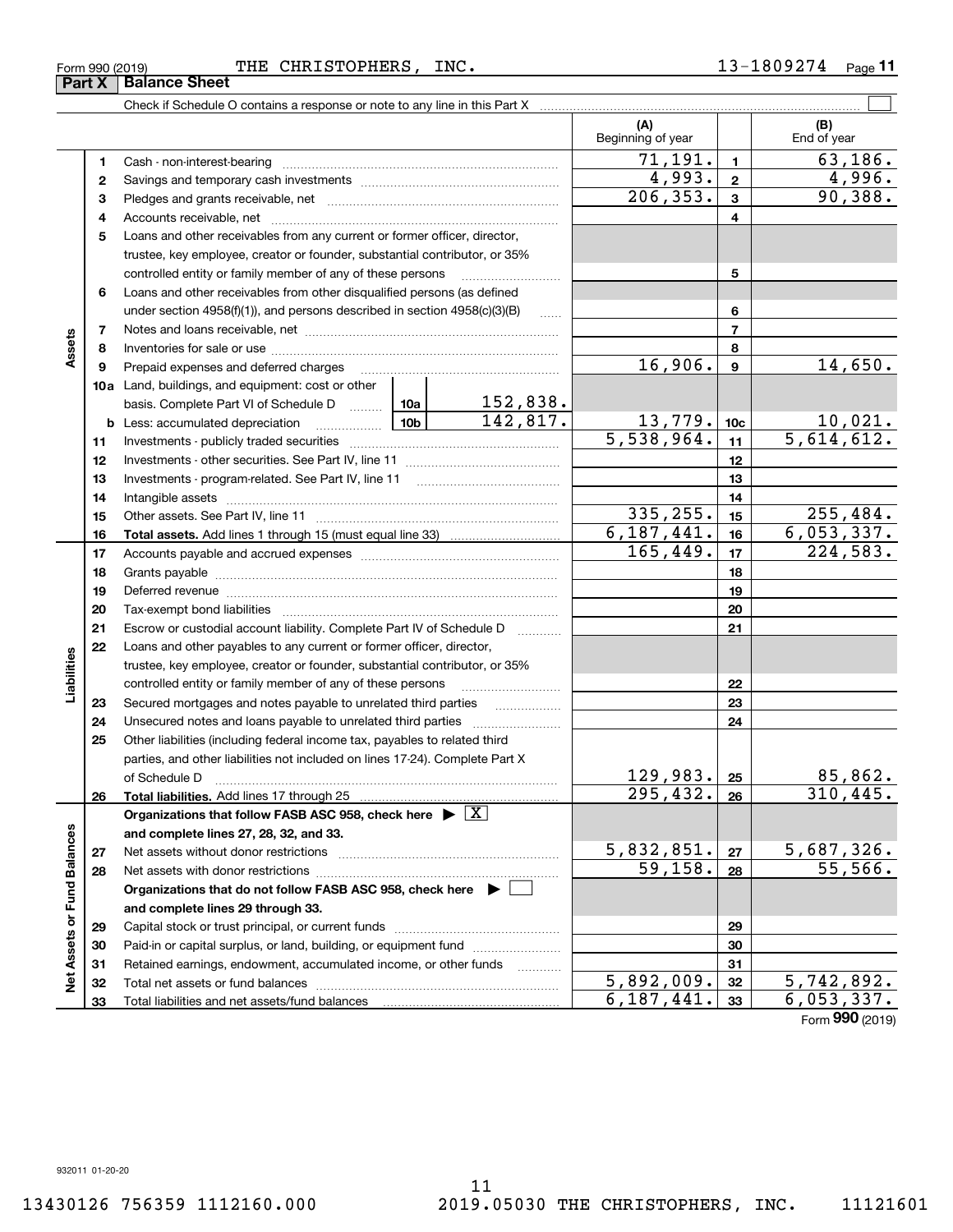|        | THE CHRISTOPHERS, INC.<br>Form 990 (2019)                                                                                                | 13-1809274     |                            |           | $Page$ 12             |  |  |  |  |
|--------|------------------------------------------------------------------------------------------------------------------------------------------|----------------|----------------------------|-----------|-----------------------|--|--|--|--|
|        | <b>Part XI   Reconciliation of Net Assets</b>                                                                                            |                |                            |           |                       |  |  |  |  |
|        |                                                                                                                                          |                |                            |           | $ \mathbf{X} $        |  |  |  |  |
|        |                                                                                                                                          |                |                            |           |                       |  |  |  |  |
| 1      | Total revenue (must equal Part VIII, column (A), line 12)                                                                                | 1.             | 1,009,030.                 |           |                       |  |  |  |  |
| 2      |                                                                                                                                          | $\overline{2}$ | 1,675,568.                 |           |                       |  |  |  |  |
| 3      | Revenue less expenses. Subtract line 2 from line 1                                                                                       | 3              | $-666, 538.$<br>5,892,009. |           |                       |  |  |  |  |
| 4      | $\overline{\mathbf{4}}$<br>Net assets or fund balances at beginning of year (must equal Part X, line 32, column (A)) manured manured was |                |                            |           |                       |  |  |  |  |
| 5      | 5<br>Net unrealized gains (losses) on investments                                                                                        |                |                            |           |                       |  |  |  |  |
| 6<br>6 |                                                                                                                                          |                |                            |           |                       |  |  |  |  |
| 7      | Investment expenses www.communication.com/www.communication.com/www.communication.com/www.com                                            | $\overline{7}$ |                            |           |                       |  |  |  |  |
| 8      | Prior period adjustments                                                                                                                 | 8              |                            |           |                       |  |  |  |  |
| 9      | Other changes in net assets or fund balances (explain on Schedule O)                                                                     | 9              |                            | $-3,592.$ |                       |  |  |  |  |
| 10     | Net assets or fund balances at end of year. Combine lines 3 through 9 (must equal Part X, line 32,                                       |                |                            |           |                       |  |  |  |  |
|        |                                                                                                                                          | 10             | 5,742,892.                 |           |                       |  |  |  |  |
|        | Part XII Financial Statements and Reporting                                                                                              |                |                            |           |                       |  |  |  |  |
|        |                                                                                                                                          |                |                            |           | $\overline{\text{X}}$ |  |  |  |  |
|        |                                                                                                                                          |                |                            | Yes       | No                    |  |  |  |  |
| 1.     | $\boxed{\mathbf{X}}$ Accrual<br>Accounting method used to prepare the Form 990: [16] Cash<br>Other                                       |                |                            |           |                       |  |  |  |  |
|        | If the organization changed its method of accounting from a prior year or checked "Other," explain in Schedule O.                        |                |                            |           |                       |  |  |  |  |
|        | 2a Were the organization's financial statements compiled or reviewed by an independent accountant?                                       |                | 2a                         |           | Χ                     |  |  |  |  |
|        | If "Yes," check a box below to indicate whether the financial statements for the year were compiled or reviewed on a                     |                |                            |           |                       |  |  |  |  |
|        | separate basis, consolidated basis, or both:                                                                                             |                |                            |           |                       |  |  |  |  |
|        | Separate basis<br>Consolidated basis<br>Both consolidated and separate basis                                                             |                |                            |           |                       |  |  |  |  |
|        | <b>b</b> Were the organization's financial statements audited by an independent accountant?                                              |                | 2 <sub>b</sub>             | X         |                       |  |  |  |  |
|        | If "Yes," check a box below to indicate whether the financial statements for the year were audited on a separate basis,                  |                |                            |           |                       |  |  |  |  |
|        | consolidated basis, or both:                                                                                                             |                |                            |           |                       |  |  |  |  |
|        | $\vert$ X $\vert$ Separate basis<br>Consolidated basis<br>Both consolidated and separate basis                                           |                |                            |           |                       |  |  |  |  |
|        | c If "Yes" to line 2a or 2b, does the organization have a committee that assumes responsibility for oversight of the audit,              |                |                            |           |                       |  |  |  |  |
|        |                                                                                                                                          |                | 2c                         | х         |                       |  |  |  |  |
|        | If the organization changed either its oversight process or selection process during the tax year, explain on Schedule O.                |                |                            |           |                       |  |  |  |  |
|        | 3a As a result of a federal award, was the organization required to undergo an audit or audits as set forth in the Single Audit          |                |                            |           |                       |  |  |  |  |
|        |                                                                                                                                          |                | За                         |           | x                     |  |  |  |  |
|        | b If "Yes," did the organization undergo the required audit or audits? If the organization did not undergo the required audit            |                |                            |           |                       |  |  |  |  |
|        |                                                                                                                                          |                | 3b                         |           |                       |  |  |  |  |

Form (2019) **990**

932012 01-20-20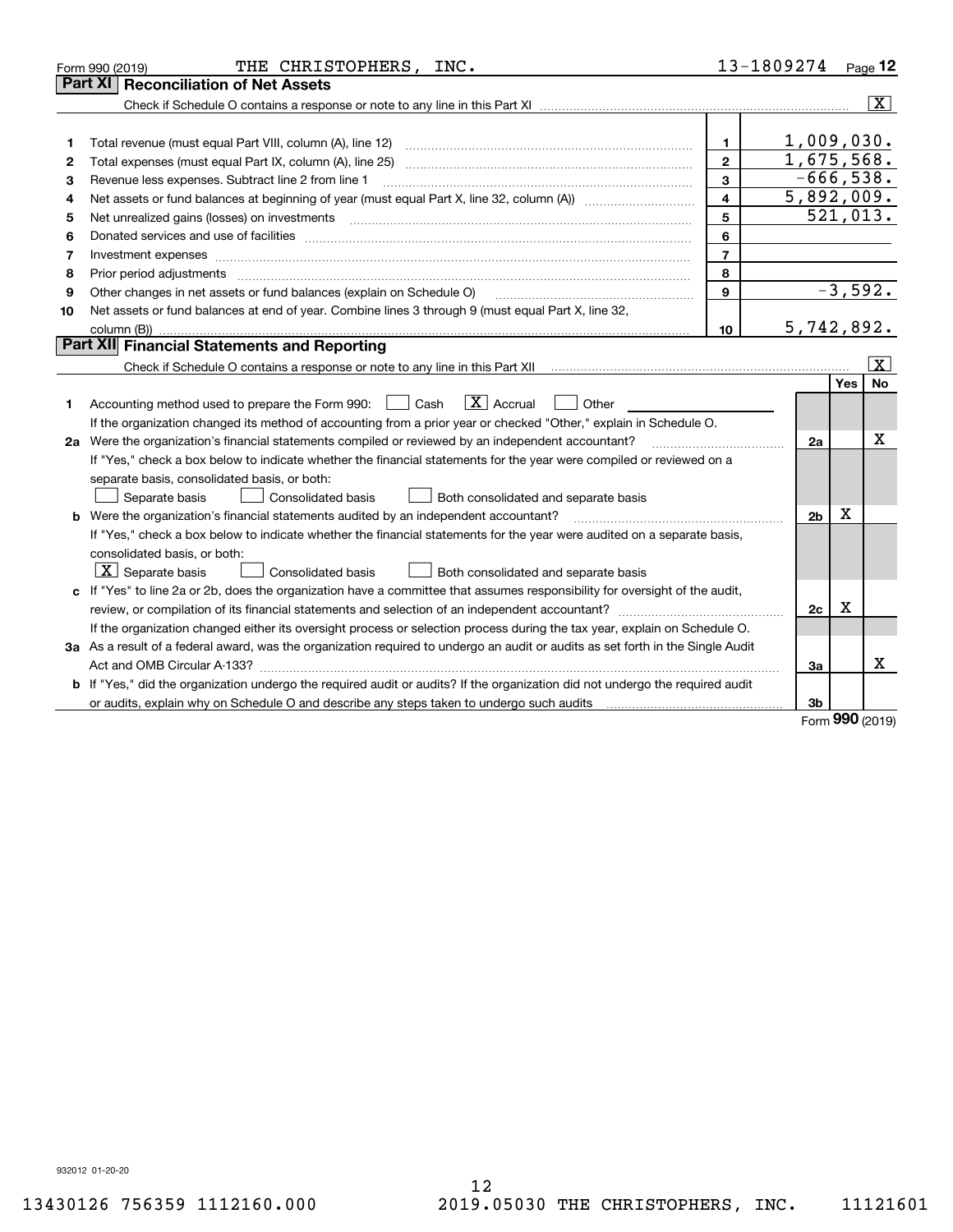| <b>SCHEDULE A</b> |
|-------------------|
|-------------------|

Department of the Treasury Internal Revenue Service

**(Form 990 or 990-EZ)**

# **Public Charity Status and Public Support**

**Complete if the organization is a section 501(c)(3) organization or a section 4947(a)(1) nonexempt charitable trust.**

**| Attach to Form 990 or Form 990-EZ.** 

**| Go to www.irs.gov/Form990 for instructions and the latest information.**

| OMB No. 1545-0047     |
|-----------------------|
| 2019                  |
| <b>Open to Public</b> |

|  |  |  |  |  |  | Inspection |  |  |
|--|--|--|--|--|--|------------|--|--|
|  |  |  |  |  |  |            |  |  |

|  |  | Name of the organization |
|--|--|--------------------------|
|--|--|--------------------------|

| Name of the organization |                     |                                                                                                                                               |                   |                                                       |                             | <b>Employer identification number</b> |                            |  |                            |
|--------------------------|---------------------|-----------------------------------------------------------------------------------------------------------------------------------------------|-------------------|-------------------------------------------------------|-----------------------------|---------------------------------------|----------------------------|--|----------------------------|
|                          |                     |                                                                                                                                               | THE CHRISTOPHERS, | INC.                                                  |                             |                                       |                            |  | 13-1809274                 |
|                          | Part I              | Reason for Public Charity Status (All organizations must complete this part.) See instructions.                                               |                   |                                                       |                             |                                       |                            |  |                            |
|                          |                     | The organization is not a private foundation because it is: (For lines 1 through 12, check only one box.)                                     |                   |                                                       |                             |                                       |                            |  |                            |
| 1.                       |                     | A church, convention of churches, or association of churches described in section 170(b)(1)(A)(i).                                            |                   |                                                       |                             |                                       |                            |  |                            |
| 2                        |                     | A school described in section 170(b)(1)(A)(ii). (Attach Schedule E (Form 990 or 990-EZ).)                                                     |                   |                                                       |                             |                                       |                            |  |                            |
| 3                        |                     | A hospital or a cooperative hospital service organization described in section 170(b)(1)(A)(iii).                                             |                   |                                                       |                             |                                       |                            |  |                            |
| 4                        |                     | A medical research organization operated in conjunction with a hospital described in section 170(b)(1)(A)(iii). Enter the hospital's name,    |                   |                                                       |                             |                                       |                            |  |                            |
|                          |                     | city, and state:                                                                                                                              |                   |                                                       |                             |                                       |                            |  |                            |
| 5                        |                     | An organization operated for the benefit of a college or university owned or operated by a governmental unit described in                     |                   |                                                       |                             |                                       |                            |  |                            |
|                          |                     | section 170(b)(1)(A)(iv). (Complete Part II.)                                                                                                 |                   |                                                       |                             |                                       |                            |  |                            |
| 6                        |                     | A federal, state, or local government or governmental unit described in section 170(b)(1)(A)(v).                                              |                   |                                                       |                             |                                       |                            |  |                            |
| 7                        |                     | An organization that normally receives a substantial part of its support from a governmental unit or from the general public described in     |                   |                                                       |                             |                                       |                            |  |                            |
|                          |                     | section 170(b)(1)(A)(vi). (Complete Part II.)                                                                                                 |                   |                                                       |                             |                                       |                            |  |                            |
| 8                        |                     | A community trust described in section 170(b)(1)(A)(vi). (Complete Part II.)                                                                  |                   |                                                       |                             |                                       |                            |  |                            |
| 9                        |                     | An agricultural research organization described in section 170(b)(1)(A)(ix) operated in conjunction with a land-grant college                 |                   |                                                       |                             |                                       |                            |  |                            |
|                          |                     | or university or a non-land-grant college of agriculture (see instructions). Enter the name, city, and state of the college or                |                   |                                                       |                             |                                       |                            |  |                            |
|                          |                     | university:                                                                                                                                   |                   |                                                       |                             |                                       |                            |  |                            |
| 10                       | $\lfloor x \rfloor$ | An organization that normally receives: (1) more than 33 1/3% of its support from contributions, membership fees, and gross receipts from     |                   |                                                       |                             |                                       |                            |  |                            |
|                          |                     | activities related to its exempt functions - subject to certain exceptions, and (2) no more than 33 1/3% of its support from gross investment |                   |                                                       |                             |                                       |                            |  |                            |
|                          |                     | income and unrelated business taxable income (less section 511 tax) from businesses acquired by the organization after June 30, 1975.         |                   |                                                       |                             |                                       |                            |  |                            |
|                          |                     | See section 509(a)(2). (Complete Part III.)                                                                                                   |                   |                                                       |                             |                                       |                            |  |                            |
| 11                       |                     | An organization organized and operated exclusively to test for public safety. See section 509(a)(4).                                          |                   |                                                       |                             |                                       |                            |  |                            |
| 12                       |                     | An organization organized and operated exclusively for the benefit of, to perform the functions of, or to carry out the purposes of one or    |                   |                                                       |                             |                                       |                            |  |                            |
|                          |                     | more publicly supported organizations described in section 509(a)(1) or section 509(a)(2). See section 509(a)(3). Check the box in            |                   |                                                       |                             |                                       |                            |  |                            |
|                          |                     | lines 12a through 12d that describes the type of supporting organization and complete lines 12e, 12f, and 12g.                                |                   |                                                       |                             |                                       |                            |  |                            |
| а                        |                     | Type I. A supporting organization operated, supervised, or controlled by its supported organization(s), typically by giving                   |                   |                                                       |                             |                                       |                            |  |                            |
|                          |                     | the supported organization(s) the power to regularly appoint or elect a majority of the directors or trustees of the supporting               |                   |                                                       |                             |                                       |                            |  |                            |
|                          |                     | organization. You must complete Part IV, Sections A and B.                                                                                    |                   |                                                       |                             |                                       |                            |  |                            |
| b                        |                     | Type II. A supporting organization supervised or controlled in connection with its supported organization(s), by having                       |                   |                                                       |                             |                                       |                            |  |                            |
|                          |                     | control or management of the supporting organization vested in the same persons that control or manage the supported                          |                   |                                                       |                             |                                       |                            |  |                            |
|                          |                     | organization(s). You must complete Part IV, Sections A and C.                                                                                 |                   |                                                       |                             |                                       |                            |  |                            |
| с                        |                     | Type III functionally integrated. A supporting organization operated in connection with, and functionally integrated with,                    |                   |                                                       |                             |                                       |                            |  |                            |
|                          |                     | its supported organization(s) (see instructions). You must complete Part IV, Sections A, D, and E.                                            |                   |                                                       |                             |                                       |                            |  |                            |
| d                        |                     | Type III non-functionally integrated. A supporting organization operated in connection with its supported organization(s)                     |                   |                                                       |                             |                                       |                            |  |                            |
|                          |                     | that is not functionally integrated. The organization generally must satisfy a distribution requirement and an attentiveness                  |                   |                                                       |                             |                                       |                            |  |                            |
|                          |                     | requirement (see instructions). You must complete Part IV, Sections A and D, and Part V.                                                      |                   |                                                       |                             |                                       |                            |  |                            |
|                          |                     | Check this box if the organization received a written determination from the IRS that it is a Type I, Type II, Type III                       |                   |                                                       |                             |                                       |                            |  |                            |
|                          |                     | functionally integrated, or Type III non-functionally integrated supporting organization.                                                     |                   |                                                       |                             |                                       |                            |  |                            |
|                          |                     | f Enter the number of supported organizations                                                                                                 |                   |                                                       |                             |                                       |                            |  |                            |
|                          |                     | g Provide the following information about the supported organization(s).                                                                      |                   |                                                       |                             |                                       |                            |  |                            |
|                          |                     | (i) Name of supported                                                                                                                         | (ii) EIN          | (iii) Type of organization                            | in your governing document? | (iv) Is the organization listed       | (v) Amount of monetary     |  | (vi) Amount of other       |
|                          |                     | organization                                                                                                                                  |                   | (described on lines 1-10<br>above (see instructions)) | Yes                         | No                                    | support (see instructions) |  | support (see instructions) |
|                          |                     |                                                                                                                                               |                   |                                                       |                             |                                       |                            |  |                            |
|                          |                     |                                                                                                                                               |                   |                                                       |                             |                                       |                            |  |                            |
|                          |                     |                                                                                                                                               |                   |                                                       |                             |                                       |                            |  |                            |
|                          |                     |                                                                                                                                               |                   |                                                       |                             |                                       |                            |  |                            |
|                          |                     |                                                                                                                                               |                   |                                                       |                             |                                       |                            |  |                            |
|                          |                     |                                                                                                                                               |                   |                                                       |                             |                                       |                            |  |                            |
|                          |                     |                                                                                                                                               |                   |                                                       |                             |                                       |                            |  |                            |
|                          |                     |                                                                                                                                               |                   |                                                       |                             |                                       |                            |  |                            |
|                          |                     |                                                                                                                                               |                   |                                                       |                             |                                       |                            |  |                            |
|                          |                     |                                                                                                                                               |                   |                                                       |                             |                                       |                            |  |                            |
| Total                    |                     |                                                                                                                                               |                   |                                                       |                             |                                       |                            |  |                            |

LHA For Paperwork Reduction Act Notice, see the Instructions for Form 990 or 990-EZ. 932021 09-25-19 Schedule A (Form 990 or 990-EZ) 2019 13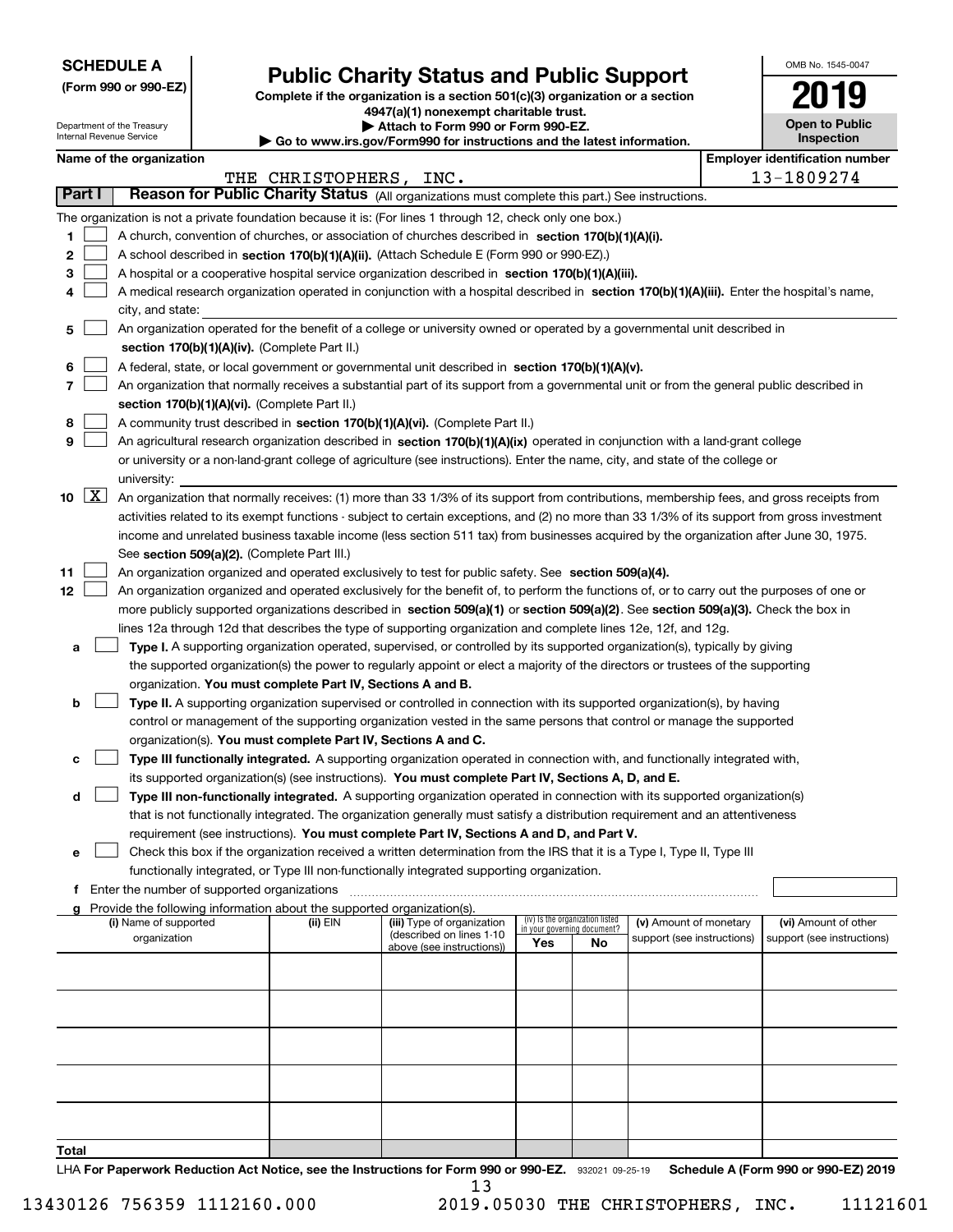### Schedule A (Form 990 or 990-EZ) 2019 Page THE CHRISTOPHERS, INC. 13-1809274

**2**

(Complete only if you checked the box on line 5, 7, or 8 of Part I or if the organization failed to qualify under Part III. If the organization fails to qualify under the tests listed below, please complete Part III.) **Part II Support Schedule for Organizations Described in Sections 170(b)(1)(A)(iv) and 170(b)(1)(A)(vi)**

|    | <b>Section A. Public Support</b>                                                                                                                                                                                                                                |                                                                                                                                                |            |            |            |            |           |  |
|----|-----------------------------------------------------------------------------------------------------------------------------------------------------------------------------------------------------------------------------------------------------------------|------------------------------------------------------------------------------------------------------------------------------------------------|------------|------------|------------|------------|-----------|--|
|    | Calendar year (or fiscal year beginning in) $\blacktriangleright$                                                                                                                                                                                               | (a) 2015                                                                                                                                       | $(b)$ 2016 | $(c)$ 2017 | $(d)$ 2018 | (e) 2019   | (f) Total |  |
|    | 1 Gifts, grants, contributions, and                                                                                                                                                                                                                             |                                                                                                                                                |            |            |            |            |           |  |
|    | membership fees received. (Do not                                                                                                                                                                                                                               |                                                                                                                                                |            |            |            |            |           |  |
|    | include any "unusual grants.")                                                                                                                                                                                                                                  |                                                                                                                                                |            |            |            |            |           |  |
|    | 2 Tax revenues levied for the organ-                                                                                                                                                                                                                            |                                                                                                                                                |            |            |            |            |           |  |
|    | ization's benefit and either paid to                                                                                                                                                                                                                            |                                                                                                                                                |            |            |            |            |           |  |
|    | or expended on its behalf                                                                                                                                                                                                                                       |                                                                                                                                                |            |            |            |            |           |  |
|    | 3 The value of services or facilities                                                                                                                                                                                                                           |                                                                                                                                                |            |            |            |            |           |  |
|    | furnished by a governmental unit to                                                                                                                                                                                                                             |                                                                                                                                                |            |            |            |            |           |  |
|    | the organization without charge                                                                                                                                                                                                                                 |                                                                                                                                                |            |            |            |            |           |  |
|    | 4 Total. Add lines 1 through 3                                                                                                                                                                                                                                  |                                                                                                                                                |            |            |            |            |           |  |
| 5. | The portion of total contributions                                                                                                                                                                                                                              |                                                                                                                                                |            |            |            |            |           |  |
|    | by each person (other than a                                                                                                                                                                                                                                    |                                                                                                                                                |            |            |            |            |           |  |
|    | governmental unit or publicly                                                                                                                                                                                                                                   |                                                                                                                                                |            |            |            |            |           |  |
|    | supported organization) included                                                                                                                                                                                                                                |                                                                                                                                                |            |            |            |            |           |  |
|    | on line 1 that exceeds 2% of the                                                                                                                                                                                                                                |                                                                                                                                                |            |            |            |            |           |  |
|    | amount shown on line 11,                                                                                                                                                                                                                                        |                                                                                                                                                |            |            |            |            |           |  |
|    | column (f)                                                                                                                                                                                                                                                      |                                                                                                                                                |            |            |            |            |           |  |
|    | 6 Public support. Subtract line 5 from line 4.                                                                                                                                                                                                                  |                                                                                                                                                |            |            |            |            |           |  |
|    | <b>Section B. Total Support</b>                                                                                                                                                                                                                                 |                                                                                                                                                |            |            |            |            |           |  |
|    | Calendar year (or fiscal year beginning in)                                                                                                                                                                                                                     | (a) 2015                                                                                                                                       | $(b)$ 2016 | $(c)$ 2017 | $(d)$ 2018 | $(e)$ 2019 | (f) Total |  |
|    | 7 Amounts from line 4                                                                                                                                                                                                                                           |                                                                                                                                                |            |            |            |            |           |  |
| 8  | Gross income from interest,                                                                                                                                                                                                                                     |                                                                                                                                                |            |            |            |            |           |  |
|    | dividends, payments received on                                                                                                                                                                                                                                 |                                                                                                                                                |            |            |            |            |           |  |
|    | securities loans, rents, royalties,                                                                                                                                                                                                                             |                                                                                                                                                |            |            |            |            |           |  |
|    | and income from similar sources                                                                                                                                                                                                                                 |                                                                                                                                                |            |            |            |            |           |  |
|    | <b>9</b> Net income from unrelated business                                                                                                                                                                                                                     |                                                                                                                                                |            |            |            |            |           |  |
|    | activities, whether or not the                                                                                                                                                                                                                                  |                                                                                                                                                |            |            |            |            |           |  |
|    | business is regularly carried on                                                                                                                                                                                                                                |                                                                                                                                                |            |            |            |            |           |  |
|    | <b>10</b> Other income. Do not include gain                                                                                                                                                                                                                     |                                                                                                                                                |            |            |            |            |           |  |
|    | or loss from the sale of capital                                                                                                                                                                                                                                |                                                                                                                                                |            |            |            |            |           |  |
|    | assets (Explain in Part VI.)                                                                                                                                                                                                                                    |                                                                                                                                                |            |            |            |            |           |  |
|    | <b>11 Total support.</b> Add lines 7 through 10                                                                                                                                                                                                                 |                                                                                                                                                |            |            |            |            |           |  |
|    | <b>12</b> Gross receipts from related activities, etc. (see instructions)                                                                                                                                                                                       |                                                                                                                                                |            |            |            | 12         |           |  |
|    | 13 First five years. If the Form 990 is for the organization's first, second, third, fourth, or fifth tax year as a section 501(c)(3)                                                                                                                           |                                                                                                                                                |            |            |            |            |           |  |
|    | organization, check this box and stop here                                                                                                                                                                                                                      |                                                                                                                                                |            |            |            |            |           |  |
|    | <b>Section C. Computation of Public Support Percentage</b>                                                                                                                                                                                                      |                                                                                                                                                |            |            |            |            |           |  |
|    | 14 Public support percentage for 2019 (line 6, column (f) divided by line 11, column (f) <i>marrourcommum</i>                                                                                                                                                   |                                                                                                                                                |            |            |            | 14         | %         |  |
|    |                                                                                                                                                                                                                                                                 |                                                                                                                                                |            |            |            | 15         | $\%$      |  |
|    | 16a 33 1/3% support test - 2019. If the organization did not check the box on line 13, and line 14 is 33 1/3% or more, check this box and                                                                                                                       |                                                                                                                                                |            |            |            |            |           |  |
|    | stop here. The organization qualifies as a publicly supported organization                                                                                                                                                                                      |                                                                                                                                                |            |            |            |            |           |  |
|    | b 33 1/3% support test - 2018. If the organization did not check a box on line 13 or 16a, and line 15 is 33 1/3% or more, check this box                                                                                                                        |                                                                                                                                                |            |            |            |            |           |  |
|    | and stop here. The organization qualifies as a publicly supported organization                                                                                                                                                                                  |                                                                                                                                                |            |            |            |            |           |  |
|    | 17a 10% -facts-and-circumstances test - 2019. If the organization did not check a box on line 13, 16a, or 16b, and line 14 is 10% or more,                                                                                                                      |                                                                                                                                                |            |            |            |            |           |  |
|    | and if the organization meets the "facts-and-circumstances" test, check this box and stop here. Explain in Part VI how the organization                                                                                                                         |                                                                                                                                                |            |            |            |            |           |  |
|    | meets the "facts-and-circumstances" test. The organization qualifies as a publicly supported organization                                                                                                                                                       |                                                                                                                                                |            |            |            |            |           |  |
|    |                                                                                                                                                                                                                                                                 | <b>b 10% -facts-and-circumstances test - 2018.</b> If the organization did not check a box on line 13, 16a, 16b, or 17a, and line 15 is 10% or |            |            |            |            |           |  |
|    |                                                                                                                                                                                                                                                                 |                                                                                                                                                |            |            |            |            |           |  |
|    | more, and if the organization meets the "facts-and-circumstances" test, check this box and stop here. Explain in Part VI how the                                                                                                                                |                                                                                                                                                |            |            |            |            |           |  |
|    | organization meets the "facts-and-circumstances" test. The organization qualifies as a publicly supported organization<br>18 Private foundation. If the organization did not check a box on line 13, 16a, 16b, 17a, or 17b, check this box and see instructions |                                                                                                                                                |            |            |            |            |           |  |

**Schedule A (Form 990 or 990-EZ) 2019**

932022 09-25-19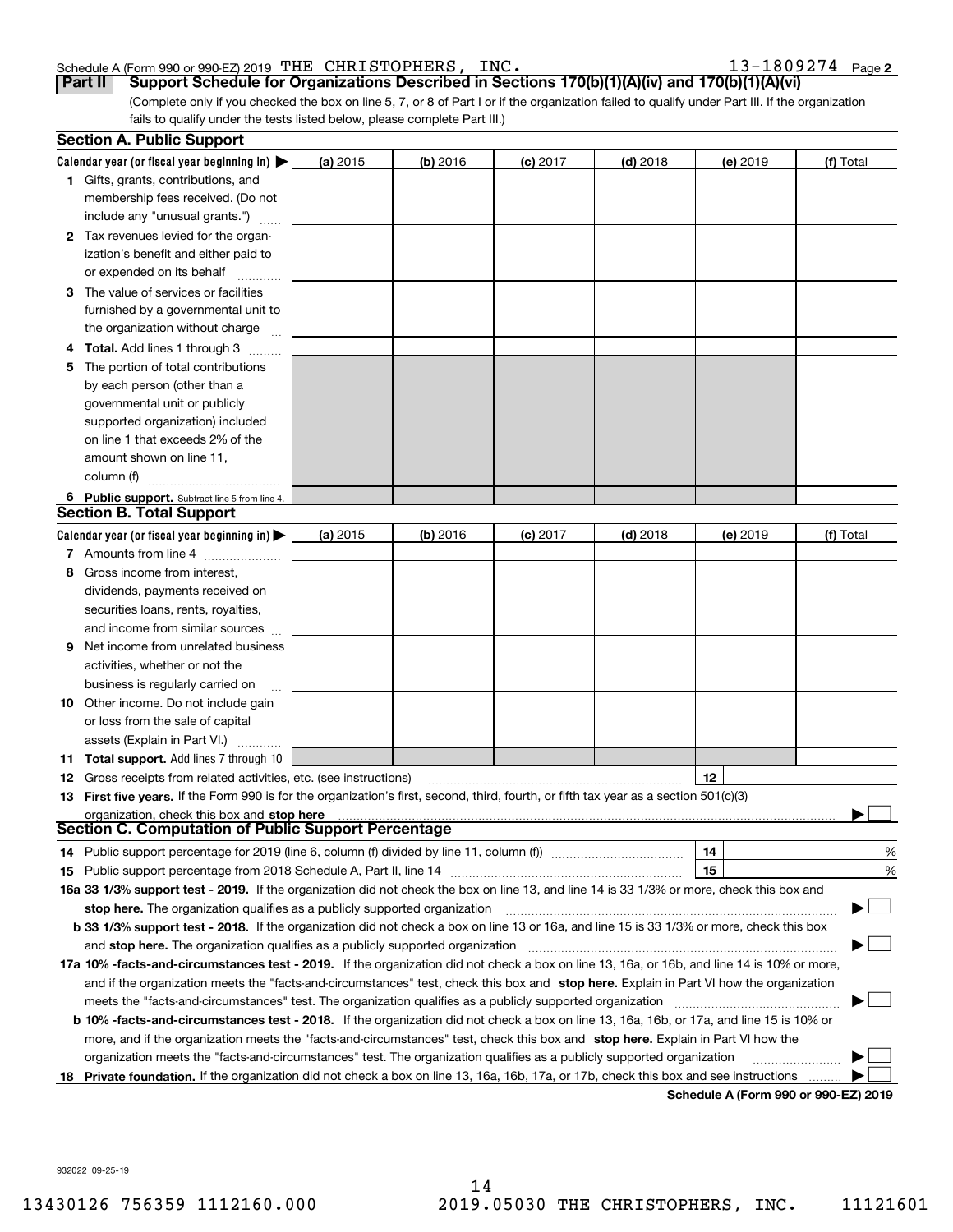## Schedule A (Form 990 or 990-EZ) 2019 Page THE CHRISTOPHERS, INC. 13-1809274

## **Part III | Support Schedule for Organizations Described in Section 509(a)(2)**

(Complete only if you checked the box on line 10 of Part I or if the organization failed to qualify under Part II. If the organization fails to qualify under the tests listed below, please complete Part II.)

|    | <b>Section A. Public Support</b>                                                                                                                                                         |          |          |            |            |                                      |                                          |
|----|------------------------------------------------------------------------------------------------------------------------------------------------------------------------------------------|----------|----------|------------|------------|--------------------------------------|------------------------------------------|
|    | Calendar year (or fiscal year beginning in)                                                                                                                                              | (a) 2015 | (b) 2016 | $(c)$ 2017 | $(d)$ 2018 | (e) 2019                             | (f) Total                                |
|    | 1 Gifts, grants, contributions, and                                                                                                                                                      |          |          |            |            |                                      |                                          |
|    | membership fees received. (Do not                                                                                                                                                        |          |          |            |            |                                      |                                          |
|    | include any "unusual grants.")                                                                                                                                                           | 1309577. | 973,032. | 847,979.   | 534,060.   | 705,920.                             | 4370568.                                 |
|    | 2 Gross receipts from admissions,<br>merchandise sold or services per-<br>formed, or facilities furnished in<br>any activity that is related to the<br>organization's tax-exempt purpose | 86,488.  | 72,800.  | 69,854.    | 53,092.    | 54,064.                              | 336, 298.                                |
|    | 3 Gross receipts from activities that<br>are not an unrelated trade or bus-<br>iness under section 513                                                                                   |          |          |            |            |                                      |                                          |
|    |                                                                                                                                                                                          |          |          |            |            |                                      |                                          |
|    | 4 Tax revenues levied for the organ-<br>ization's benefit and either paid to<br>or expended on its behalf                                                                                |          |          |            |            |                                      |                                          |
|    | 5 The value of services or facilities<br>furnished by a governmental unit to<br>the organization without charge                                                                          |          |          |            |            |                                      |                                          |
|    | 6 Total. Add lines 1 through 5                                                                                                                                                           | 1396065. | 1045832. | 917,833.   | 587, 152.  | 759,984.                             | 4706866.                                 |
|    | 7a Amounts included on lines 1, 2, and                                                                                                                                                   |          |          |            |            |                                      |                                          |
|    | 3 received from disqualified persons                                                                                                                                                     |          |          |            |            |                                      | 0.                                       |
|    | <b>b</b> Amounts included on lines 2 and 3 received<br>from other than disqualified persons that<br>exceed the greater of \$5,000 or 1% of the                                           |          |          |            |            |                                      | 0.                                       |
|    | amount on line 13 for the year                                                                                                                                                           |          |          |            |            |                                      | $\overline{0}$ .                         |
|    | c Add lines 7a and 7b                                                                                                                                                                    |          |          |            |            |                                      | 4706866.                                 |
|    | 8 Public support. (Subtract line 7c from line 6.)<br><b>Section B. Total Support</b>                                                                                                     |          |          |            |            |                                      |                                          |
|    | Calendar year (or fiscal year beginning in)                                                                                                                                              | (a) 2015 | (b) 2016 | $(c)$ 2017 | $(d)$ 2018 | (e) 2019                             | (f) Total                                |
|    | <b>9</b> Amounts from line 6                                                                                                                                                             | 1396065. | 1045832. | 917,833.   | 587, 152.  | 759,984.                             | 4706866.                                 |
|    | 10a Gross income from interest,<br>dividends, payments received on<br>securities loans, rents, royalties,<br>and income from similar sources                                             | 69,865.  | 100,073. | 109,643.   | 130,919.   | 142,664.                             | 553,164.                                 |
|    | <b>b</b> Unrelated business taxable income                                                                                                                                               |          |          |            |            |                                      |                                          |
|    | (less section 511 taxes) from businesses<br>acquired after June 30, 1975                                                                                                                 |          |          |            |            |                                      |                                          |
|    | c Add lines 10a and 10b                                                                                                                                                                  | 69,865.  | 100,073. | 109,643.   | 130,919.   | 142,664.                             | 553, 164.                                |
|    | 11 Net income from unrelated business<br>activities not included in line 10b,<br>whether or not the business is<br>regularly carried on                                                  |          |          |            |            |                                      |                                          |
|    | <b>12</b> Other income. Do not include gain<br>or loss from the sale of capital<br>assets (Explain in Part VI.)                                                                          |          |          | 14,349.    | 192.       | 687.                                 | 15,228.                                  |
|    | 13 Total support. (Add lines 9, 10c, 11, and 12.)                                                                                                                                        | 1465930. | 1145905. | 1041825.   | 718, 263.  | 903, 335.                            | $\overline{5}$ 275258.                   |
|    | 14 First five years. If the Form 990 is for the organization's first, second, third, fourth, or fifth tax year as a section 501(c)(3) organization,                                      |          |          |            |            |                                      |                                          |
|    | check this box and stop here                                                                                                                                                             |          |          |            |            |                                      |                                          |
|    | <b>Section C. Computation of Public Support Percentage</b>                                                                                                                               |          |          |            |            |                                      |                                          |
|    | 15 Public support percentage for 2019 (line 8, column (f), divided by line 13, column (f))                                                                                               |          |          |            |            | 15                                   | 89.23<br>%                               |
|    | 16 Public support percentage from 2018 Schedule A, Part III, line 15                                                                                                                     |          |          |            |            | 16                                   | 92.54<br>$\%$                            |
|    | <b>Section D. Computation of Investment Income Percentage</b>                                                                                                                            |          |          |            |            |                                      |                                          |
|    | 17 Investment income percentage for 2019 (line 10c, column (f), divided by line 13, column (f))                                                                                          |          |          |            |            | 17                                   | 10.49<br>%                               |
|    | <b>18</b> Investment income percentage from <b>2018</b> Schedule A, Part III, line 17                                                                                                    |          |          |            |            | 18                                   | 7.21<br>$\%$                             |
|    | 19a 33 1/3% support tests - 2019. If the organization did not check the box on line 14, and line 15 is more than 33 1/3%, and line 17 is not                                             |          |          |            |            |                                      |                                          |
|    | more than 33 1/3%, check this box and stop here. The organization qualifies as a publicly supported organization                                                                         |          |          |            |            |                                      | $\blacktriangleright$ $\boxed{\text{X}}$ |
|    | b 33 1/3% support tests - 2018. If the organization did not check a box on line 14 or line 19a, and line 16 is more than 33 1/3%, and                                                    |          |          |            |            |                                      |                                          |
|    | line 18 is not more than 33 1/3%, check this box and stop here. The organization qualifies as a publicly supported organization                                                          |          |          |            |            |                                      |                                          |
| 20 | <b>Private foundation.</b> If the organization did not check a box on line 14, 19a, or 19b, check this box and see instructions                                                          |          |          |            |            |                                      |                                          |
|    | 932023 09-25-19                                                                                                                                                                          |          |          |            |            | Schedule A (Form 990 or 990-EZ) 2019 |                                          |

## 13430126 756359 1112160.000 2019.05030 THE CHRISTOPHERS, INC. 11121601

15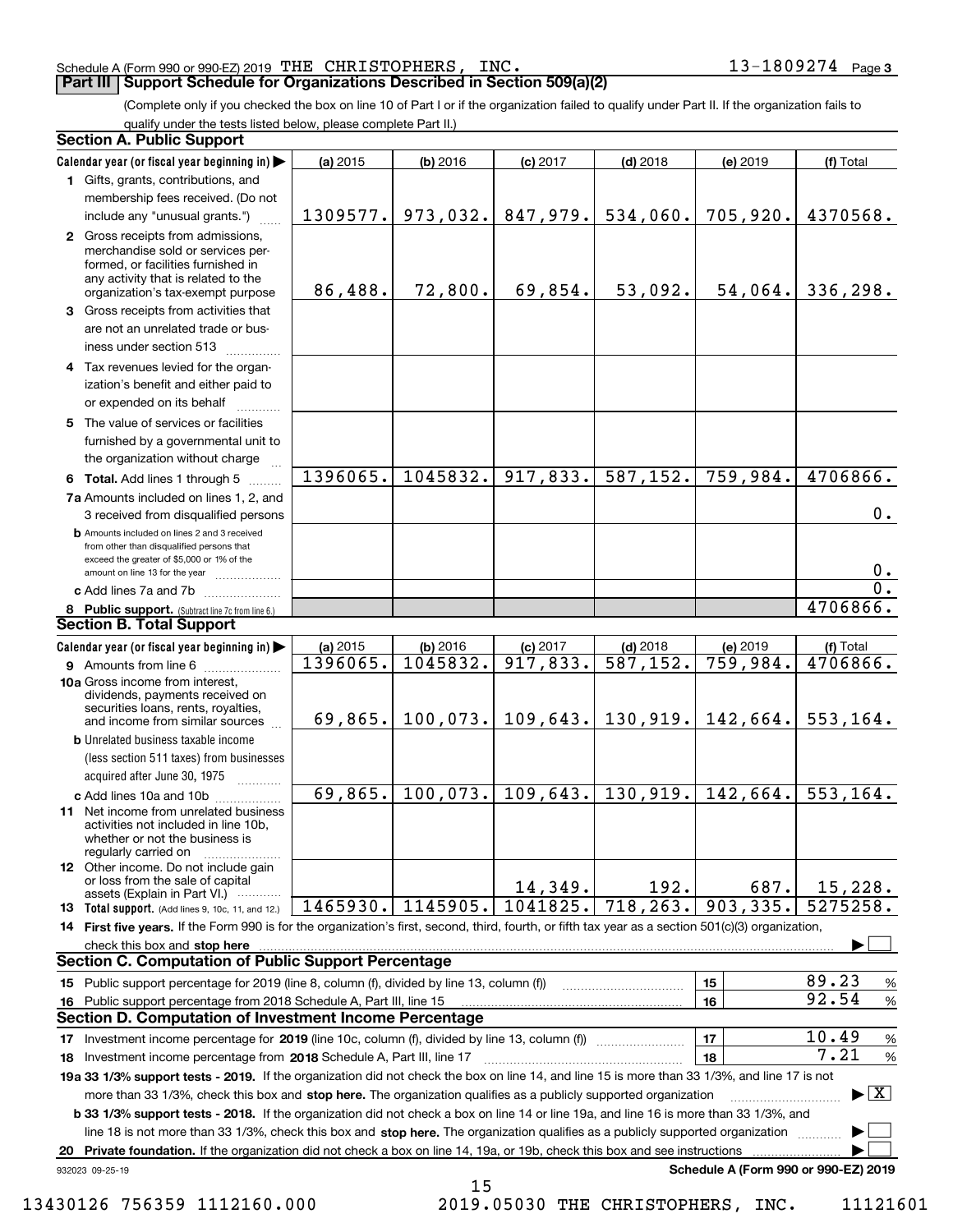**1**

**2**

**3a**

**3b**

**3c**

**4a**

**4b**

**4c**

**5a**

**5b5c**

**6**

**7**

**8**

**9a**

**9b**

**9c**

**10a**

**10b**

**YesNo**

## **Part IV Supporting Organizations**

(Complete only if you checked a box in line 12 on Part I. If you checked 12a of Part I, complete Sections A and B. If you checked 12b of Part I, complete Sections A and C. If you checked 12c of Part I, complete Sections A, D, and E. If you checked 12d of Part I, complete Sections A and D, and complete Part V.)

### **Section A. All Supporting Organizations**

- **1** Are all of the organization's supported organizations listed by name in the organization's governing documents? If "No," describe in **Part VI** how the supported organizations are designated. If designated by *class or purpose, describe the designation. If historic and continuing relationship, explain.*
- **2** Did the organization have any supported organization that does not have an IRS determination of status under section 509(a)(1) or (2)? If "Yes," explain in Part VI how the organization determined that the supported *organization was described in section 509(a)(1) or (2).*
- **3a** Did the organization have a supported organization described in section 501(c)(4), (5), or (6)? If "Yes," answer *(b) and (c) below.*
- **b** Did the organization confirm that each supported organization qualified under section 501(c)(4), (5), or (6) and satisfied the public support tests under section 509(a)(2)? If "Yes," describe in **Part VI** when and how the *organization made the determination.*
- **c**Did the organization ensure that all support to such organizations was used exclusively for section 170(c)(2)(B) purposes? If "Yes," explain in **Part VI** what controls the organization put in place to ensure such use.
- **4a***If* Was any supported organization not organized in the United States ("foreign supported organization")? *"Yes," and if you checked 12a or 12b in Part I, answer (b) and (c) below.*
- **b** Did the organization have ultimate control and discretion in deciding whether to make grants to the foreign supported organization? If "Yes," describe in **Part VI** how the organization had such control and discretion *despite being controlled or supervised by or in connection with its supported organizations.*
- **c** Did the organization support any foreign supported organization that does not have an IRS determination under sections 501(c)(3) and 509(a)(1) or (2)? If "Yes," explain in **Part VI** what controls the organization used *to ensure that all support to the foreign supported organization was used exclusively for section 170(c)(2)(B) purposes.*
- **5a** Did the organization add, substitute, or remove any supported organizations during the tax year? If "Yes," answer (b) and (c) below (if applicable). Also, provide detail in **Part VI,** including (i) the names and EIN *numbers of the supported organizations added, substituted, or removed; (ii) the reasons for each such action; (iii) the authority under the organization's organizing document authorizing such action; and (iv) how the action was accomplished (such as by amendment to the organizing document).*
- **b** Type I or Type II only. Was any added or substituted supported organization part of a class already designated in the organization's organizing document?
- **cSubstitutions only.**  Was the substitution the result of an event beyond the organization's control?
- **6** Did the organization provide support (whether in the form of grants or the provision of services or facilities) to **Part VI.** *If "Yes," provide detail in* support or benefit one or more of the filing organization's supported organizations? anyone other than (i) its supported organizations, (ii) individuals that are part of the charitable class benefited by one or more of its supported organizations, or (iii) other supporting organizations that also
- **7**Did the organization provide a grant, loan, compensation, or other similar payment to a substantial contributor *If "Yes," complete Part I of Schedule L (Form 990 or 990-EZ).* regard to a substantial contributor? (as defined in section 4958(c)(3)(C)), a family member of a substantial contributor, or a 35% controlled entity with
- **8** Did the organization make a loan to a disqualified person (as defined in section 4958) not described in line 7? *If "Yes," complete Part I of Schedule L (Form 990 or 990-EZ).*
- **9a** Was the organization controlled directly or indirectly at any time during the tax year by one or more in section 509(a)(1) or (2))? If "Yes," *provide detail in* <code>Part VI.</code> disqualified persons as defined in section 4946 (other than foundation managers and organizations described
- **b** Did one or more disqualified persons (as defined in line 9a) hold a controlling interest in any entity in which the supporting organization had an interest? If "Yes," provide detail in P**art VI**.
- **c**Did a disqualified person (as defined in line 9a) have an ownership interest in, or derive any personal benefit from, assets in which the supporting organization also had an interest? If "Yes," provide detail in P**art VI.**
- **10a** Was the organization subject to the excess business holdings rules of section 4943 because of section supporting organizations)? If "Yes," answer 10b below. 4943(f) (regarding certain Type II supporting organizations, and all Type III non-functionally integrated
- **b** Did the organization have any excess business holdings in the tax year? (Use Schedule C, Form 4720, to *determine whether the organization had excess business holdings.)*

16

932024 09-25-19

**Schedule A (Form 990 or 990-EZ) 2019**

13430126 756359 1112160.000 2019.05030 THE CHRISTOPHERS, INC. 11121601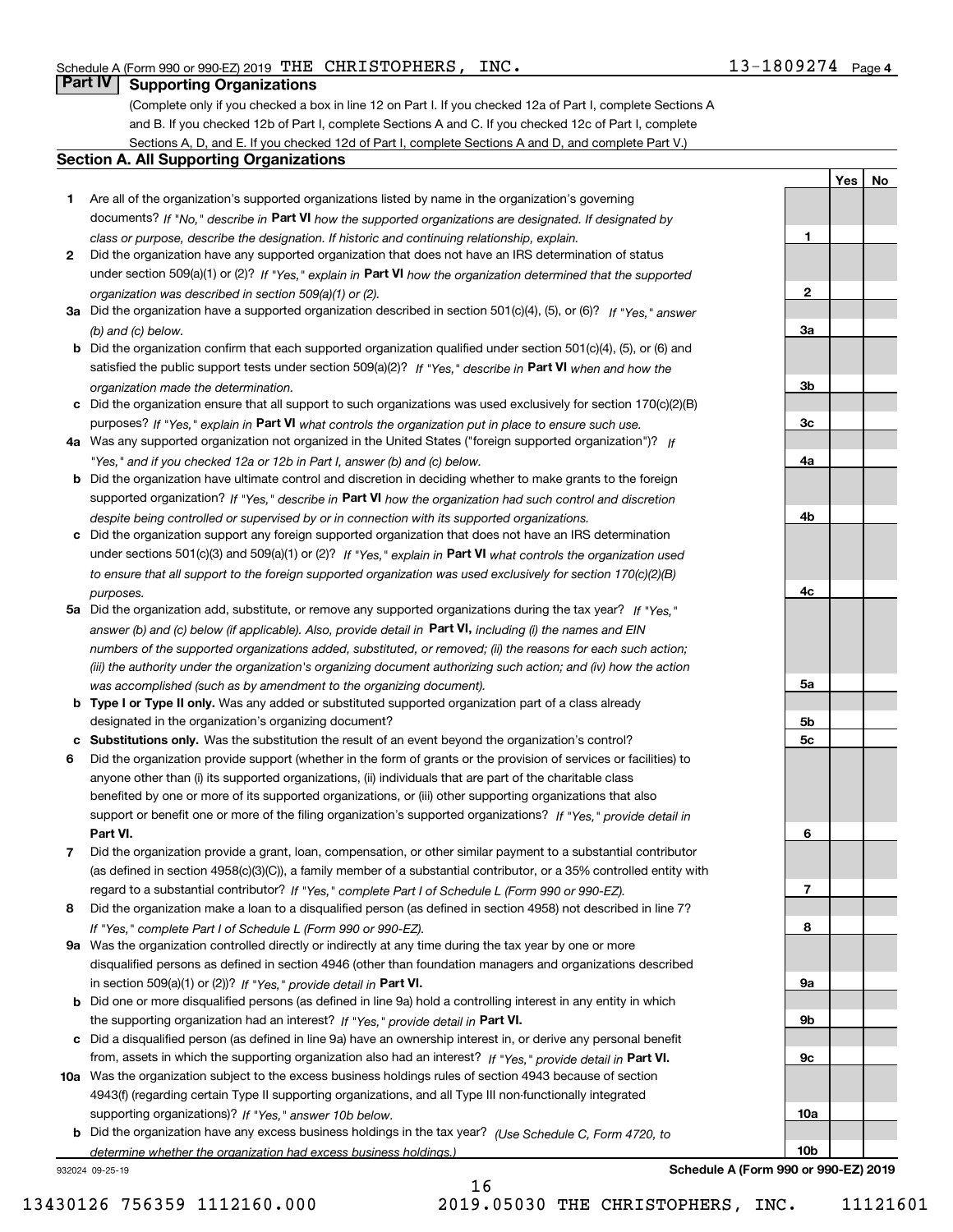|    | Part IV<br><b>Supporting Organizations (continued)</b>                                                                                                                                                 |                 |     |    |
|----|--------------------------------------------------------------------------------------------------------------------------------------------------------------------------------------------------------|-----------------|-----|----|
|    |                                                                                                                                                                                                        |                 | Yes | No |
| 11 | Has the organization accepted a gift or contribution from any of the following persons?                                                                                                                |                 |     |    |
|    | a A person who directly or indirectly controls, either alone or together with persons described in (b) and (c)                                                                                         |                 |     |    |
|    | below, the governing body of a supported organization?                                                                                                                                                 | 11a             |     |    |
|    | <b>b</b> A family member of a person described in (a) above?                                                                                                                                           | 11 <sub>b</sub> |     |    |
|    | c A 35% controlled entity of a person described in (a) or (b) above? If "Yes" to a, b, or c, provide detail in Part VI.                                                                                | 11c             |     |    |
|    | <b>Section B. Type I Supporting Organizations</b>                                                                                                                                                      |                 |     |    |
|    |                                                                                                                                                                                                        |                 | Yes | No |
| 1  | Did the directors, trustees, or membership of one or more supported organizations have the power to                                                                                                    |                 |     |    |
|    |                                                                                                                                                                                                        |                 |     |    |
|    | regularly appoint or elect at least a majority of the organization's directors or trustees at all times during the                                                                                     |                 |     |    |
|    | tax year? If "No," describe in Part VI how the supported organization(s) effectively operated, supervised, or                                                                                          |                 |     |    |
|    | controlled the organization's activities. If the organization had more than one supported organization,                                                                                                |                 |     |    |
|    | describe how the powers to appoint and/or remove directors or trustees were allocated among the supported                                                                                              |                 |     |    |
|    | organizations and what conditions or restrictions, if any, applied to such powers during the tax year.                                                                                                 | 1               |     |    |
| 2  | Did the organization operate for the benefit of any supported organization other than the supported                                                                                                    |                 |     |    |
|    | organization(s) that operated, supervised, or controlled the supporting organization? If "Yes," explain in                                                                                             |                 |     |    |
|    | Part VI how providing such benefit carried out the purposes of the supported organization(s) that operated,                                                                                            |                 |     |    |
|    | supervised, or controlled the supporting organization.                                                                                                                                                 | 2               |     |    |
|    | <b>Section C. Type II Supporting Organizations</b>                                                                                                                                                     |                 |     |    |
|    |                                                                                                                                                                                                        |                 | Yes | No |
| 1. | Were a majority of the organization's directors or trustees during the tax year also a majority of the directors                                                                                       |                 |     |    |
|    | or trustees of each of the organization's supported organization(s)? If "No," describe in Part VI how control                                                                                          |                 |     |    |
|    | or management of the supporting organization was vested in the same persons that controlled or managed                                                                                                 |                 |     |    |
|    | the supported organization(s).                                                                                                                                                                         | 1               |     |    |
|    | <b>Section D. All Type III Supporting Organizations</b>                                                                                                                                                |                 |     |    |
|    |                                                                                                                                                                                                        |                 | Yes | No |
| 1  | Did the organization provide to each of its supported organizations, by the last day of the fifth month of the                                                                                         |                 |     |    |
|    | organization's tax year, (i) a written notice describing the type and amount of support provided during the prior tax                                                                                  |                 |     |    |
|    | year, (ii) a copy of the Form 990 that was most recently filed as of the date of notification, and (iii) copies of the                                                                                 |                 |     |    |
|    | organization's governing documents in effect on the date of notification, to the extent not previously provided?                                                                                       | 1               |     |    |
| 2  | Were any of the organization's officers, directors, or trustees either (i) appointed or elected by the supported                                                                                       |                 |     |    |
|    | organization(s) or (ii) serving on the governing body of a supported organization? If "No, " explain in Part VI how                                                                                    |                 |     |    |
|    | the organization maintained a close and continuous working relationship with the supported organization(s).                                                                                            | 2               |     |    |
| 3  | By reason of the relationship described in (2), did the organization's supported organizations have a                                                                                                  |                 |     |    |
|    | significant voice in the organization's investment policies and in directing the use of the organization's                                                                                             |                 |     |    |
|    | income or assets at all times during the tax year? If "Yes," describe in Part VI the role the organization's                                                                                           |                 |     |    |
|    | supported organizations played in this regard.                                                                                                                                                         | 3               |     |    |
|    | Section E. Type III Functionally Integrated Supporting Organizations                                                                                                                                   |                 |     |    |
| 1  | Check the box next to the method that the organization used to satisfy the Integral Part Test during the year (see instructions).                                                                      |                 |     |    |
| a  | The organization satisfied the Activities Test. Complete line 2 below.                                                                                                                                 |                 |     |    |
| b  | The organization is the parent of each of its supported organizations. Complete line 3 below.                                                                                                          |                 |     |    |
| c  | The organization supported a governmental entity. Describe in Part VI how you supported a government entity (see instructions),                                                                        |                 |     |    |
| 2  | Activities Test. Answer (a) and (b) below.                                                                                                                                                             |                 | Yes | No |
| а  | Did substantially all of the organization's activities during the tax year directly further the exempt purposes of                                                                                     |                 |     |    |
|    | the supported organization(s) to which the organization was responsive? If "Yes," then in Part VI identify                                                                                             |                 |     |    |
|    | those supported organizations and explain how these activities directly furthered their exempt purposes,                                                                                               |                 |     |    |
|    | how the organization was responsive to those supported organizations, and how the organization determined                                                                                              |                 |     |    |
|    |                                                                                                                                                                                                        | 2a              |     |    |
|    | that these activities constituted substantially all of its activities.<br><b>b</b> Did the activities described in (a) constitute activities that, but for the organization's involvement, one or more |                 |     |    |
|    |                                                                                                                                                                                                        |                 |     |    |
|    | of the organization's supported organization(s) would have been engaged in? If "Yes," explain in Part VI the                                                                                           |                 |     |    |
|    | reasons for the organization's position that its supported organization(s) would have engaged in these                                                                                                 | 2b              |     |    |
|    | activities but for the organization's involvement.                                                                                                                                                     |                 |     |    |
| з  | Parent of Supported Organizations. Answer (a) and (b) below.                                                                                                                                           |                 |     |    |
|    | a Did the organization have the power to regularly appoint or elect a majority of the officers, directors, or                                                                                          |                 |     |    |
|    | trustees of each of the supported organizations? Provide details in Part VI.                                                                                                                           | 3a              |     |    |
|    | <b>b</b> Did the organization exercise a substantial degree of direction over the policies, programs, and activities of each                                                                           |                 |     |    |
|    | of its supported organizations? If "Yes," describe in Part VI the role played by the organization in this regard                                                                                       | 3b              |     |    |
|    | Schedule A (Form 990 or 990-EZ) 2019<br>932025 09-25-19                                                                                                                                                |                 |     |    |

13430126 756359 1112160.000 2019.05030 THE CHRISTOPHERS, INC. 11121601

17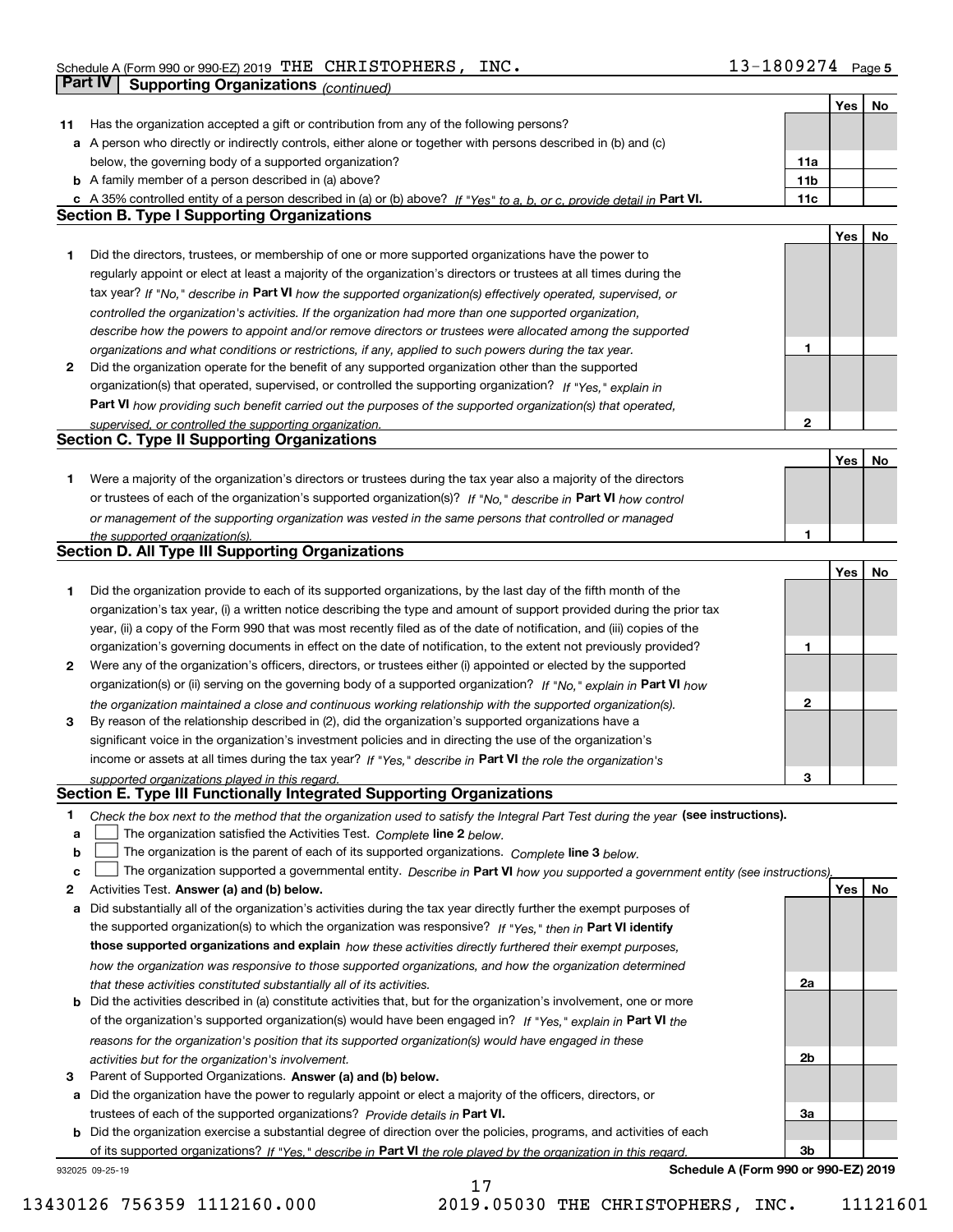## Schedule A (Form 990 or 990-EZ) 2019 Page THE CHRISTOPHERS, INC. 13-1809274 **Part V Type III Non-Functionally Integrated 509(a)(3) Supporting Organizations**

**1**

1 Check here if the organization satisfied the Integral Part Test as a qualifying trust on Nov. 20, 1970 (explain in Part VI). See instructions. All other Type III non-functionally integrated supporting organizations must complete Sections A through E.

|             | Section A - Adjusted Net Income                                                                                                   |                | (A) Prior Year | (B) Current Year<br>(optional) |
|-------------|-----------------------------------------------------------------------------------------------------------------------------------|----------------|----------------|--------------------------------|
| 1.          | Net short term capital gain                                                                                                       | 1              |                |                                |
| 2           | Recoveries of prior-year distributions                                                                                            | $\overline{2}$ |                |                                |
| 3           | Other gross income (see instructions)                                                                                             | 3              |                |                                |
| 4           | Add lines 1 through 3.                                                                                                            | 4              |                |                                |
| 5           | Depreciation and depletion                                                                                                        | 5              |                |                                |
| 6           | Portion of operating expenses paid or incurred for production or                                                                  |                |                |                                |
|             | collection of gross income or for management, conservation, or                                                                    |                |                |                                |
|             | maintenance of property held for production of income (see instructions)                                                          | 6              |                |                                |
| 7           | Other expenses (see instructions)                                                                                                 | $\overline{7}$ |                |                                |
| 8           | Adjusted Net Income (subtract lines 5, 6, and 7 from line 4)                                                                      | 8              |                |                                |
|             | <b>Section B - Minimum Asset Amount</b>                                                                                           |                | (A) Prior Year | (B) Current Year<br>(optional) |
| 1           | Aggregate fair market value of all non-exempt-use assets (see                                                                     |                |                |                                |
|             | instructions for short tax year or assets held for part of year):                                                                 |                |                |                                |
|             | a Average monthly value of securities                                                                                             | 1a             |                |                                |
|             | <b>b</b> Average monthly cash balances                                                                                            | 1 <sub>b</sub> |                |                                |
|             | c Fair market value of other non-exempt-use assets                                                                                | 1c             |                |                                |
|             | d Total (add lines 1a, 1b, and 1c)                                                                                                | 1d             |                |                                |
|             | e Discount claimed for blockage or other                                                                                          |                |                |                                |
|             | factors (explain in detail in <b>Part VI</b> ):                                                                                   |                |                |                                |
| 2           | Acquisition indebtedness applicable to non-exempt-use assets                                                                      | 2              |                |                                |
| 3           | Subtract line 2 from line 1d.                                                                                                     | 3              |                |                                |
| 4           | Cash deemed held for exempt use. Enter 1-1/2% of line 3 (for greater amount,                                                      |                |                |                                |
|             | see instructions)                                                                                                                 | 4              |                |                                |
| 5           | Net value of non-exempt-use assets (subtract line 4 from line 3)                                                                  | 5              |                |                                |
| 6           | Multiply line 5 by .035.                                                                                                          | 6              |                |                                |
| 7           | Recoveries of prior-year distributions                                                                                            | $\overline{7}$ |                |                                |
| 8           | Minimum Asset Amount (add line 7 to line 6)                                                                                       | 8              |                |                                |
|             | <b>Section C - Distributable Amount</b>                                                                                           |                |                | <b>Current Year</b>            |
| $\mathbf 1$ | Adjusted net income for prior year (from Section A, line 8, Column A)                                                             | 1              |                |                                |
| 2           | Enter 85% of line 1.                                                                                                              | $\overline{2}$ |                |                                |
| з           | Minimum asset amount for prior year (from Section B, line 8, Column A)                                                            | 3              |                |                                |
| 4           | Enter greater of line 2 or line 3.                                                                                                | 4              |                |                                |
| 5           | Income tax imposed in prior year                                                                                                  | 5              |                |                                |
| 6           | <b>Distributable Amount.</b> Subtract line 5 from line 4, unless subject to                                                       |                |                |                                |
|             | emergency temporary reduction (see instructions).                                                                                 | 6              |                |                                |
| 7           | Check here if the current year is the organization's first as a non-functionally integrated Type III supporting organization (see |                |                |                                |

instructions).

**Schedule A (Form 990 or 990-EZ) 2019**

932026 09-25-19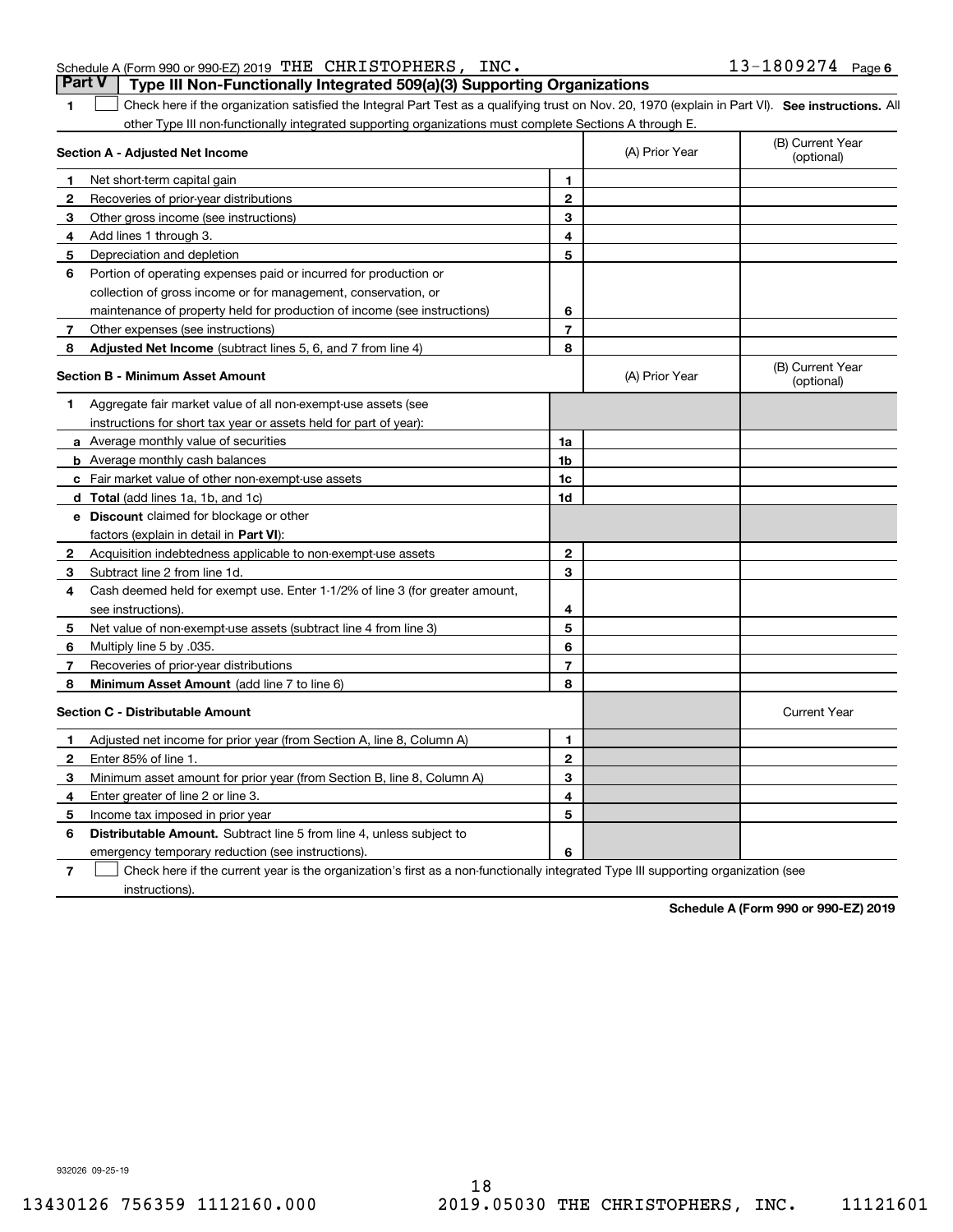Schedule A (Form 990 or 990-EZ) 2019 Page THE CHRISTOPHERS, INC. 13-1809274

| Part V | Type III Non-Functionally Integrated 509(a)(3) Supporting Organizations                    |                             | (continued)                           |                                                |  |  |  |  |
|--------|--------------------------------------------------------------------------------------------|-----------------------------|---------------------------------------|------------------------------------------------|--|--|--|--|
|        | <b>Section D - Distributions</b><br><b>Current Year</b>                                    |                             |                                       |                                                |  |  |  |  |
| 1      | Amounts paid to supported organizations to accomplish exempt purposes                      |                             |                                       |                                                |  |  |  |  |
| 2      | Amounts paid to perform activity that directly furthers exempt purposes of supported       |                             |                                       |                                                |  |  |  |  |
|        | organizations, in excess of income from activity                                           |                             |                                       |                                                |  |  |  |  |
| з      | Administrative expenses paid to accomplish exempt purposes of supported organizations      |                             |                                       |                                                |  |  |  |  |
| 4      | Amounts paid to acquire exempt-use assets                                                  |                             |                                       |                                                |  |  |  |  |
| 5      | Qualified set-aside amounts (prior IRS approval required)                                  |                             |                                       |                                                |  |  |  |  |
| 6      | Other distributions (describe in Part VI). See instructions.                               |                             |                                       |                                                |  |  |  |  |
| 7      | Total annual distributions. Add lines 1 through 6.                                         |                             |                                       |                                                |  |  |  |  |
| 8      | Distributions to attentive supported organizations to which the organization is responsive |                             |                                       |                                                |  |  |  |  |
|        | (provide details in Part VI). See instructions.                                            |                             |                                       |                                                |  |  |  |  |
| 9      | Distributable amount for 2019 from Section C, line 6                                       |                             |                                       |                                                |  |  |  |  |
| 10     | Line 8 amount divided by line 9 amount                                                     |                             |                                       |                                                |  |  |  |  |
|        |                                                                                            | (i)                         | (ii)                                  | (iii)                                          |  |  |  |  |
|        | <b>Section E - Distribution Allocations</b> (see instructions)                             | <b>Excess Distributions</b> | <b>Underdistributions</b><br>Pre-2019 | <b>Distributable</b><br><b>Amount for 2019</b> |  |  |  |  |
| 1      | Distributable amount for 2019 from Section C, line 6                                       |                             |                                       |                                                |  |  |  |  |
| 2      | Underdistributions, if any, for years prior to 2019 (reason-                               |                             |                                       |                                                |  |  |  |  |
|        | able cause required- explain in Part VI). See instructions.                                |                             |                                       |                                                |  |  |  |  |
| 3      | Excess distributions carryover, if any, to 2019                                            |                             |                                       |                                                |  |  |  |  |
|        | <b>a</b> From 2014                                                                         |                             |                                       |                                                |  |  |  |  |
|        | <b>b</b> From 2015                                                                         |                             |                                       |                                                |  |  |  |  |
|        | $c$ From 2016                                                                              |                             |                                       |                                                |  |  |  |  |
|        | d From 2017                                                                                |                             |                                       |                                                |  |  |  |  |
|        | e From 2018                                                                                |                             |                                       |                                                |  |  |  |  |
| f      | Total of lines 3a through e                                                                |                             |                                       |                                                |  |  |  |  |
|        | <b>g</b> Applied to underdistributions of prior years                                      |                             |                                       |                                                |  |  |  |  |
|        | <b>h</b> Applied to 2019 distributable amount                                              |                             |                                       |                                                |  |  |  |  |
|        | Carryover from 2014 not applied (see instructions)                                         |                             |                                       |                                                |  |  |  |  |
|        | Remainder. Subtract lines 3g, 3h, and 3i from 3f.                                          |                             |                                       |                                                |  |  |  |  |
| 4      | Distributions for 2019 from Section D,                                                     |                             |                                       |                                                |  |  |  |  |
|        | line $7:$                                                                                  |                             |                                       |                                                |  |  |  |  |
|        | <b>a</b> Applied to underdistributions of prior years                                      |                             |                                       |                                                |  |  |  |  |
|        | <b>b</b> Applied to 2019 distributable amount                                              |                             |                                       |                                                |  |  |  |  |
| c      | Remainder. Subtract lines 4a and 4b from 4.                                                |                             |                                       |                                                |  |  |  |  |
| 5      | Remaining underdistributions for years prior to 2019, if                                   |                             |                                       |                                                |  |  |  |  |
|        | any. Subtract lines 3g and 4a from line 2. For result greater                              |                             |                                       |                                                |  |  |  |  |
|        | than zero, explain in Part VI. See instructions.                                           |                             |                                       |                                                |  |  |  |  |
| 6      | Remaining underdistributions for 2019. Subtract lines 3h                                   |                             |                                       |                                                |  |  |  |  |
|        | and 4b from line 1. For result greater than zero, explain in                               |                             |                                       |                                                |  |  |  |  |
|        |                                                                                            |                             |                                       |                                                |  |  |  |  |
|        | <b>Part VI.</b> See instructions.                                                          |                             |                                       |                                                |  |  |  |  |
| 7      | Excess distributions carryover to 2020. Add lines 3j                                       |                             |                                       |                                                |  |  |  |  |
|        | and 4c.                                                                                    |                             |                                       |                                                |  |  |  |  |
| 8      | Breakdown of line 7:                                                                       |                             |                                       |                                                |  |  |  |  |
|        | a Excess from 2015                                                                         |                             |                                       |                                                |  |  |  |  |
|        | <b>b</b> Excess from 2016                                                                  |                             |                                       |                                                |  |  |  |  |
|        | c Excess from 2017                                                                         |                             |                                       |                                                |  |  |  |  |
|        | d Excess from 2018                                                                         |                             |                                       |                                                |  |  |  |  |
|        | e Excess from 2019                                                                         |                             |                                       |                                                |  |  |  |  |

**Schedule A (Form 990 or 990-EZ) 2019**

932027 09-25-19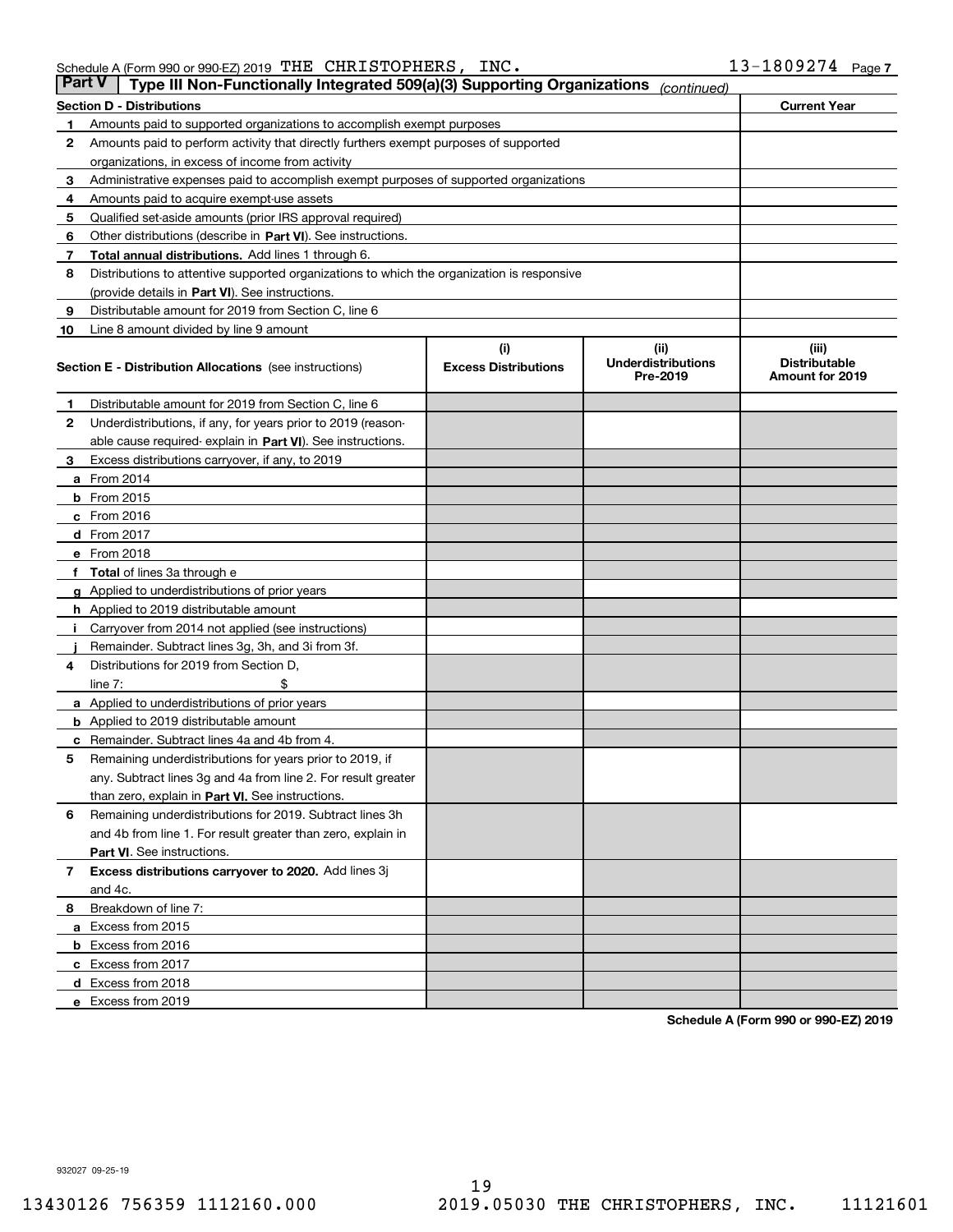Schedule A (Form 990 or 990-EZ) 2019 Page THE CHRISTOPHERS, INC.

**8** 13-1809274

Part VI | Supplemental Information. Provide the explanations required by Part II, line 10; Part II, line 17a or 17b; Part III, line 12; Part IV, Section A, lines 1, 2, 3b, 3c, 4b, 4c, 5a, 6, 9a, 9b, 9c, 11a, 11b, and 11c; Part IV, Section B, lines 1 and 2; Part IV, Section C, line 1; Part IV, Section D, lines 2 and 3; Part IV, Section E, lines 1c, 2a, 2b, 3a, and 3b; Part V, line 1; Part V, Section B, line 1e; Part V, Section D, lines 5, 6, and 8; and Part V, Section E, lines 2, 5, and 6. Also complete this part for any additional information. (See instructions.)

SCHEDULE A, PART III, LINE 12, EXPLANATION FOR OTHER INCOME:

| 2018 AMOUNT: \$ | 192. |
|-----------------|------|
| 2019 AMOUNT: \$ | 687. |
|                 |      |
|                 |      |
|                 |      |
|                 |      |
|                 |      |
|                 |      |
|                 |      |
|                 |      |
|                 |      |
|                 |      |
|                 |      |
|                 |      |
|                 |      |
|                 |      |
|                 |      |
|                 |      |
|                 |      |
|                 |      |
|                 |      |
|                 |      |
|                 |      |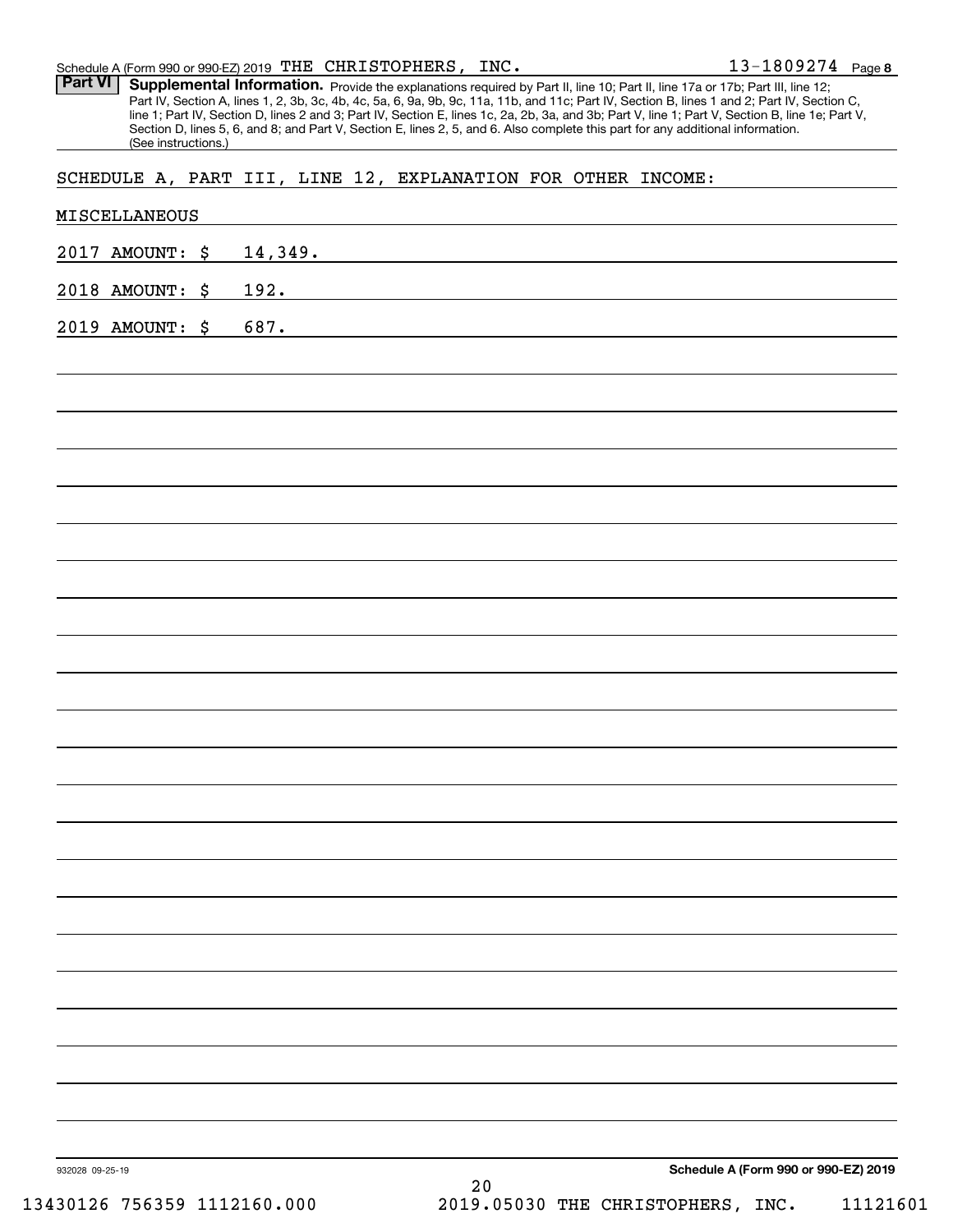Department of the Treasury Internal Revenue Service **(Form 990, 990-EZ, or 990-PF)**

Name of the organization

**Organization type** (check one):

### \*\* PUBLIC DISCLOSURE COPY \*\*

# **Schedule B Schedule of Contributors**

**| Attach to Form 990, Form 990-EZ, or Form 990-PF. | Go to www.irs.gov/Form990 for the latest information.** OMB No. 1545-0047

# **2019**

**Employer identification number**

THE CHRISTOPHERS, INC.  $\vert$  13-1809274

| Filers of:         | Section:                                                                           |
|--------------------|------------------------------------------------------------------------------------|
| Form 990 or 990-EZ | $ \mathbf{X} $ 501(c)( 3) (enter number) organization                              |
|                    | $4947(a)(1)$ nonexempt charitable trust <b>not</b> treated as a private foundation |
|                    | 527 political organization                                                         |
| Form 990-PF        | 501(c)(3) exempt private foundation                                                |
|                    | 4947(a)(1) nonexempt charitable trust treated as a private foundation              |
|                    | 501(c)(3) taxable private foundation                                               |

Check if your organization is covered by the **General Rule** or a **Special Rule. Note:**  Only a section 501(c)(7), (8), or (10) organization can check boxes for both the General Rule and a Special Rule. See instructions.

### **General Rule**

 $\boxed{\textbf{X}}$  For an organization filing Form 990, 990-EZ, or 990-PF that received, during the year, contributions totaling \$5,000 or more (in money or property) from any one contributor. Complete Parts I and II. See instructions for determining a contributor's total contributions.

### **Special Rules**

any one contributor, during the year, total contributions of the greater of  $\,$  (1) \$5,000; or **(2)** 2% of the amount on (i) Form 990, Part VIII, line 1h; For an organization described in section 501(c)(3) filing Form 990 or 990-EZ that met the 33 1/3% support test of the regulations under sections 509(a)(1) and 170(b)(1)(A)(vi), that checked Schedule A (Form 990 or 990-EZ), Part II, line 13, 16a, or 16b, and that received from or (ii) Form 990-EZ, line 1. Complete Parts I and II.  $\mathcal{L}^{\text{max}}$ 

year, total contributions of more than \$1,000 *exclusively* for religious, charitable, scientific, literary, or educational purposes, or for the For an organization described in section 501(c)(7), (8), or (10) filing Form 990 or 990-EZ that received from any one contributor, during the prevention of cruelty to children or animals. Complete Parts I, II, and III.  $\mathcal{L}^{\text{max}}$ 

purpose. Don't complete any of the parts unless the **General Rule** applies to this organization because it received *nonexclusively* year, contributions <sub>exclusively</sub> for religious, charitable, etc., purposes, but no such contributions totaled more than \$1,000. If this box is checked, enter here the total contributions that were received during the year for an  $\;$ exclusively religious, charitable, etc., For an organization described in section 501(c)(7), (8), or (10) filing Form 990 or 990-EZ that received from any one contributor, during the religious, charitable, etc., contributions totaling \$5,000 or more during the year  $\Box$ — $\Box$   $\Box$  $\mathcal{L}^{\text{max}}$ 

**Caution:**  An organization that isn't covered by the General Rule and/or the Special Rules doesn't file Schedule B (Form 990, 990-EZ, or 990-PF),  **must** but it answer "No" on Part IV, line 2, of its Form 990; or check the box on line H of its Form 990-EZ or on its Form 990-PF, Part I, line 2, to certify that it doesn't meet the filing requirements of Schedule B (Form 990, 990-EZ, or 990-PF).

**For Paperwork Reduction Act Notice, see the instructions for Form 990, 990-EZ, or 990-PF. Schedule B (Form 990, 990-EZ, or 990-PF) (2019)** LHA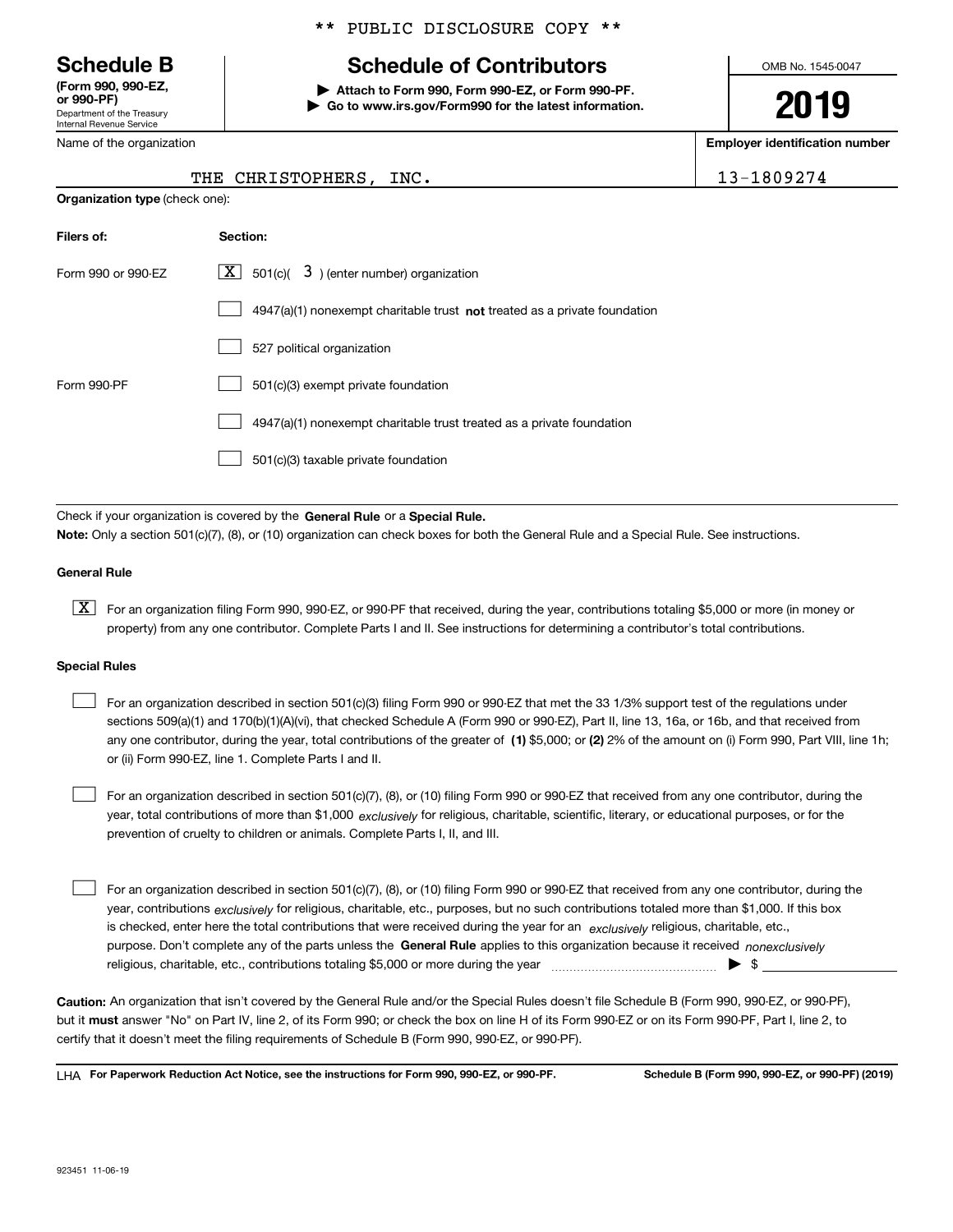|                | Schedule B (Form 990, 990-EZ, or 990-PF) (2019)                                                       |                                   | Page 2                                                                                                    |
|----------------|-------------------------------------------------------------------------------------------------------|-----------------------------------|-----------------------------------------------------------------------------------------------------------|
|                | Name of organization                                                                                  |                                   | <b>Employer identification number</b>                                                                     |
|                | THE CHRISTOPHERS, INC.                                                                                |                                   | 13-1809274                                                                                                |
| Part I         | <b>Contributors</b> (see instructions). Use duplicate copies of Part I if additional space is needed. |                                   |                                                                                                           |
| (a)<br>No.     | (b)<br>Name, address, and ZIP + 4                                                                     | (c)<br><b>Total contributions</b> | (d)<br>Type of contribution                                                                               |
| 1              |                                                                                                       | 50,000.<br>\$                     | x<br>Person<br>Payroll<br>Noncash<br>(Complete Part II for<br>noncash contributions.)                     |
| (a)<br>No.     | (b)<br>Name, address, and ZIP + 4                                                                     | (c)<br><b>Total contributions</b> | (d)<br>Type of contribution                                                                               |
| $\overline{a}$ |                                                                                                       | 47,097.<br>$\frac{1}{2}$          | $\overline{\text{X}}$<br>Person<br>Payroll<br>Noncash<br>(Complete Part II for<br>noncash contributions.) |
| (a)<br>No.     | (b)<br>Name, address, and ZIP + 4                                                                     | (c)<br><b>Total contributions</b> | (d)<br>Type of contribution                                                                               |
| $\mathbf{3}$   |                                                                                                       | 45,179.<br>\$                     | $\overline{\text{X}}$<br>Person<br>Payroll<br>Noncash<br>(Complete Part II for<br>noncash contributions.) |
| (a)            | (b)                                                                                                   | (c)                               | (d)                                                                                                       |

| (a) | (b)                        | (c)                        | (d)                                                                                                              |
|-----|----------------------------|----------------------------|------------------------------------------------------------------------------------------------------------------|
| No. | Name, address, and ZIP + 4 | <b>Total contributions</b> | Type of contribution                                                                                             |
| 4   |                            | 36,464.<br>\$              | $\overline{\text{X}}$<br>Person<br>Payroll<br><b>Noncash</b><br>(Complete Part II for<br>noncash contributions.) |
| (a) | (b)                        | (c)                        | (d)                                                                                                              |
| No. | Name, address, and ZIP + 4 | <b>Total contributions</b> | Type of contribution                                                                                             |
| 5   |                            | 25,092.<br>\$              | x<br>Person<br>Payroll<br><b>Noncash</b><br>(Complete Part II for<br>noncash contributions.)                     |
| (a) | (b)                        | (c)                        | (d)                                                                                                              |
| No. | Name, address, and ZIP + 4 | <b>Total contributions</b> | Type of contribution                                                                                             |
| 6   |                            | 20,000.<br>\$              | $\overline{\texttt{X}}$<br>Person<br>Payroll<br>Noncash<br>(Complete Part II for<br>noncash contributions.)      |

923452 11-06-19 **Schedule B (Form 990, 990-EZ, or 990-PF) (2019)**

22 13430126 756359 1112160.000 2019.05030 THE CHRISTOPHERS, INC. 11121601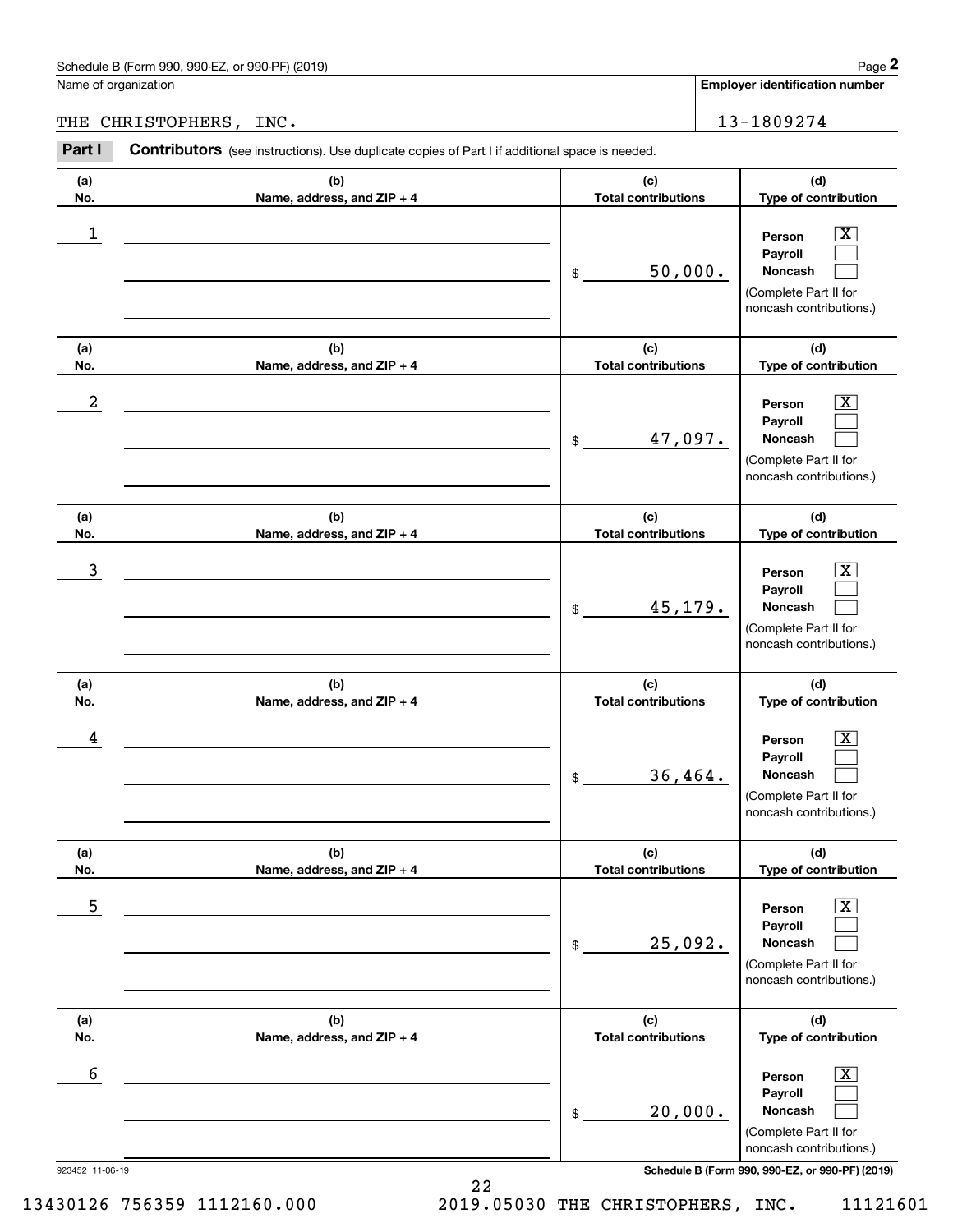|                 | Schedule B (Form 990, 990-EZ, or 990-PF) (2019)                                                |                                   | Page 2                                                                                                      |
|-----------------|------------------------------------------------------------------------------------------------|-----------------------------------|-------------------------------------------------------------------------------------------------------------|
|                 | Name of organization                                                                           |                                   | <b>Employer identification number</b>                                                                       |
|                 | THE CHRISTOPHERS, INC.                                                                         |                                   | 13-1809274                                                                                                  |
| Part I          | Contributors (see instructions). Use duplicate copies of Part I if additional space is needed. |                                   |                                                                                                             |
| (a)<br>No.      | (b)<br>Name, address, and ZIP + 4                                                              | (c)<br><b>Total contributions</b> | (d)<br>Type of contribution                                                                                 |
| 7               |                                                                                                | 16,743.<br>\$                     | $\overline{\text{X}}$<br>Person<br>Payroll<br>Noncash<br>(Complete Part II for<br>noncash contributions.)   |
| (a)<br>No.      | (b)<br>Name, address, and ZIP + 4                                                              | (c)<br><b>Total contributions</b> | (d)<br>Type of contribution                                                                                 |
| 8               |                                                                                                | 12,541.<br>\$                     | X<br>Person<br>Payroll<br>Noncash<br>(Complete Part II for<br>noncash contributions.)                       |
| (a)<br>No.      | (b)<br>Name, address, and ZIP + 4                                                              | (c)<br><b>Total contributions</b> | (d)<br>Type of contribution                                                                                 |
| 9               |                                                                                                | 10,000.<br>\$                     | X<br>Person<br>Payroll<br>Noncash<br>(Complete Part II for<br>noncash contributions.)                       |
| (a)<br>No.      | (b)<br>Name, address, and ZIP + 4                                                              | (c)<br><b>Total contributions</b> | (d)<br>Type of contribution                                                                                 |
| 10              |                                                                                                | 6,088.<br>\$                      | $\mathbf{X}$<br>Person<br>Payroll<br>Noncash<br>(Complete Part II for<br>noncash contributions.)            |
| (a)<br>No.      | (b)<br>Name, address, and ZIP + 4                                                              | (c)<br><b>Total contributions</b> | (d)<br>Type of contribution                                                                                 |
| 11              |                                                                                                | 5, 263.<br>\$                     | $\overline{\mathbf{X}}$<br>Person<br>Payroll<br>Noncash<br>(Complete Part II for<br>noncash contributions.) |
| (a)<br>No.      | (b)<br>Name, address, and ZIP + 4                                                              | (c)<br><b>Total contributions</b> | (d)<br>Type of contribution                                                                                 |
| 12              |                                                                                                | 5,000.<br>\$                      | $\boxed{\text{X}}$<br>Person<br>Payroll<br>Noncash<br>(Complete Part II for<br>noncash contributions.)      |
| 923452 11-06-19 |                                                                                                |                                   | Schedule B (Form 990, 990-EZ, or 990-PF) (2019)                                                             |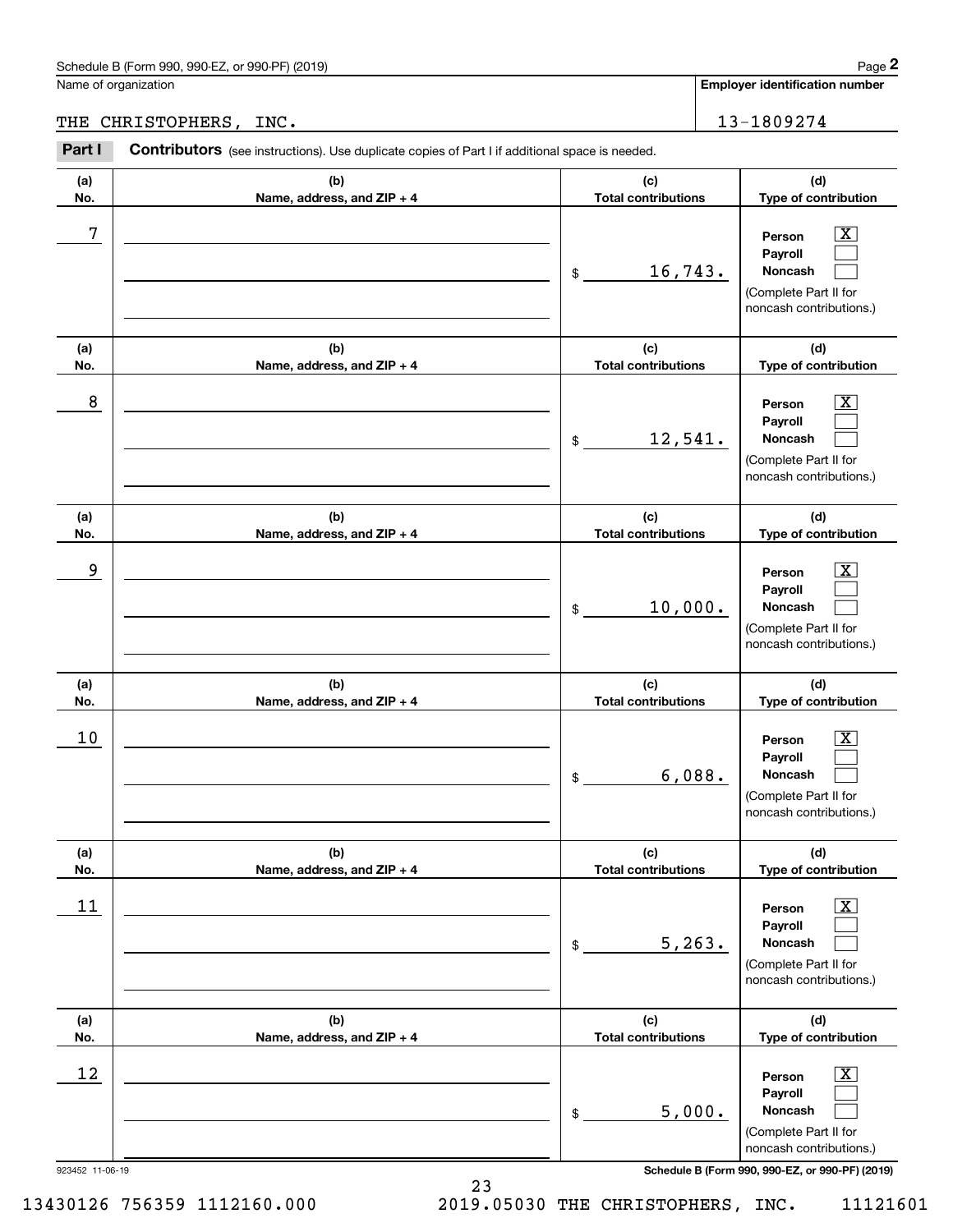|            | Schedule B (Form 990, 990-EZ, or 990-PF) (2019)                                                |                                   | Page 2                                                                                                    |  |  |
|------------|------------------------------------------------------------------------------------------------|-----------------------------------|-----------------------------------------------------------------------------------------------------------|--|--|
|            | Name of organization                                                                           |                                   | <b>Employer identification number</b>                                                                     |  |  |
| THE        | CHRISTOPHERS, INC.                                                                             |                                   | 13-1809274                                                                                                |  |  |
| Part I     | Contributors (see instructions). Use duplicate copies of Part I if additional space is needed. |                                   |                                                                                                           |  |  |
| (a)<br>No. | (b)<br>Name, address, and ZIP + 4                                                              | (c)<br><b>Total contributions</b> | (d)<br>Type of contribution                                                                               |  |  |
| 13         |                                                                                                | 5,000.<br>\$                      | $\overline{\text{X}}$<br>Person<br>Payroll<br>Noncash<br>(Complete Part II for<br>noncash contributions.) |  |  |
| (a)<br>No. | (b)<br>Name, address, and ZIP + 4                                                              | (c)<br><b>Total contributions</b> | (d)<br>Type of contribution                                                                               |  |  |
| 14         |                                                                                                | 5,000.<br>\$                      | $\overline{\text{X}}$<br>Person<br>Payroll<br>Noncash<br>(Complete Part II for<br>noncash contributions.) |  |  |
| (a)<br>No. | (b)<br>Name, address, and ZIP + 4                                                              | (c)<br><b>Total contributions</b> | (d)<br>Type of contribution                                                                               |  |  |
| 15         |                                                                                                | 5,000.<br>\$                      | $\overline{\text{X}}$<br>Person<br>Payroll<br>Noncash<br>(Complete Part II for<br>noncash contributions.) |  |  |
| (a)<br>No. | (b)<br>Name, address, and ZIP + 4                                                              | (c)<br><b>Total contributions</b> | (d)<br>Type of contribution                                                                               |  |  |
|            |                                                                                                | \$                                | Person<br>Payroll<br>Noncash<br>(Complete Part II for<br>noncash contributions.)                          |  |  |
| (a)<br>No. | (b)<br>Name, address, and ZIP + 4                                                              | (c)<br><b>Total contributions</b> | (d)<br>Type of contribution                                                                               |  |  |
|            |                                                                                                | \$                                | Person<br>Payroll<br>Noncash<br>(Complete Part II for<br>noncash contributions.)                          |  |  |
| (a)<br>No. | (b)<br>Name, address, and ZIP + 4                                                              | (c)<br><b>Total contributions</b> | (d)<br>Type of contribution                                                                               |  |  |
|            |                                                                                                | \$                                | Person<br>Payroll<br>Noncash<br>(Complete Part II for<br>noncash contributions.)                          |  |  |

923452 11-06-19 **Schedule B (Form 990, 990-EZ, or 990-PF) (2019)**

24 13430126 756359 1112160.000 2019.05030 THE CHRISTOPHERS, INC. 11121601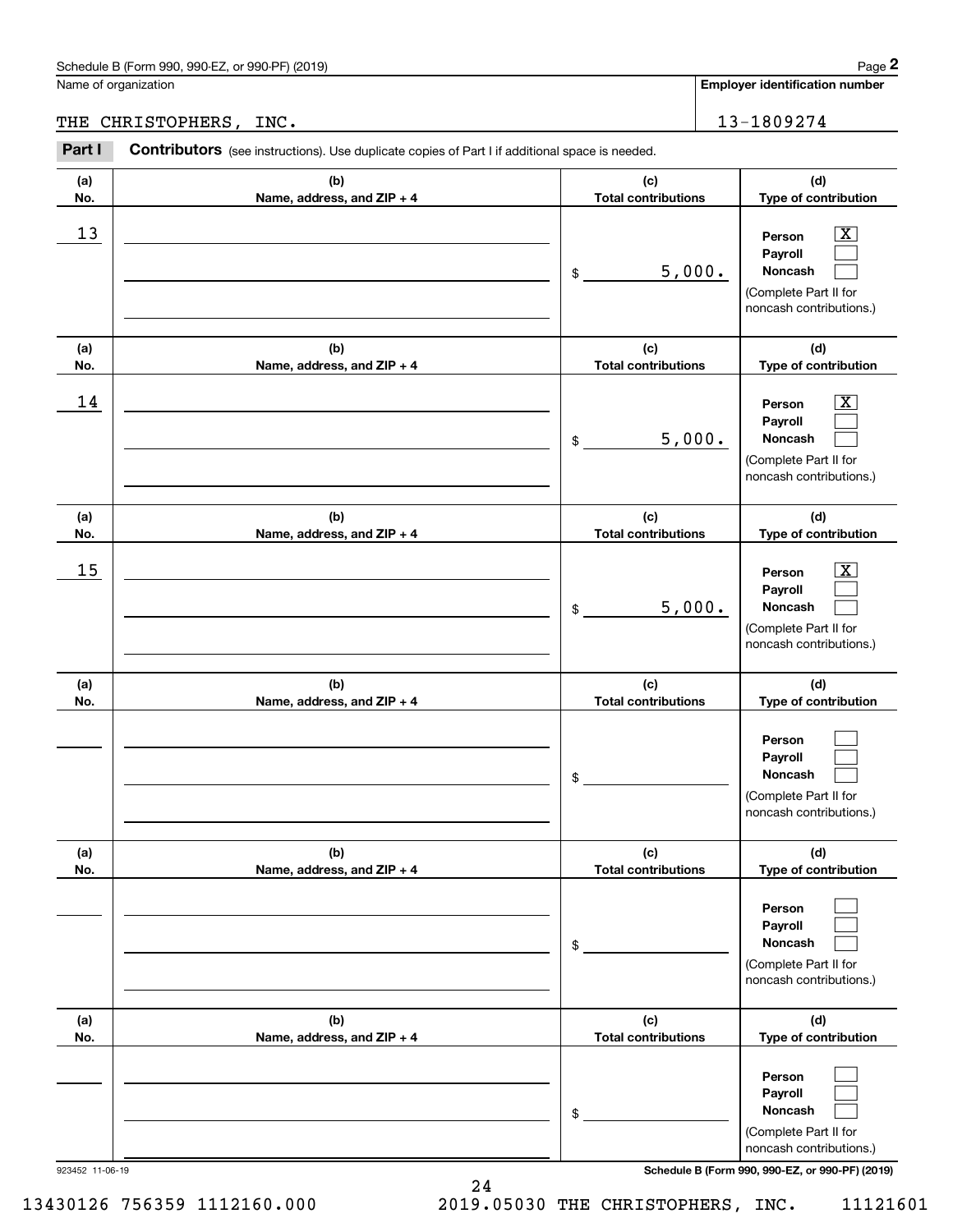**Employer identification number**

## THE CHRISTOPHERS, INC. 13-1809274

Chedule B (Form 990, 990-EZ, or 990-PF) (2019)<br>
lame of organization<br> **2Part II CHRISTOPHERS**, INC.<br> **Part II Noncash Property** (see instructions). Use duplicate copies of Part II if additional space is needed.

| (a)<br>No.<br>from<br>Part I | (b)<br>Description of noncash property given | (c)<br>FMV (or estimate)<br>(See instructions.) | (d)<br>Date received                            |
|------------------------------|----------------------------------------------|-------------------------------------------------|-------------------------------------------------|
|                              |                                              | $\frac{1}{2}$                                   |                                                 |
|                              |                                              |                                                 |                                                 |
| (a)<br>No.<br>from<br>Part I | (b)<br>Description of noncash property given | (c)<br>FMV (or estimate)<br>(See instructions.) | (d)<br>Date received                            |
|                              |                                              | $\frac{1}{2}$                                   |                                                 |
| (a)<br>No.<br>from<br>Part I | (b)<br>Description of noncash property given | (c)<br>FMV (or estimate)<br>(See instructions.) | (d)<br>Date received                            |
|                              |                                              | $\mathfrak{S}$                                  |                                                 |
| (a)<br>No.<br>from<br>Part I | (b)<br>Description of noncash property given | (c)<br>FMV (or estimate)<br>(See instructions.) | (d)<br>Date received                            |
|                              |                                              | \$                                              |                                                 |
| (a)<br>No.<br>from<br>Part I | (b)<br>Description of noncash property given | (c)<br>FMV (or estimate)<br>(See instructions.) | (d)<br>Date received                            |
|                              |                                              | \$                                              |                                                 |
| (a)<br>No.<br>from<br>Part I | (b)<br>Description of noncash property given | (c)<br>FMV (or estimate)<br>(See instructions.) | (d)<br>Date received                            |
|                              |                                              | \$                                              |                                                 |
| 923453 11-06-19              |                                              |                                                 | Schedule B (Form 990, 990-EZ, or 990-PF) (2019) |

## 13430126 756359 1112160.000 2019.05030 THE CHRISTOPHERS, INC. 11121601

25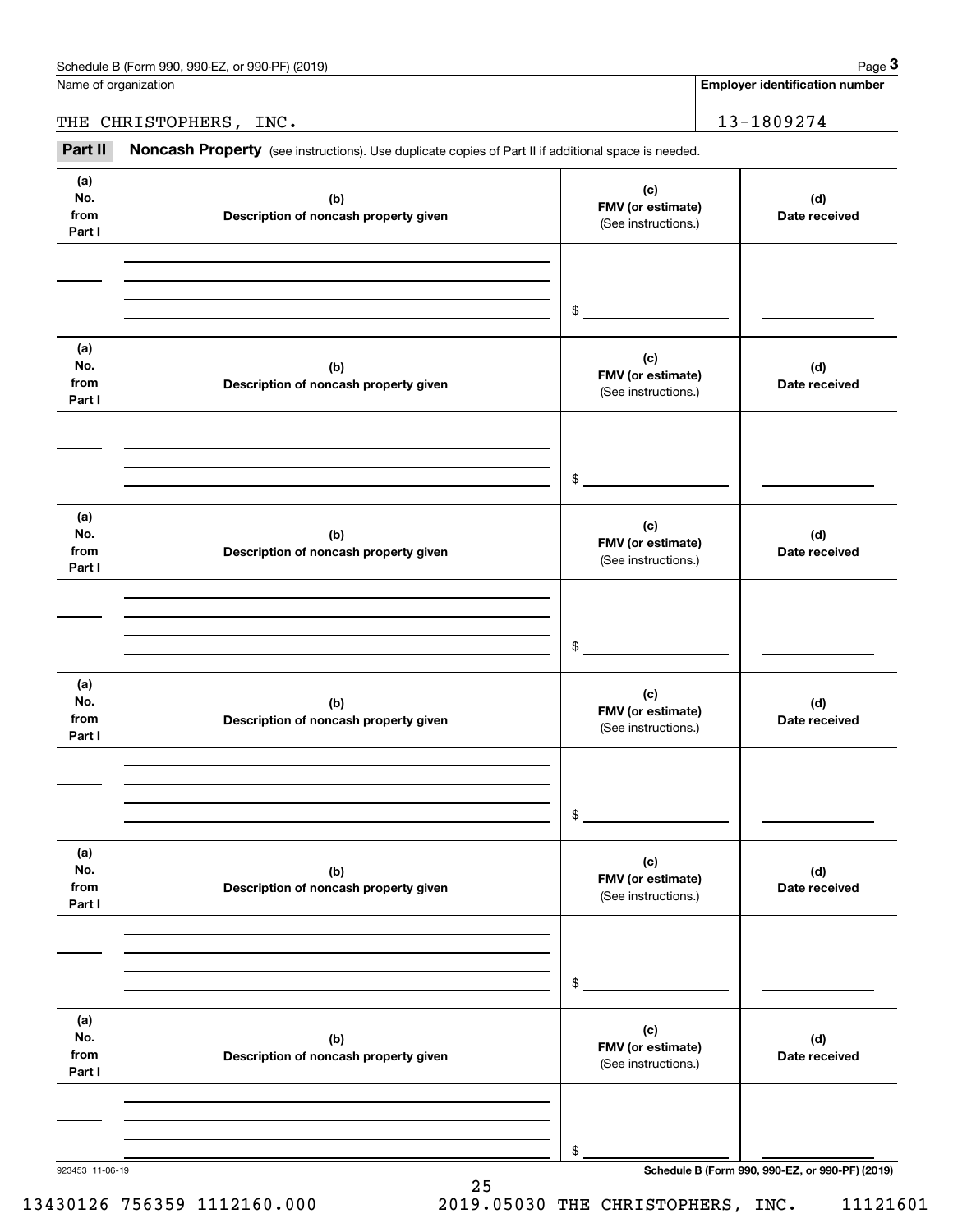|                           | Schedule B (Form 990, 990-EZ, or 990-PF) (2019)                                                                                                                                                                                                                              |                      |  | Page 4                                          |  |  |  |  |  |
|---------------------------|------------------------------------------------------------------------------------------------------------------------------------------------------------------------------------------------------------------------------------------------------------------------------|----------------------|--|-------------------------------------------------|--|--|--|--|--|
|                           | Name of organization                                                                                                                                                                                                                                                         |                      |  | <b>Employer identification number</b>           |  |  |  |  |  |
|                           | THE CHRISTOPHERS, INC.                                                                                                                                                                                                                                                       |                      |  | 13-1809274                                      |  |  |  |  |  |
| Part III                  | Exclusively religious, charitable, etc., contributions to organizations described in section 501(c)(7), (8), or (10) that total more than \$1,000 for the year<br>from any one contributor. Complete columns (a) through (e) and the following line entry. For organizations |                      |  |                                                 |  |  |  |  |  |
|                           | completing Part III, enter the total of exclusively religious, charitable, etc., contributions of \$1,000 or less for the year. (Enter this info. once.) \\$<br>Use duplicate copies of Part III if additional space is needed.                                              |                      |  |                                                 |  |  |  |  |  |
| $(a)$ No.                 |                                                                                                                                                                                                                                                                              |                      |  |                                                 |  |  |  |  |  |
| from<br>Part I            | (b) Purpose of gift                                                                                                                                                                                                                                                          | (c) Use of gift      |  | (d) Description of how gift is held             |  |  |  |  |  |
|                           |                                                                                                                                                                                                                                                                              |                      |  |                                                 |  |  |  |  |  |
|                           |                                                                                                                                                                                                                                                                              |                      |  |                                                 |  |  |  |  |  |
|                           |                                                                                                                                                                                                                                                                              |                      |  |                                                 |  |  |  |  |  |
|                           |                                                                                                                                                                                                                                                                              | (e) Transfer of gift |  |                                                 |  |  |  |  |  |
|                           |                                                                                                                                                                                                                                                                              |                      |  |                                                 |  |  |  |  |  |
|                           | Transferee's name, address, and ZIP + 4                                                                                                                                                                                                                                      |                      |  | Relationship of transferor to transferee        |  |  |  |  |  |
|                           |                                                                                                                                                                                                                                                                              |                      |  |                                                 |  |  |  |  |  |
|                           |                                                                                                                                                                                                                                                                              |                      |  |                                                 |  |  |  |  |  |
| (a) No.                   |                                                                                                                                                                                                                                                                              |                      |  |                                                 |  |  |  |  |  |
| from<br>Part I            | (b) Purpose of gift                                                                                                                                                                                                                                                          | (c) Use of gift      |  | (d) Description of how gift is held             |  |  |  |  |  |
|                           |                                                                                                                                                                                                                                                                              |                      |  |                                                 |  |  |  |  |  |
|                           |                                                                                                                                                                                                                                                                              |                      |  |                                                 |  |  |  |  |  |
|                           |                                                                                                                                                                                                                                                                              |                      |  |                                                 |  |  |  |  |  |
|                           | (e) Transfer of gift                                                                                                                                                                                                                                                         |                      |  |                                                 |  |  |  |  |  |
|                           |                                                                                                                                                                                                                                                                              |                      |  |                                                 |  |  |  |  |  |
|                           | Transferee's name, address, and ZIP + 4                                                                                                                                                                                                                                      |                      |  | Relationship of transferor to transferee        |  |  |  |  |  |
|                           |                                                                                                                                                                                                                                                                              |                      |  |                                                 |  |  |  |  |  |
|                           |                                                                                                                                                                                                                                                                              |                      |  |                                                 |  |  |  |  |  |
|                           |                                                                                                                                                                                                                                                                              |                      |  |                                                 |  |  |  |  |  |
| (a) No.<br>from           | (b) Purpose of gift                                                                                                                                                                                                                                                          | (c) Use of gift      |  | (d) Description of how gift is held             |  |  |  |  |  |
| Part I                    |                                                                                                                                                                                                                                                                              |                      |  |                                                 |  |  |  |  |  |
|                           |                                                                                                                                                                                                                                                                              |                      |  |                                                 |  |  |  |  |  |
|                           |                                                                                                                                                                                                                                                                              |                      |  |                                                 |  |  |  |  |  |
|                           | (e) Transfer of gift                                                                                                                                                                                                                                                         |                      |  |                                                 |  |  |  |  |  |
|                           |                                                                                                                                                                                                                                                                              |                      |  |                                                 |  |  |  |  |  |
|                           | Transferee's name, address, and ZIP + 4                                                                                                                                                                                                                                      |                      |  | Relationship of transferor to transferee        |  |  |  |  |  |
|                           |                                                                                                                                                                                                                                                                              |                      |  |                                                 |  |  |  |  |  |
|                           |                                                                                                                                                                                                                                                                              |                      |  |                                                 |  |  |  |  |  |
|                           |                                                                                                                                                                                                                                                                              |                      |  |                                                 |  |  |  |  |  |
| (a) No.<br>from<br>Part I | (b) Purpose of gift                                                                                                                                                                                                                                                          | (c) Use of gift      |  | (d) Description of how gift is held             |  |  |  |  |  |
|                           |                                                                                                                                                                                                                                                                              |                      |  |                                                 |  |  |  |  |  |
|                           |                                                                                                                                                                                                                                                                              |                      |  |                                                 |  |  |  |  |  |
|                           |                                                                                                                                                                                                                                                                              |                      |  |                                                 |  |  |  |  |  |
|                           |                                                                                                                                                                                                                                                                              | (e) Transfer of gift |  |                                                 |  |  |  |  |  |
|                           |                                                                                                                                                                                                                                                                              |                      |  |                                                 |  |  |  |  |  |
|                           | Transferee's name, address, and ZIP + 4                                                                                                                                                                                                                                      |                      |  | Relationship of transferor to transferee        |  |  |  |  |  |
|                           |                                                                                                                                                                                                                                                                              |                      |  |                                                 |  |  |  |  |  |
|                           |                                                                                                                                                                                                                                                                              |                      |  |                                                 |  |  |  |  |  |
|                           |                                                                                                                                                                                                                                                                              |                      |  |                                                 |  |  |  |  |  |
| 923454 11-06-19           |                                                                                                                                                                                                                                                                              |                      |  | Schedule B (Form 990, 990-EZ, or 990-PF) (2019) |  |  |  |  |  |

26

13430126 756359 1112160.000 2019.05030 THE CHRISTOPHERS, INC. 11121601

**Schedule B (Form 990, 990-EZ, or 990-PF) (2019)**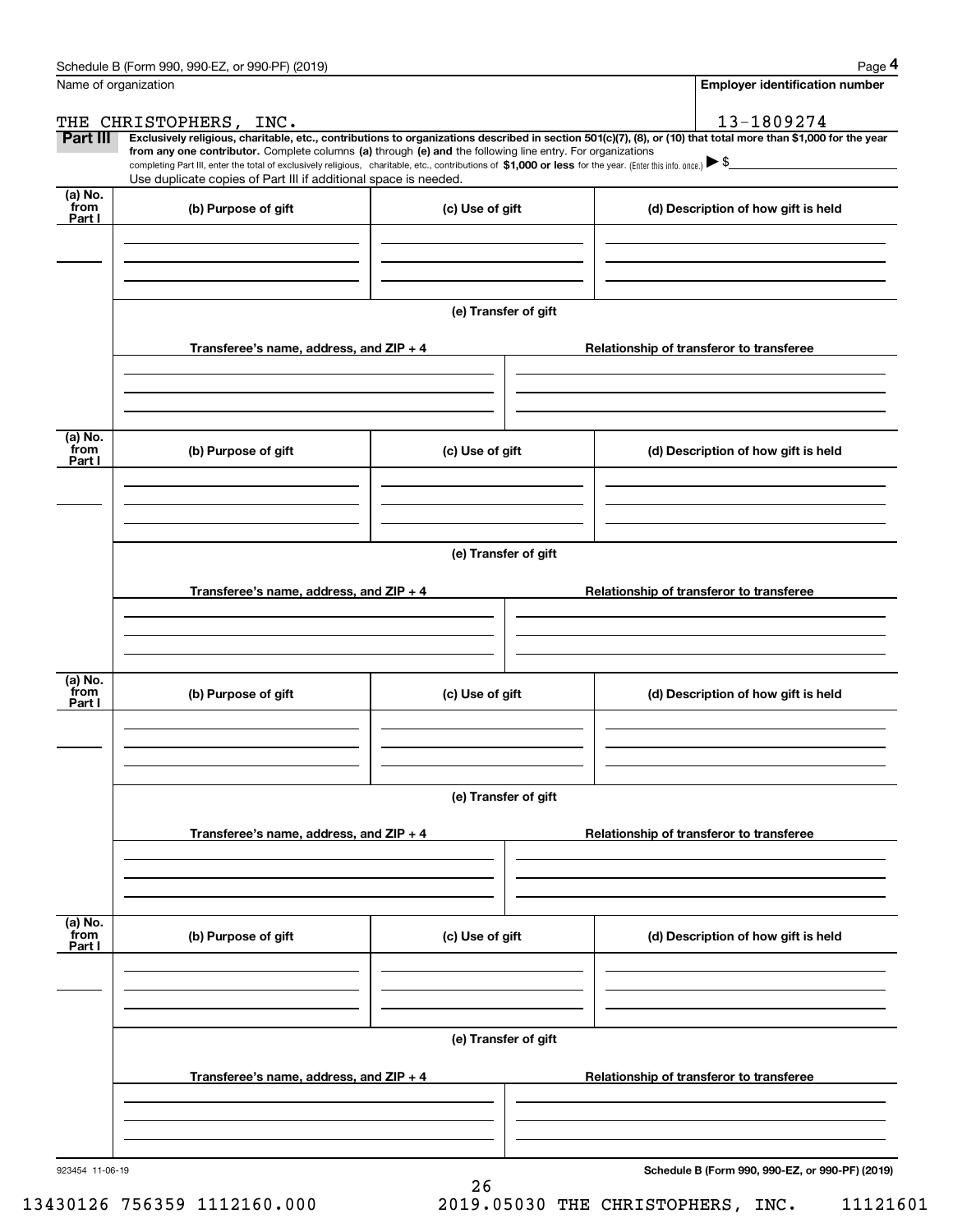|         | <b>SCHEDULE D</b>                                                                                                                     |                                                                                                                                                | <b>Supplemental Financial Statements</b>                               |                                                     |                              |                                 | OMB No. 1545-0047 |     |  |
|---------|---------------------------------------------------------------------------------------------------------------------------------------|------------------------------------------------------------------------------------------------------------------------------------------------|------------------------------------------------------------------------|-----------------------------------------------------|------------------------------|---------------------------------|-------------------|-----|--|
|         | Complete if the organization answered "Yes" on Form 990,<br>(Form 990)                                                                |                                                                                                                                                |                                                                        |                                                     |                              |                                 |                   |     |  |
|         | Part IV, line 6, 7, 8, 9, 10, 11a, 11b, 11c, 11d, 11e, 11f, 12a, or 12b.<br>Attach to Form 990.<br>Department of the Treasury         |                                                                                                                                                |                                                                        |                                                     |                              |                                 |                   |     |  |
|         | Internal Revenue Service                                                                                                              |                                                                                                                                                | Go to www.irs.gov/Form990 for instructions and the latest information. |                                                     |                              | <b>Inspection</b>               |                   |     |  |
|         | Name of the organization                                                                                                              |                                                                                                                                                |                                                                        | <b>Employer identification number</b><br>13-1809274 |                              |                                 |                   |     |  |
|         | THE CHRISTOPHERS, INC.<br>Organizations Maintaining Donor Advised Funds or Other Similar Funds or Accounts. Complete if the<br>Part I |                                                                                                                                                |                                                                        |                                                     |                              |                                 |                   |     |  |
|         |                                                                                                                                       | organization answered "Yes" on Form 990, Part IV, line 6.                                                                                      |                                                                        |                                                     |                              |                                 |                   |     |  |
|         |                                                                                                                                       |                                                                                                                                                | (a) Donor advised funds                                                |                                                     | (b) Funds and other accounts |                                 |                   |     |  |
| 1       |                                                                                                                                       |                                                                                                                                                |                                                                        |                                                     |                              |                                 |                   |     |  |
| 2       |                                                                                                                                       | Aggregate value of contributions to (during year)                                                                                              |                                                                        |                                                     |                              |                                 |                   |     |  |
| З       |                                                                                                                                       |                                                                                                                                                |                                                                        |                                                     |                              |                                 |                   |     |  |
| 4       |                                                                                                                                       |                                                                                                                                                |                                                                        |                                                     |                              |                                 |                   |     |  |
| 5       |                                                                                                                                       | Did the organization inform all donors and donor advisors in writing that the assets held in donor advised funds                               |                                                                        |                                                     |                              |                                 |                   |     |  |
|         |                                                                                                                                       |                                                                                                                                                |                                                                        |                                                     |                              | Yes                             |                   | No  |  |
| 6       |                                                                                                                                       | Did the organization inform all grantees, donors, and donor advisors in writing that grant funds can be used only                              |                                                                        |                                                     |                              |                                 |                   |     |  |
|         |                                                                                                                                       | for charitable purposes and not for the benefit of the donor or donor advisor, or for any other purpose conferring                             |                                                                        |                                                     |                              |                                 |                   |     |  |
|         | impermissible private benefit?                                                                                                        |                                                                                                                                                |                                                                        |                                                     |                              | Yes                             |                   | No. |  |
| Part II |                                                                                                                                       | Conservation Easements. Complete if the organization answered "Yes" on Form 990, Part IV, line 7.                                              |                                                                        |                                                     |                              |                                 |                   |     |  |
| 1       |                                                                                                                                       | Purpose(s) of conservation easements held by the organization (check all that apply).                                                          |                                                                        |                                                     |                              |                                 |                   |     |  |
|         |                                                                                                                                       | Preservation of land for public use (for example, recreation or education)                                                                     | Preservation of a historically important land area                     |                                                     |                              |                                 |                   |     |  |
|         |                                                                                                                                       | Protection of natural habitat                                                                                                                  | Preservation of a certified historic structure                         |                                                     |                              |                                 |                   |     |  |
|         |                                                                                                                                       | Preservation of open space                                                                                                                     |                                                                        |                                                     |                              |                                 |                   |     |  |
| 2       |                                                                                                                                       | Complete lines 2a through 2d if the organization held a qualified conservation contribution in the form of a conservation easement on the last |                                                                        |                                                     |                              |                                 |                   |     |  |
|         | day of the tax year.                                                                                                                  |                                                                                                                                                |                                                                        |                                                     |                              | Held at the End of the Tax Year |                   |     |  |
| a       |                                                                                                                                       |                                                                                                                                                |                                                                        |                                                     | 2a                           |                                 |                   |     |  |
| b       |                                                                                                                                       | Total acreage restricted by conservation easements                                                                                             |                                                                        |                                                     | 2 <sub>b</sub>               |                                 |                   |     |  |
| с       |                                                                                                                                       |                                                                                                                                                |                                                                        |                                                     | 2c                           |                                 |                   |     |  |
| d       |                                                                                                                                       | Number of conservation easements included in (c) acquired after 7/25/06, and not on a historic structure                                       |                                                                        |                                                     |                              |                                 |                   |     |  |
|         |                                                                                                                                       |                                                                                                                                                |                                                                        |                                                     | 2d                           |                                 |                   |     |  |
| 3       | $\vee$ ear $\blacktriangleright$                                                                                                      | Number of conservation easements modified, transferred, released, extinguished, or terminated by the organization during the tax               |                                                                        |                                                     |                              |                                 |                   |     |  |
| 4       |                                                                                                                                       | Number of states where property subject to conservation easement is located $\blacktriangleright$                                              |                                                                        |                                                     |                              |                                 |                   |     |  |
| 5       |                                                                                                                                       | Does the organization have a written policy regarding the periodic monitoring, inspection, handling of                                         |                                                                        |                                                     |                              |                                 |                   |     |  |
|         |                                                                                                                                       | violations, and enforcement of the conservation easements it holds?                                                                            |                                                                        |                                                     |                              | Yes                             |                   | No  |  |
| 6       |                                                                                                                                       | Staff and volunteer hours devoted to monitoring, inspecting, handling of violations, and enforcing conservation easements during the year      |                                                                        |                                                     |                              |                                 |                   |     |  |
|         |                                                                                                                                       |                                                                                                                                                |                                                                        |                                                     |                              |                                 |                   |     |  |
| 7       |                                                                                                                                       | Amount of expenses incurred in monitoring, inspecting, handling of violations, and enforcing conservation easements during the year            |                                                                        |                                                     |                              |                                 |                   |     |  |
|         | $\blacktriangleright$ \$                                                                                                              |                                                                                                                                                |                                                                        |                                                     |                              |                                 |                   |     |  |
| 8       |                                                                                                                                       | Does each conservation easement reported on line 2(d) above satisfy the requirements of section 170(h)(4)(B)(i)                                |                                                                        |                                                     |                              |                                 |                   |     |  |
|         |                                                                                                                                       |                                                                                                                                                |                                                                        |                                                     |                              | Yes                             |                   | No  |  |
| 9       |                                                                                                                                       | In Part XIII, describe how the organization reports conservation easements in its revenue and expense statement and                            |                                                                        |                                                     |                              |                                 |                   |     |  |
|         |                                                                                                                                       | balance sheet, and include, if applicable, the text of the footnote to the organization's financial statements that describes the              |                                                                        |                                                     |                              |                                 |                   |     |  |
|         |                                                                                                                                       | organization's accounting for conservation easements.                                                                                          |                                                                        |                                                     |                              |                                 |                   |     |  |
|         | Part III                                                                                                                              | Organizations Maintaining Collections of Art, Historical Treasures, or Other Similar Assets.                                                   |                                                                        |                                                     |                              |                                 |                   |     |  |
|         |                                                                                                                                       | Complete if the organization answered "Yes" on Form 990, Part IV, line 8.                                                                      |                                                                        |                                                     |                              |                                 |                   |     |  |
|         |                                                                                                                                       | 1a If the organization elected, as permitted under FASB ASC 958, not to report in its revenue statement and balance sheet works                |                                                                        |                                                     |                              |                                 |                   |     |  |
|         |                                                                                                                                       | of art, historical treasures, or other similar assets held for public exhibition, education, or research in furtherance of public              |                                                                        |                                                     |                              |                                 |                   |     |  |
|         |                                                                                                                                       | service, provide in Part XIII the text of the footnote to its financial statements that describes these items.                                 |                                                                        |                                                     |                              |                                 |                   |     |  |
|         |                                                                                                                                       | <b>b</b> If the organization elected, as permitted under FASB ASC 958, to report in its revenue statement and balance sheet works of           |                                                                        |                                                     |                              |                                 |                   |     |  |
|         |                                                                                                                                       | art, historical treasures, or other similar assets held for public exhibition, education, or research in furtherance of public service,        |                                                                        |                                                     |                              |                                 |                   |     |  |
|         |                                                                                                                                       | provide the following amounts relating to these items:                                                                                         |                                                                        |                                                     |                              |                                 |                   |     |  |
|         |                                                                                                                                       |                                                                                                                                                |                                                                        |                                                     |                              | $\frac{1}{2}$                   |                   |     |  |
|         |                                                                                                                                       | (ii) Assets included in Form 990, Part X                                                                                                       |                                                                        |                                                     |                              |                                 |                   |     |  |
| 2       |                                                                                                                                       | If the organization received or held works of art, historical treasures, or other similar assets for financial gain, provide                   |                                                                        |                                                     |                              |                                 |                   |     |  |
|         |                                                                                                                                       | the following amounts required to be reported under FASB ASC 958 relating to these items:                                                      |                                                                        |                                                     |                              |                                 |                   |     |  |
| a       |                                                                                                                                       |                                                                                                                                                |                                                                        |                                                     |                              |                                 |                   |     |  |
|         |                                                                                                                                       | LHA For Paperwork Reduction Act Notice, see the Instructions for Form 990.                                                                     |                                                                        |                                                     |                              | Schedule D (Form 990) 2019      |                   |     |  |
|         | 932051 10-02-19                                                                                                                       |                                                                                                                                                |                                                                        |                                                     |                              |                                 |                   |     |  |
|         |                                                                                                                                       |                                                                                                                                                | 27                                                                     |                                                     |                              |                                 |                   |     |  |

| . . |  |                      |
|-----|--|----------------------|
|     |  | $9.05030$ THE CHRIST |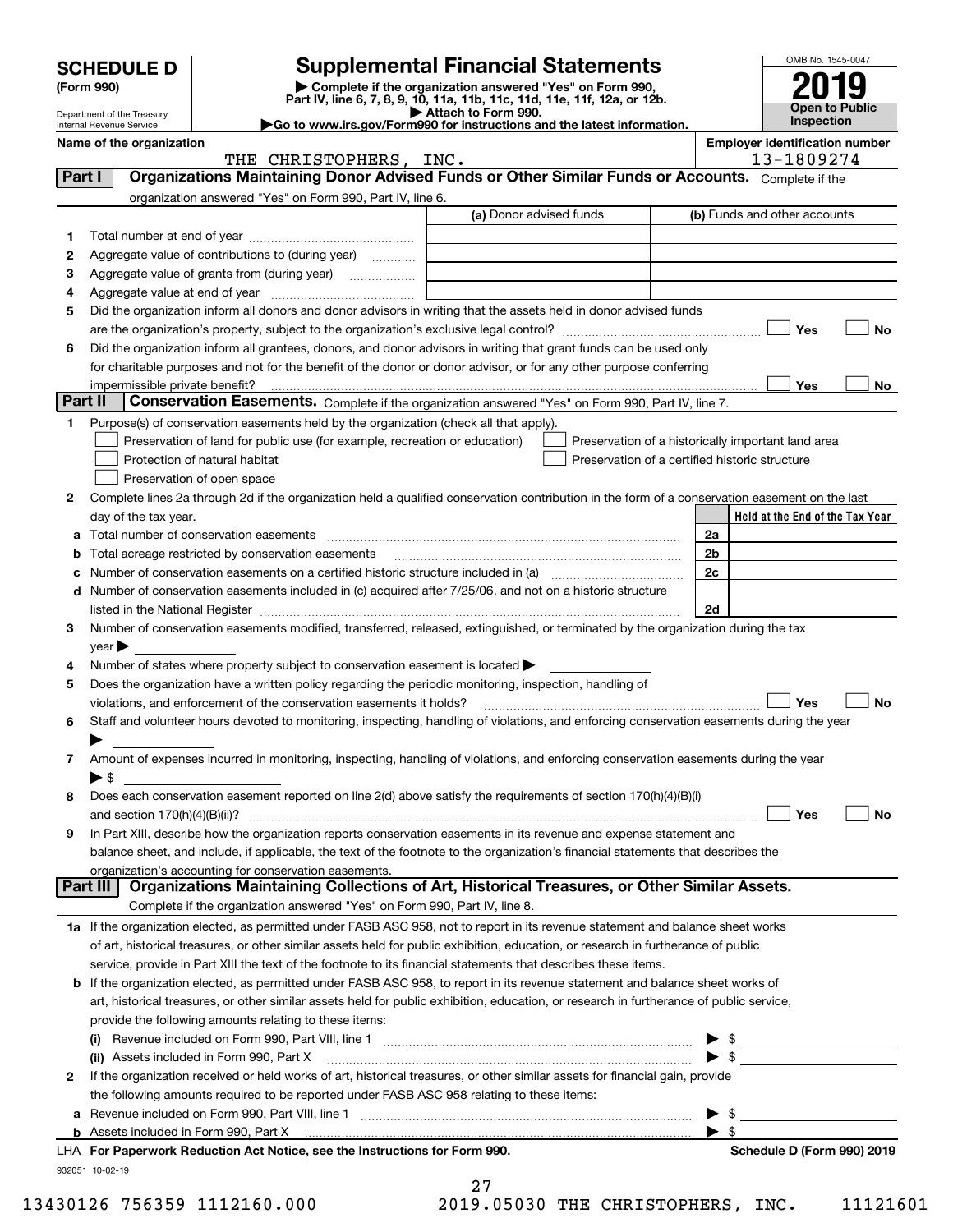|        | Schedule D (Form 990) 2019                                                                                                                                                                                                     | THE CHRISTOPHERS, INC.                  |   |                |                                                                                                                                                                                                                               |                                 | 13-1809274 Page 2 |                |         |     |
|--------|--------------------------------------------------------------------------------------------------------------------------------------------------------------------------------------------------------------------------------|-----------------------------------------|---|----------------|-------------------------------------------------------------------------------------------------------------------------------------------------------------------------------------------------------------------------------|---------------------------------|-------------------|----------------|---------|-----|
|        | Part III<br>Organizations Maintaining Collections of Art, Historical Treasures, or Other Similar Assets (continued)                                                                                                            |                                         |   |                |                                                                                                                                                                                                                               |                                 |                   |                |         |     |
| 3      | Using the organization's acquisition, accession, and other records, check any of the following that make significant use of its                                                                                                |                                         |   |                |                                                                                                                                                                                                                               |                                 |                   |                |         |     |
|        | collection items (check all that apply):                                                                                                                                                                                       |                                         |   |                |                                                                                                                                                                                                                               |                                 |                   |                |         |     |
| a      | Public exhibition                                                                                                                                                                                                              |                                         |   |                | Loan or exchange program                                                                                                                                                                                                      |                                 |                   |                |         |     |
| b      | Scholarly research                                                                                                                                                                                                             |                                         |   |                | Other and the contract of the contract of the contract of the contract of the contract of the contract of the contract of the contract of the contract of the contract of the contract of the contract of the contract of the |                                 |                   |                |         |     |
| с      | Preservation for future generations                                                                                                                                                                                            |                                         |   |                |                                                                                                                                                                                                                               |                                 |                   |                |         |     |
| 4      | Provide a description of the organization's collections and explain how they further the organization's exempt purpose in Part XIII.                                                                                           |                                         |   |                |                                                                                                                                                                                                                               |                                 |                   |                |         |     |
| 5      | During the year, did the organization solicit or receive donations of art, historical treasures, or other similar assets                                                                                                       |                                         |   |                |                                                                                                                                                                                                                               |                                 |                   |                |         |     |
|        | to be sold to raise funds rather than to be maintained as part of the organization's collection?                                                                                                                               |                                         |   |                |                                                                                                                                                                                                                               | . <u>.</u>                      |                   | <b>Yes</b>     |         | No  |
|        | Escrow and Custodial Arrangements. Complete if the organization answered "Yes" on Form 990, Part IV, line 9, or<br><b>Part IV</b><br>reported an amount on Form 990, Part X, line 21.                                          |                                         |   |                |                                                                                                                                                                                                                               |                                 |                   |                |         |     |
|        | 1a Is the organization an agent, trustee, custodian or other intermediary for contributions or other assets not included                                                                                                       |                                         |   |                |                                                                                                                                                                                                                               |                                 |                   |                |         |     |
|        |                                                                                                                                                                                                                                |                                         |   |                |                                                                                                                                                                                                                               |                                 |                   | Yes            |         | No  |
|        | on Form 990, Part X? [11] matter contracts and contracts and contracts are contracted as a form 990, Part X?<br><b>b</b> If "Yes," explain the arrangement in Part XIII and complete the following table:                      |                                         |   |                |                                                                                                                                                                                                                               |                                 |                   |                |         |     |
|        |                                                                                                                                                                                                                                |                                         |   |                |                                                                                                                                                                                                                               |                                 |                   | Amount         |         |     |
| c      | Beginning balance <u>www.maren.communication.communication.communication.communication.com</u>                                                                                                                                 |                                         |   |                |                                                                                                                                                                                                                               | 1c                              |                   |                |         |     |
|        |                                                                                                                                                                                                                                |                                         |   |                |                                                                                                                                                                                                                               | 1d                              |                   |                |         |     |
|        | e Distributions during the year manufactured and continuum and contact the year manufactured and contact the year manufactured and contact the year manufactured and contact the year manufactured and contact the year manufa |                                         |   |                |                                                                                                                                                                                                                               | 1e                              |                   |                |         |     |
|        |                                                                                                                                                                                                                                |                                         |   |                |                                                                                                                                                                                                                               | 1f                              |                   |                |         |     |
|        | 2a Did the organization include an amount on Form 990, Part X, line 21, for escrow or custodial account liability?                                                                                                             |                                         |   |                |                                                                                                                                                                                                                               |                                 | .                 | Yes            |         | No  |
|        | <b>b</b> If "Yes," explain the arrangement in Part XIII. Check here if the explanation has been provided on Part XIII                                                                                                          |                                         |   |                |                                                                                                                                                                                                                               |                                 |                   |                |         |     |
| Part V | Endowment Funds. Complete if the organization answered "Yes" on Form 990, Part IV, line 10.                                                                                                                                    |                                         |   |                |                                                                                                                                                                                                                               |                                 |                   |                |         |     |
|        |                                                                                                                                                                                                                                | (a) Current year                        |   | (b) Prior year | (c) Two years back $\vert$ (d) Three years back $\vert$ (e) Four years back                                                                                                                                                   |                                 |                   |                |         |     |
|        | 1a Beginning of year balance                                                                                                                                                                                                   |                                         |   |                |                                                                                                                                                                                                                               |                                 |                   |                |         |     |
| b      |                                                                                                                                                                                                                                |                                         |   |                |                                                                                                                                                                                                                               |                                 |                   |                |         |     |
|        | Net investment earnings, gains, and losses                                                                                                                                                                                     |                                         |   |                |                                                                                                                                                                                                                               |                                 |                   |                |         |     |
|        |                                                                                                                                                                                                                                |                                         |   |                |                                                                                                                                                                                                                               |                                 |                   |                |         |     |
|        | e Other expenditures for facilities                                                                                                                                                                                            |                                         |   |                |                                                                                                                                                                                                                               |                                 |                   |                |         |     |
|        | and programs                                                                                                                                                                                                                   |                                         |   |                |                                                                                                                                                                                                                               |                                 |                   |                |         |     |
|        | f Administrative expenses                                                                                                                                                                                                      |                                         |   |                |                                                                                                                                                                                                                               |                                 |                   |                |         |     |
| g      | End of year balance <i>manually contained</i>                                                                                                                                                                                  |                                         |   |                |                                                                                                                                                                                                                               |                                 |                   |                |         |     |
| 2      | Provide the estimated percentage of the current year end balance (line 1g, column (a)) held as:                                                                                                                                |                                         |   |                |                                                                                                                                                                                                                               |                                 |                   |                |         |     |
| а      | Board designated or quasi-endowment                                                                                                                                                                                            |                                         | % |                |                                                                                                                                                                                                                               |                                 |                   |                |         |     |
| b      | Permanent endowment >                                                                                                                                                                                                          | %                                       |   |                |                                                                                                                                                                                                                               |                                 |                   |                |         |     |
|        | <b>c</b> Term endowment $\blacktriangleright$                                                                                                                                                                                  | %                                       |   |                |                                                                                                                                                                                                                               |                                 |                   |                |         |     |
|        | The percentages on lines 2a, 2b, and 2c should equal 100%.                                                                                                                                                                     |                                         |   |                |                                                                                                                                                                                                                               |                                 |                   |                |         |     |
|        | 3a Are there endowment funds not in the possession of the organization that are held and administered for the organization                                                                                                     |                                         |   |                |                                                                                                                                                                                                                               |                                 |                   |                | Yes     | No. |
|        | by:<br>(i)                                                                                                                                                                                                                     |                                         |   |                |                                                                                                                                                                                                                               |                                 |                   | 3a(i)          |         |     |
|        |                                                                                                                                                                                                                                |                                         |   |                |                                                                                                                                                                                                                               |                                 |                   | 3a(ii)         |         |     |
|        |                                                                                                                                                                                                                                |                                         |   |                |                                                                                                                                                                                                                               |                                 |                   | 3b             |         |     |
|        | Describe in Part XIII the intended uses of the organization's endowment funds.                                                                                                                                                 |                                         |   |                |                                                                                                                                                                                                                               |                                 |                   |                |         |     |
|        | Land, Buildings, and Equipment.<br>Part VI                                                                                                                                                                                     |                                         |   |                |                                                                                                                                                                                                                               |                                 |                   |                |         |     |
|        | Complete if the organization answered "Yes" on Form 990, Part IV, line 11a. See Form 990, Part X, line 10.                                                                                                                     |                                         |   |                |                                                                                                                                                                                                                               |                                 |                   |                |         |     |
|        | Description of property                                                                                                                                                                                                        | (a) Cost or other<br>basis (investment) |   |                | (b) Cost or other<br>basis (other)                                                                                                                                                                                            | (c) Accumulated<br>depreciation |                   | (d) Book value |         |     |
|        |                                                                                                                                                                                                                                |                                         |   |                |                                                                                                                                                                                                                               |                                 |                   |                |         |     |
| b      |                                                                                                                                                                                                                                |                                         |   |                |                                                                                                                                                                                                                               |                                 |                   |                |         |     |
|        |                                                                                                                                                                                                                                |                                         |   |                | 37,580.                                                                                                                                                                                                                       | 27,559.                         |                   |                | 10,021. |     |
|        |                                                                                                                                                                                                                                |                                         |   |                | 115,258.                                                                                                                                                                                                                      | 115,258.                        |                   |                |         | 0.  |
|        |                                                                                                                                                                                                                                |                                         |   |                |                                                                                                                                                                                                                               |                                 |                   |                |         |     |
|        |                                                                                                                                                                                                                                |                                         |   |                |                                                                                                                                                                                                                               |                                 |                   |                | 10,021. |     |

**Schedule D (Form 990) 2019**

932052 10-02-19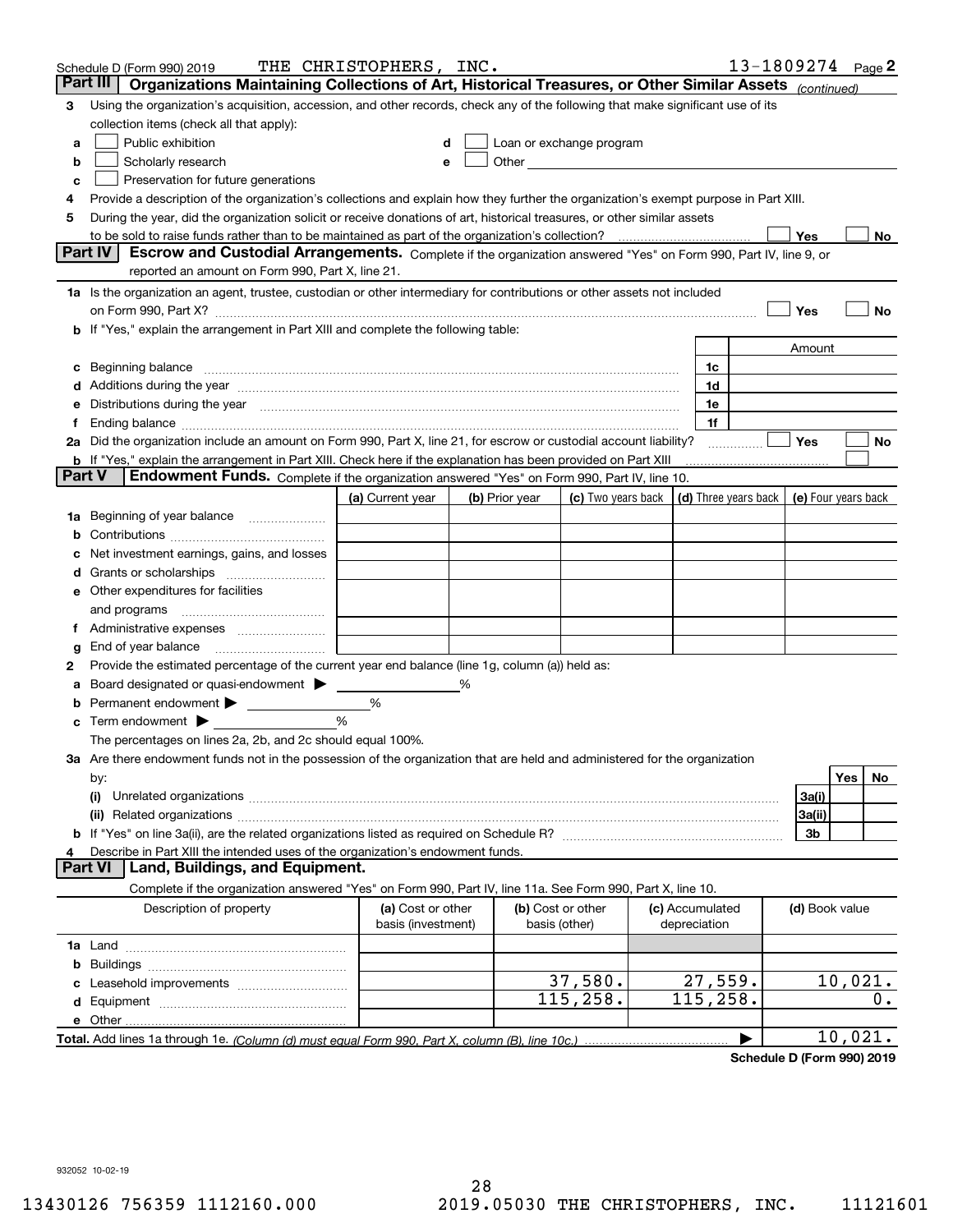Complete if the organization answered "Yes" on Form 990, Part IV, line 11b. See Form 990, Part X, line 12.

| (a) Description of security or category (including name of security)                   | (b) Book value | (c) Method of valuation: Cost or end-of-year market value |
|----------------------------------------------------------------------------------------|----------------|-----------------------------------------------------------|
| (1) Financial derivatives                                                              |                |                                                           |
| (2) Closely held equity interests                                                      |                |                                                           |
| $(3)$ Other                                                                            |                |                                                           |
| (A)                                                                                    |                |                                                           |
| (B)                                                                                    |                |                                                           |
| (C)                                                                                    |                |                                                           |
| (D)                                                                                    |                |                                                           |
| (E)                                                                                    |                |                                                           |
| (F)                                                                                    |                |                                                           |
| (G)                                                                                    |                |                                                           |
| (H)                                                                                    |                |                                                           |
| Total. (Col. (b) must equal Form 990, Part X, col. (B) line 12.) $\blacktriangleright$ |                |                                                           |

### **Part VIII Investments - Program Related.**

Complete if the organization answered "Yes" on Form 990, Part IV, line 11c. See Form 990, Part X, line 13.

| (a) Description of investment                                       | (b) Book value | (c) Method of valuation: Cost or end-of-year market value |
|---------------------------------------------------------------------|----------------|-----------------------------------------------------------|
| (1)                                                                 |                |                                                           |
| (2)                                                                 |                |                                                           |
| $\frac{1}{2}$                                                       |                |                                                           |
| (4)                                                                 |                |                                                           |
| $\left(5\right)$                                                    |                |                                                           |
| (6)                                                                 |                |                                                           |
| (7)                                                                 |                |                                                           |
| (8)                                                                 |                |                                                           |
| (9)                                                                 |                |                                                           |
| Total. (Col. (b) must equal Form 990, Part X, col. (B) line $13.$ ) |                |                                                           |

### **Part IX Other Assets.**

Complete if the organization answered "Yes" on Form 990, Part IV, line 11d. See Form 990, Part X, line 15.

| (a) Description                                                                                                                       | (b) Book value |
|---------------------------------------------------------------------------------------------------------------------------------------|----------------|
| (1)                                                                                                                                   |                |
| (2)                                                                                                                                   |                |
| (3)                                                                                                                                   |                |
| (4)                                                                                                                                   |                |
| (5)                                                                                                                                   |                |
| (6)                                                                                                                                   |                |
|                                                                                                                                       |                |
| (8)                                                                                                                                   |                |
| (9)                                                                                                                                   |                |
|                                                                                                                                       |                |
| Total. (Column (b) must equal Form 990, Part X, col. (B) line 15.) ………………………………………………………………………………………<br>  Part X   Other Liabilities. |                |

**1.(a)** Description of liability **Book value** Book value Book value Book value Book value **Total.**  *(Column (b) must equal Form 990, Part X, col. (B) line 25.)* Complete if the organization answered "Yes" on Form 990, Part IV, line 11e or 11f. See Form 990, Part X, line 25. (1)(2)(3)(4)(5) (6)(7)(8)(9)Federal income taxes  $\blacktriangleright$ DEFERRED RENT 85,862. 85,862.

**2.**Liability for uncertain tax positions. In Part XIII, provide the text of the footnote to the organization's financial statements that reports the organization's liability for uncertain tax positions under FASB ASC 740. Check here if the text of the footnote has been provided in Part XIII  $\boxed{\text{X}}$ 

**Schedule D (Form 990) 2019**

932053 10-02-19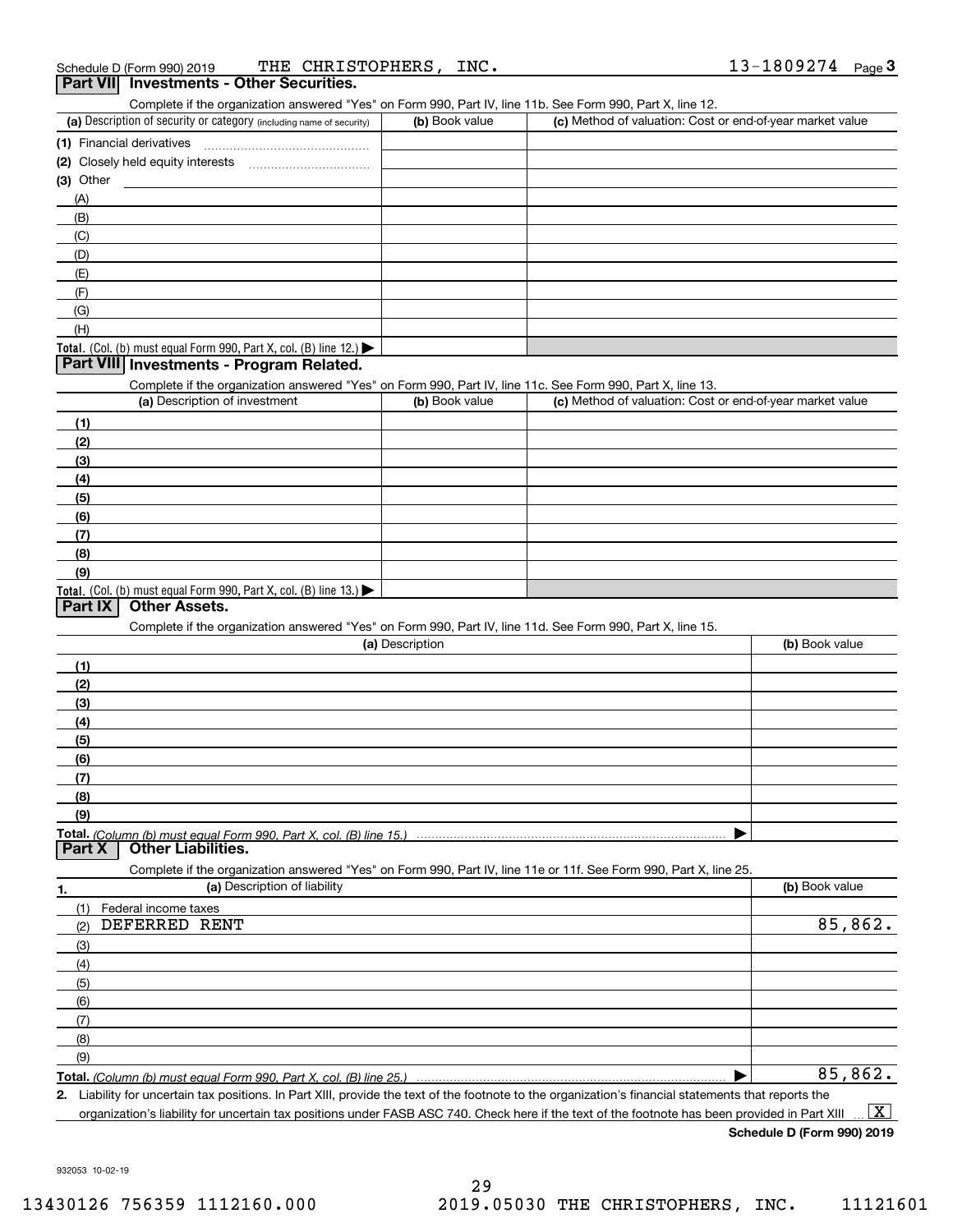|    | THE CHRISTOPHERS, INC.<br>Schedule D (Form 990) 2019                                                  |                |                 |                         | 13-1809274 Page 4        |
|----|-------------------------------------------------------------------------------------------------------|----------------|-----------------|-------------------------|--------------------------|
|    | Reconciliation of Revenue per Audited Financial Statements With Revenue per Return.<br><b>Part XI</b> |                |                 |                         |                          |
|    | Complete if the organization answered "Yes" on Form 990, Part IV, line 12a.                           |                |                 |                         |                          |
| 1  | Total revenue, gains, and other support per audited financial statements                              |                |                 | $\blacksquare$          | $\overline{1,520,518}$ . |
| 2  | Amounts included on line 1 but not on Form 990, Part VIII, line 12:                                   |                |                 |                         |                          |
| a  |                                                                                                       | 2a             | <u>521,013.</u> |                         |                          |
| b  |                                                                                                       | 2 <sub>b</sub> | 39,000.         |                         |                          |
| c  |                                                                                                       | 2c             |                 |                         |                          |
| d  | Other (Describe in Part XIII.)                                                                        | 2d             |                 |                         |                          |
| е  | Add lines 2a through 2d                                                                               |                |                 | 2e                      | 560,013.                 |
| 3  |                                                                                                       |                |                 | 3                       | 960, 505.                |
|    | Amounts included on Form 990, Part VIII, line 12, but not on line 1:                                  |                |                 |                         |                          |
| a  |                                                                                                       | 4a             | 48,525.         |                         |                          |
| b  | Other (Describe in Part XIII.) <b>COLOGIST:</b> (2010)                                                | 4 <sub>b</sub> |                 |                         |                          |
| c. | Add lines 4a and 4b                                                                                   |                |                 | 4c                      | 48,525.                  |
|    |                                                                                                       |                |                 |                         |                          |
| 5  |                                                                                                       |                |                 | $\overline{\mathbf{5}}$ | 1,009,030.               |
|    | Part XII   Reconciliation of Expenses per Audited Financial Statements With Expenses per Return.      |                |                 |                         |                          |
|    | Complete if the organization answered "Yes" on Form 990, Part IV, line 12a.                           |                |                 |                         |                          |
| 1  |                                                                                                       |                |                 | $\mathbf{1}$            | 1,666,043.               |
| 2  | Amounts included on line 1 but not on Form 990, Part IX, line 25:                                     |                |                 |                         |                          |
| a  |                                                                                                       | 2a             | 39,000.         |                         |                          |
|    |                                                                                                       | 2 <sub>b</sub> |                 |                         |                          |
| c  |                                                                                                       | 2c             |                 |                         |                          |
| d  |                                                                                                       | 2d             |                 |                         |                          |
|    |                                                                                                       |                |                 | 2e                      | 39,000.                  |
| 3  |                                                                                                       |                |                 | 3                       | $\overline{1,627},043.$  |
| 4  | Amounts included on Form 990, Part IX, line 25, but not on line 1:                                    |                |                 |                         |                          |
| a  | Investment expenses not included on Form 990, Part VIII, line 7b [11, 111, 111, 111]                  | 4a             | 48,525.         |                         |                          |
| b  |                                                                                                       | 4b             |                 |                         |                          |
| c. | Add lines 4a and 4b                                                                                   |                |                 | 4с                      | 48,525.                  |
|    | Part XIII Supplemental Information.                                                                   |                |                 | 5                       | $\overline{1,675,568}$ . |

Provide the descriptions required for Part II, lines 3, 5, and 9; Part III, lines 1a and 4; Part IV, lines 1b and 2b; Part V, line 4; Part X, line 2; Part XI, lines 2d and 4b; and Part XII, lines 2d and 4b. Also complete this part to provide any additional information.

### PART X, LINE 2:

| THE CHRISTOPHERS RECOGNIZES THE EFFECT OF INCOME TAX POSITIONS ONLY IF     |
|----------------------------------------------------------------------------|
| THOSE POSITIONS ARE MORE LIKELY THAN NOT TO BE SUSTAINED. MANAGEMENT HAS   |
| DETERMINED THAT THE CHRISTOPHERS HAD NO UNCERTAIN TAX POSITIONS THAT WOULD |
| REOUIRE FINANCIAL STATEMENT RECOGNITION. THE CHRISTOPHERS IS NO LONGER     |
| SUBJECT TO EXAMINATIONS BY THE APPLICABLE TAXING JURISDICTIONS FOR PERIODS |
| <b>PRIOR TO 2016.</b>                                                      |
|                                                                            |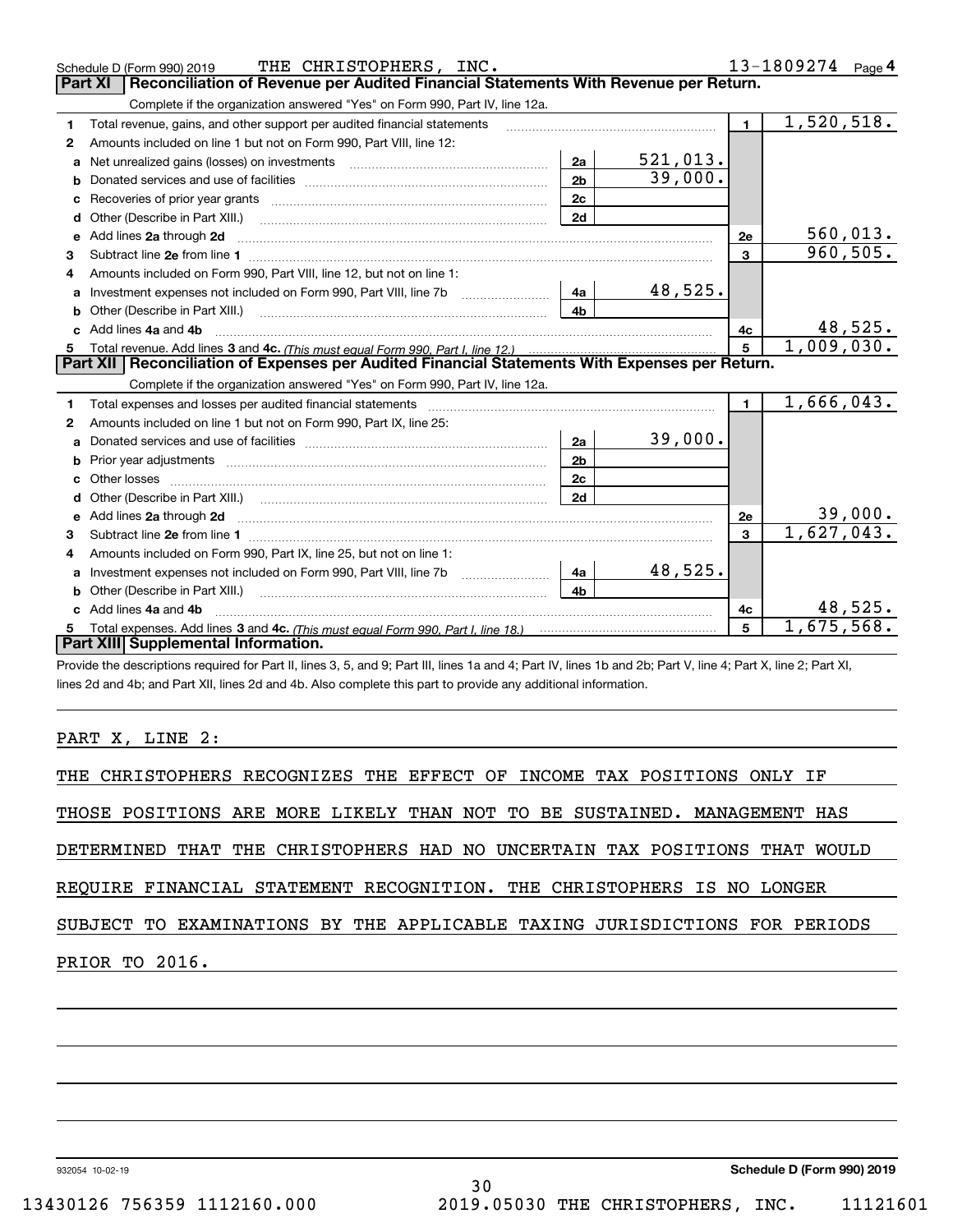| <b>SCHEDULE I</b>                                                                 |                                                                                                                                                                            |           | <b>Grants and Other Assistance to Organizations,</b> |                             |                                         |                                                                |                                          | OMB No. 1545-0047                                   |  |
|-----------------------------------------------------------------------------------|----------------------------------------------------------------------------------------------------------------------------------------------------------------------------|-----------|------------------------------------------------------|-----------------------------|-----------------------------------------|----------------------------------------------------------------|------------------------------------------|-----------------------------------------------------|--|
| (Form 990)                                                                        | Governments, and Individuals in the United States<br>Complete if the organization answered "Yes" on Form 990, Part IV, line 21 or 22.                                      |           |                                                      |                             |                                         |                                                                |                                          |                                                     |  |
| Department of the Treasury                                                        |                                                                                                                                                                            |           |                                                      | Attach to Form 990.         |                                         |                                                                |                                          | 2019<br><b>Open to Public</b>                       |  |
| Internal Revenue Service<br>Go to www.irs.gov/Form990 for the latest information. |                                                                                                                                                                            |           |                                                      |                             |                                         |                                                                |                                          |                                                     |  |
| Name of the organization                                                          | THE CHRISTOPHERS,                                                                                                                                                          |           | INC.                                                 |                             |                                         |                                                                |                                          | <b>Employer identification number</b><br>13-1809274 |  |
| Part I                                                                            | <b>General Information on Grants and Assistance</b>                                                                                                                        |           |                                                      |                             |                                         |                                                                |                                          |                                                     |  |
|                                                                                   | 1 Does the organization maintain records to substantiate the amount of the grants or assistance, the grantees' eligibility for the grants or assistance, and the selection |           |                                                      |                             |                                         |                                                                |                                          | $\boxed{\text{X}}$ Yes<br>$ $ No                    |  |
| $\mathbf{2}$                                                                      | Describe in Part IV the organization's procedures for monitoring the use of grant funds in the United States.                                                              |           |                                                      |                             |                                         |                                                                |                                          |                                                     |  |
| Part II                                                                           | Grants and Other Assistance to Domestic Organizations and Domestic Governments. Complete if the organization answered "Yes" on Form 990, Part IV, line 21, for any         |           |                                                      |                             |                                         |                                                                |                                          |                                                     |  |
|                                                                                   | recipient that received more than \$5,000. Part II can be duplicated if additional space is needed.                                                                        |           |                                                      |                             |                                         |                                                                |                                          |                                                     |  |
|                                                                                   | <b>1 (a)</b> Name and address of organization<br>or government                                                                                                             | $(b)$ EIN | (c) IRC section<br>(if applicable)                   | (d) Amount of<br>cash grant | (e) Amount of<br>non-cash<br>assistance | (f) Method of<br>valuation (book,<br>FMV, appraisal,<br>other) | (g) Description of<br>noncash assistance | (h) Purpose of grant<br>or assistance               |  |
|                                                                                   |                                                                                                                                                                            |           |                                                      |                             |                                         |                                                                |                                          |                                                     |  |
|                                                                                   |                                                                                                                                                                            |           |                                                      |                             |                                         |                                                                |                                          |                                                     |  |
|                                                                                   |                                                                                                                                                                            |           |                                                      |                             |                                         |                                                                |                                          |                                                     |  |
|                                                                                   |                                                                                                                                                                            |           |                                                      |                             |                                         |                                                                |                                          |                                                     |  |
|                                                                                   |                                                                                                                                                                            |           |                                                      |                             |                                         |                                                                |                                          |                                                     |  |
|                                                                                   |                                                                                                                                                                            |           |                                                      |                             |                                         |                                                                |                                          |                                                     |  |
| $\mathbf{2}$                                                                      | Enter total number of section 501(c)(3) and government organizations listed in the line 1 table                                                                            |           |                                                      |                             |                                         |                                                                |                                          |                                                     |  |
| 3                                                                                 | Enter total number of other organizations listed in the line 1 table                                                                                                       |           |                                                      |                             |                                         |                                                                |                                          |                                                     |  |
| LHA For Paperwork Reduction Act Notice, see the Instructions for Form 990.        |                                                                                                                                                                            |           |                                                      |                             |                                         |                                                                |                                          | Schedule I (Form 990) (2019)                        |  |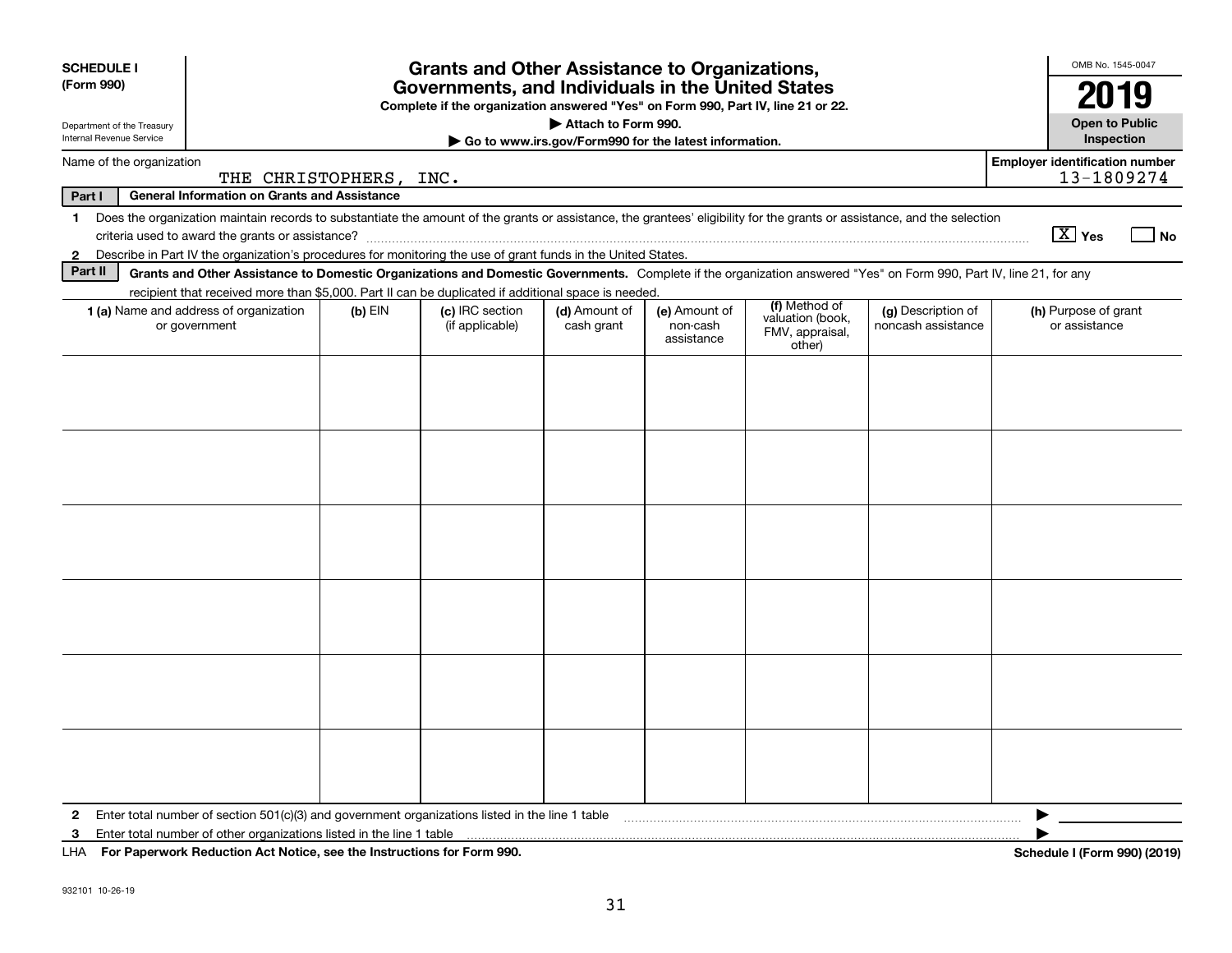Schedule I (Form 990) (2019) Page THE CHRISTOPHERS, INC. 13-1809274

**2**

**Part III** | Grants and Other Assistance to Domestic Individuals. Complete if the organization answered "Yes" on Form 990, Part IV, line 22. Part III can be duplicated if additional space is needed.

| (a) Type of grant or assistance                                                                                                                      | (b) Number of<br>recipients | (c) Amount of<br>cash grant | (d) Amount of non-<br>cash assistance | (e) Method of valuation<br>(book, FMV, appraisal, other) | (f) Description of noncash assistance |  |  |  |
|------------------------------------------------------------------------------------------------------------------------------------------------------|-----------------------------|-----------------------------|---------------------------------------|----------------------------------------------------------|---------------------------------------|--|--|--|
|                                                                                                                                                      |                             |                             |                                       |                                                          |                                       |  |  |  |
| PRIZES AND DONATIONS                                                                                                                                 | 20                          | 8,304.                      | $\mathfrak o$ .                       |                                                          |                                       |  |  |  |
|                                                                                                                                                      |                             |                             |                                       |                                                          |                                       |  |  |  |
|                                                                                                                                                      |                             |                             |                                       |                                                          |                                       |  |  |  |
|                                                                                                                                                      |                             |                             |                                       |                                                          |                                       |  |  |  |
|                                                                                                                                                      |                             |                             |                                       |                                                          |                                       |  |  |  |
|                                                                                                                                                      |                             |                             |                                       |                                                          |                                       |  |  |  |
|                                                                                                                                                      |                             |                             |                                       |                                                          |                                       |  |  |  |
|                                                                                                                                                      |                             |                             |                                       |                                                          |                                       |  |  |  |
|                                                                                                                                                      |                             |                             |                                       |                                                          |                                       |  |  |  |
| Part IV<br>Supplemental Information. Provide the information required in Part I, line 2; Part III, column (b); and any other additional information. |                             |                             |                                       |                                                          |                                       |  |  |  |
| PART I, LINE 2:                                                                                                                                      |                             |                             |                                       |                                                          |                                       |  |  |  |
| EVERY YEAR, WE INVITE HIGH SCHOOL STUDENTS ALL ACROSS THE UNITED STATES -                                                                            |                             |                             |                                       |                                                          |                                       |  |  |  |
| GRADES 9 THROUGH 12--TO CREATE A POSTER THAT VISUALLY INTERPRETS THE                                                                                 |                             |                             |                                       |                                                          |                                       |  |  |  |
| TIMELESS THEME, "YOU CAN MAKE A DIFFERENCE." USING PHOTOGRAPHS, HAND-DRAWN                                                                           |                             |                             |                                       |                                                          |                                       |  |  |  |
| PICTURES OR IMAGES CREATED WITH THE ASSISTANCE OF COMPUTER GRAPHICS, THESE                                                                           |                             |                             |                                       |                                                          |                                       |  |  |  |
| PUPILS WORK TO ARTISTICALLY CONVEY WHAT MAKING A DIFFERENCE IN ACTION MEANS                                                                          |                             |                             |                                       |                                                          |                                       |  |  |  |
| TO THEM. AT THE CHRISTOPHERS, WE TYPICALLY RECEIVE OVER 1,000 ENTRIES EVERY                                                                          |                             |                             |                                       |                                                          |                                       |  |  |  |
|                                                                                                                                                      |                             |                             |                                       |                                                          |                                       |  |  |  |

YEAR, BOTH THROUGH OUR REGULAR MAIL AND VIA E-MAIL. SARAH E. HOLINSKI, OUR

### YOUTH COORDINATOR, AND HER TEAM ARE IN CHARGE OF THE REVIEW PROCESS. THE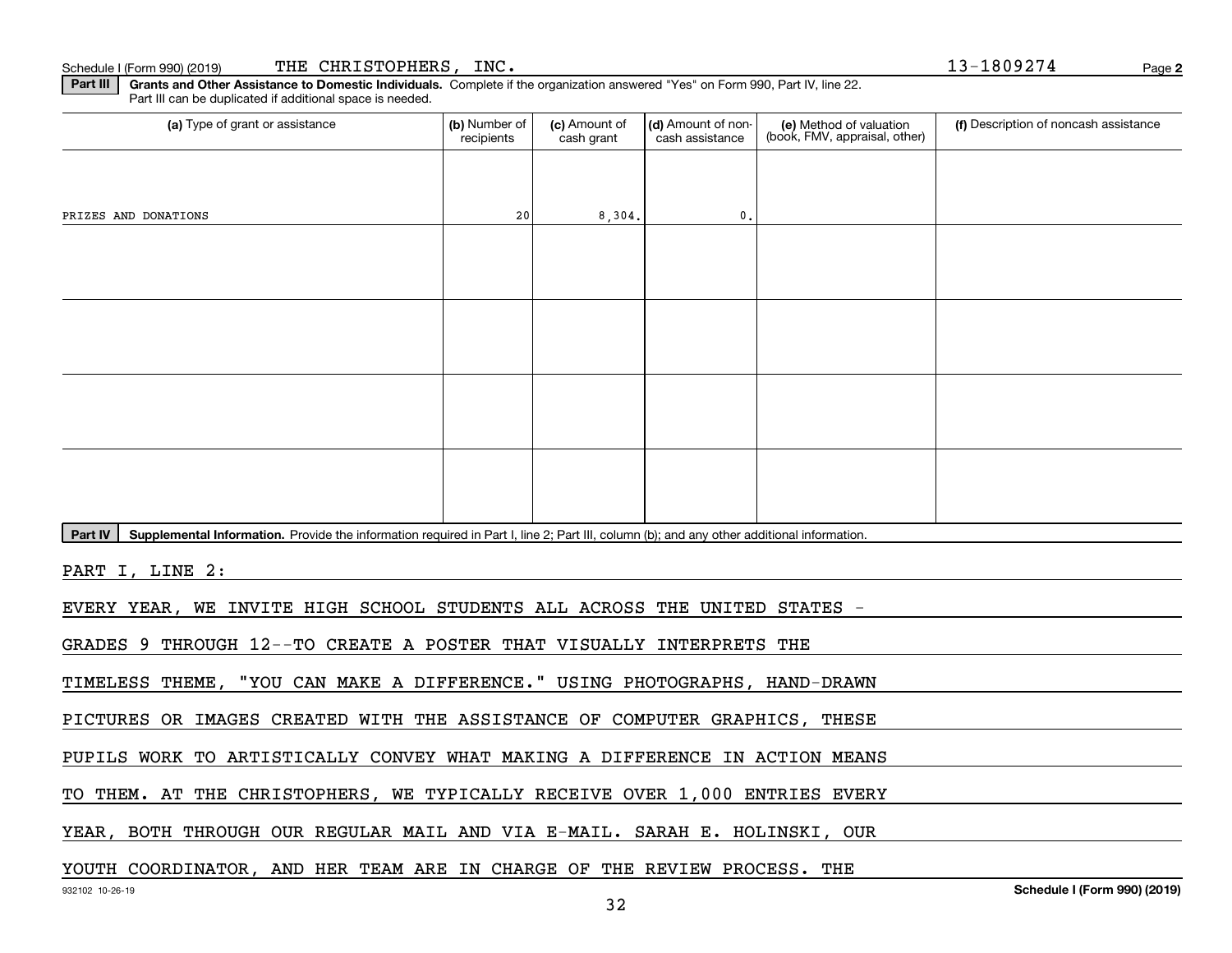| Schedule I (Form 990) |                                                                     | THE CHRISTOPHERS, | INC. |  | $13 - 1809274$ Page 2 |  |
|-----------------------|---------------------------------------------------------------------|-------------------|------|--|-----------------------|--|
|                       | <b>Part IV   Supplemental Information</b>                           |                   |      |  |                       |  |
|                       |                                                                     |                   |      |  |                       |  |
|                       | STUDENTS ARE FIRST NOTIFIED OF THEIR WINNINGS VIA E-MAIL, AND LATER |                   |      |  |                       |  |

RECEIVING OFFICIAL LETTERS WITH THEIR PRIZES, DELIVERED DIRECTLY TO THEIR HOME ADDRESSES.

OUR ANNUAL VIDEO CONTEST FOR COLLEGE STUDENTS IS CONDUCTED IN A SIMILAR MANNER. IN THIS COMPETITION, WE LOOK FOR FILMS THAT VISUALLY PORTRAY THE BELIEF THAT ONE PERSON, ONE ORGANIZATION, EVEN ONE SIMPLE ACT OF KINDNESS TRULY CAN MAKE A DIFFERENCE. THE JUDGING PROCESS OF THE VIDEO CONTEST IS IDENTICAL TO THAT OF OUR POSTER CONTEST. WE HAVE FIRST, SECOND AND THIRD PRIZE WINNERS AND, DEPENDING ON THE QUANTITY OF SUBMISSIONS THAT YEAR, ANYWHERE FROM THREE TO FIVE HONORABLE MENTIONS.

THIS YEAR'S 31ST ANNUAL VIDEO CONTEST WINNER WAS BRANDON GOSSELIN FOR HIS AUTOBIOGRAPHICAL FILM ONE PERSON CAN MAKE A DIFFERENCE: NEVER GIVE UP, WHICH TELLS THE STORY OF HIS COMEBACK FROM A TRAUMATIC BRAIN INJURY. GOSSELIN'S STORY SHOWS THE TREMENDOUS STRUGGLE THAT ACCOMPANIES BRAIN INJURY AND THE DETERMINATION, ADAPTATION, AND CREATIVE THINKING NEEDED ON THE PART OF ALL IN SOCIETY TO CHART A COURSE OF RECOVERY FOR THOSE WHO ARE SUFFERING.

**Schedule I (Form 990)**

932291 04-01-19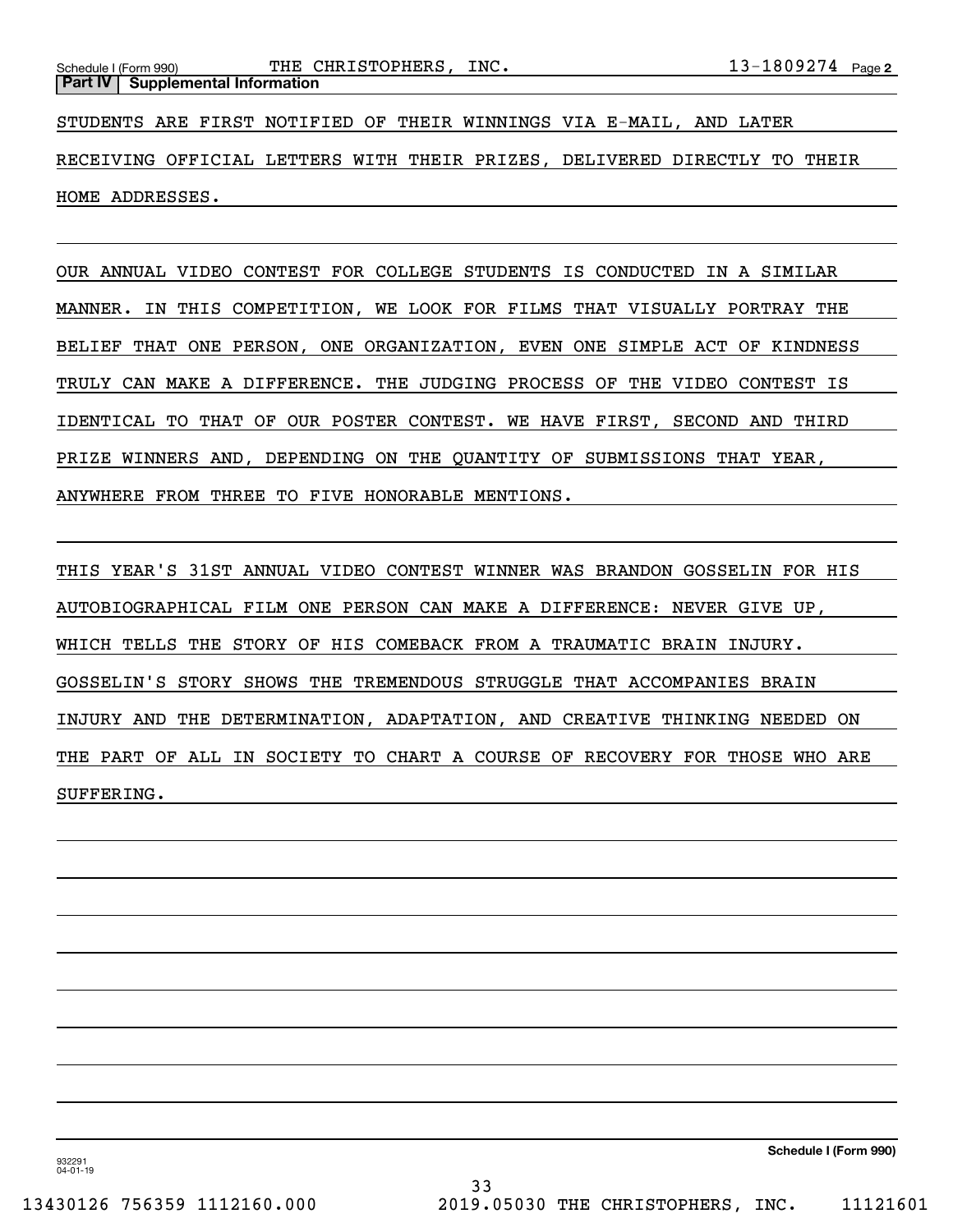**(Form 990 or 990-EZ)**

Name of the organization

Department of the Treasury Internal Revenue Service

**Complete to provide information for responses to specific questions on Form 990 or 990-EZ or to provide any additional information. | Attach to Form 990 or 990-EZ. | Go to www.irs.gov/Form990 for the latest information. SCHEDULE O Supplemental Information to Form 990 or 990-EZ**



THE CHRISTOPHERS, INC.  $\vert$  13-1809274

FORM 990, PART I, LINE 1, DESCRIPTION OF ORGANIZATION MISSION: (RADIO, VIDEO, WEB, PRINT) ALONG WITH LEADERSHIP COURSES TO ENCOURAGE INDIVIDUALS TO PUT THEIR FAITH INTO ACTION, AND TO REMIND THEM OF THE GOSPEL-BASED MANDATE, "DO NOT BE OVERCOME BY EVIL, BUT OVERCOME EVIL WITH GOOD." MOTIVATED BY A LOVE OF GOD AND HUMANITY, ALL PEOPLE CAN BE CHRISTOPHERS - OR CHRIST-BEARERS - IN THE COURSE OF THEIR DAILY LIVES BY SEEING PROBLEMS AND WORKING TO SOLVE THEM INSTEAD OF SIMPLY COMPLAINING ABOUT THEM. CHRISTOPHERS SEE THESE INSTANCES AS OPPORTUNITIES TO BE SOLUTION-ORIENTED ROLE MODELS, SERVING AS SOURCES OF DIVINE LIGHT IN THE DARKNESS OF SOCIETAL ILLS AND PERSONAL CHALLENGES. IN FACT, THE CHRISTOPHER APPROACH IS BEST SUMMED UP IN OUR MOTTO, "IT'S BETTER TO LIGHT ONE CANDLE THAN TO CURSE THE DARKNESS." SINCE 1945, WE HAVE USED OUR LITERATURE, BROADCASTS, AWARDS, PRISON MINISTRY, AND YOUTH CONTESTS TO BRING POSITIVE AND CONSTRUCTIVE VALUES INTO THE MAINSTREAM OF SOCIETY.

FORM 990, PART III, LINE 1, DESCRIPTION OF ORGANIZATION MISSION: IRREPLACEABLE CHILD OF GOD WHO CAN MAKE A DIFFERENCE, AND THAT CONSTRUCTIVE ACTION WORKS MIRACLES. EACH OF US HAS, BY THE GRACE OF GOD, THE POWER TO CHANGE THE WORLD FOR THE BETTER. EVERY ACT OF CARE AND CONCERN FOR OTHERS HAS A RIPPLE EFFECT, TOUCHING MANY LIVES. THE LOVE TO WHICH WE ARE CALLED BY THE GOSPEL EXTENDS NOT ONLY TO OUR NEIGHBORS BUT TO ALL WHO LIVE ON GOD'S GOOD EARTH. TO BE A CHRISTOPHER MEANS TO BE A CHRIST-BEARER - WHERE THERE IS HATE, TO BRING LOVE, AND WHERE THERE IS DARKNESS, TO CARRY LIGHT.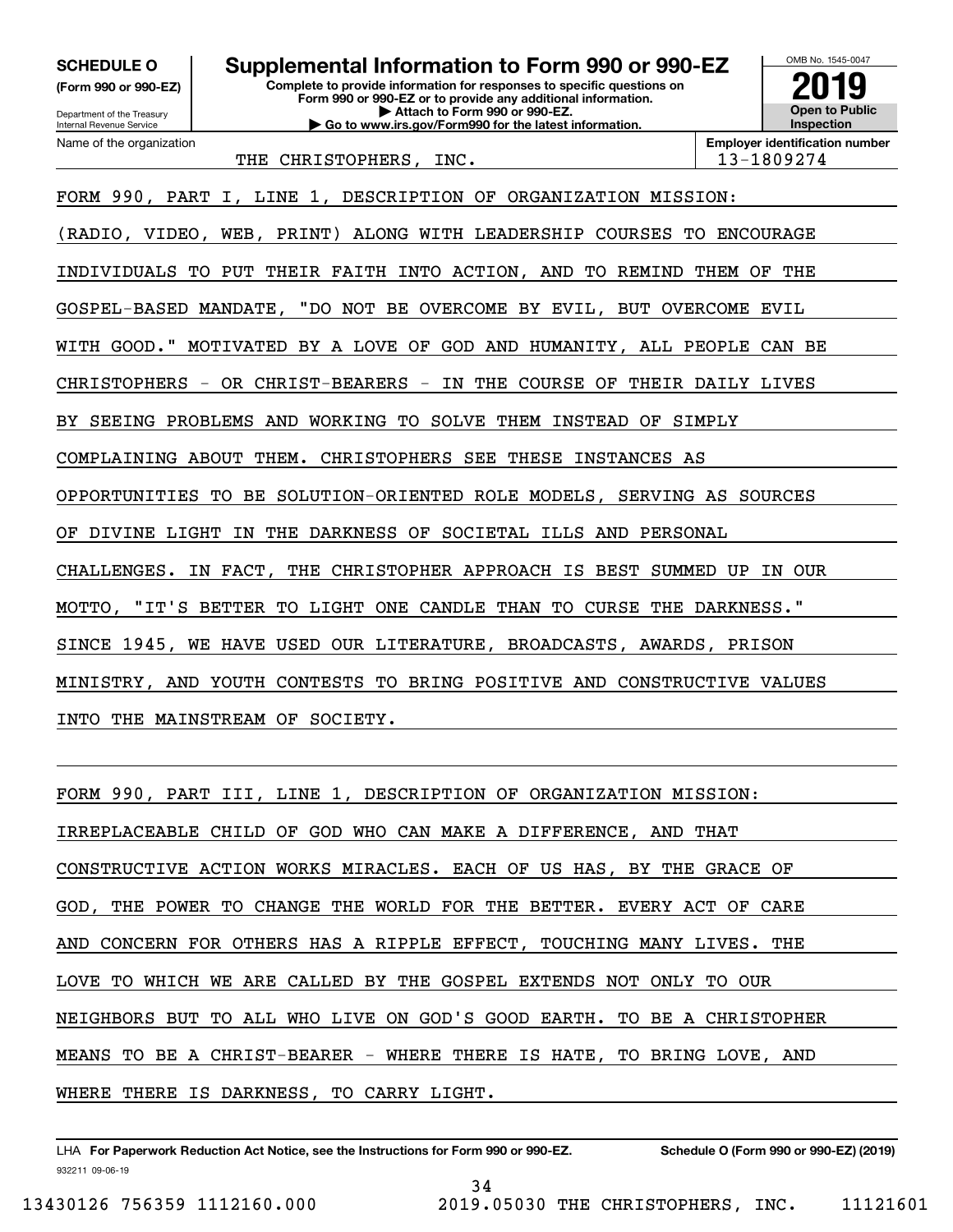| Schedule O (Form 990 or 990-EZ) (2019)<br>Name of the organization<br>THE CHRISTOPHERS, INC. | Page 2<br><b>Employer identification number</b><br>13-1809274 |
|----------------------------------------------------------------------------------------------|---------------------------------------------------------------|
| FORM 990, PART III, LINE 4A, PROGRAM SERVICE ACCOMPLISHMENTS:                                |                                                               |
| INDIVIDUALS OR FAMILIES TROUBLED WITH THE PRESSING SOCIAL ILLS OF OUR                        |                                                               |
| TIME, SUCH AS ADDICTION, DOMESTIC VIOLENCE, GRIEF, SUICIDE, MENTAL OR                        |                                                               |
| PHYSICAL ILLNESS, AGING, DIVORCE, ANGER, SELF-ESTEEM PROBLEMS, LACK OF                       |                                                               |
| COMMUNICATION, AND INTOLERANCE.                                                              |                                                               |
| WE PUBLISH OUR ANNUAL "THREE MINUTES A DAY" BOOK OF DAILY STORIES AND                        |                                                               |
| PRAYERFUL REFLECTIONS; AN ANNUAL CALENDAR WITH BIBLICAL AND                                  |                                                               |
| INSPIRATIONAL QUOTES FOR EACH DAY OF THE YEAR; AND PRAYER CARDS THAT                         |                                                               |
| PROVIDE HOPE AND GUIDANCE TO ALL. OUR BOOKS AND NEWS NOTES ARE DONATED                       |                                                               |
| TO PRISON AND JAIL MINISTRIES AROUND THE COUNTRY AND HAVE PROVED TO BE                       |                                                               |
| POPULAR SOURCES OF INSPIRATION AND GUIDANCE WITH INMATES. AS ONE                             |                                                               |
| PRISONER IN CHICAGO STATED, "IF IT IS FROM THE CHRISTOPHERS, IT IS                           |                                                               |
| GOOD." DONATIONS GIVEN FOR CHRISTOPHER MATERIALS HELP FUND FURTHER                           |                                                               |
| CHRISTOPHER WORK. HOWEVER, MANY OF OUR MATERIALS ARE PROVIDED FREE TO                        |                                                               |
| THOSE IN NEED. OUR SYNDICATED WEEKLY "LIGHT ONE CANDLE" COLUMNS ARE                          |                                                               |
| DISTRIBUTED FREE-OF-CHARGE TO NEWSPAPERS AND WEBSITES WHO HAVE                               |                                                               |
| REQUESTED TO USE THEM. OUR WEBSITE OFFERS FREE MATERIAL SUCH AS                              |                                                               |
| PRAYERS, NEWS NOTES, AND "LIGHT ONE CANDLE" COLUMNS. IN ADDITION, THE                        |                                                               |
| CHRISTOPHERS' BLOG REACHES A WIDE-RANGING AUDIENCE WITH POSTS ABOUT                          |                                                               |
| POPULAR CULTURE, ORIGINAL INTERVIEWS, AND STORIES OF INSPIRATION. ALL                        |                                                               |
| OUR ONLINE ACTIVITIES ARE PROMOTED THROUGH FACEBOOK AND TWITTER LINKS.                       |                                                               |
| WE RECENTLY RECEIVED A BEAUTIFUL NOTE FROM A HOSPITAL CHAPLAIN WHO                           |                                                               |
| WORKS WITH PATIENTS WITH SEVERE MENTAL ILLNESS. HE WROTE TO TELL US OF                       |                                                               |
| THE SUCCESS HE'S HAD INCORPORATING OUR THREE MINUTES A DAY READINGS                          |                                                               |
| INTO THE SPIRITUAL REFLECTIONS HE LEADS ON THE VARIOUS WARDS. HE                             |                                                               |
| STARTED WITH THE TEENAGE WARD, WRITING, "IT'S NO SURPRISE THAT                               |                                                               |
| ADOLESCENTS CAN BE HARD TO REACH, BUT THE REAL-LIFE STORIES AND THE                          |                                                               |
| 'NON-PREACHINESS' OF THE STORIES HAVE WORKED VERY WELL." HE THEN                             |                                                               |
| 932212 09-06-19<br>35                                                                        | Schedule O (Form 990 or 990-EZ) (2019)                        |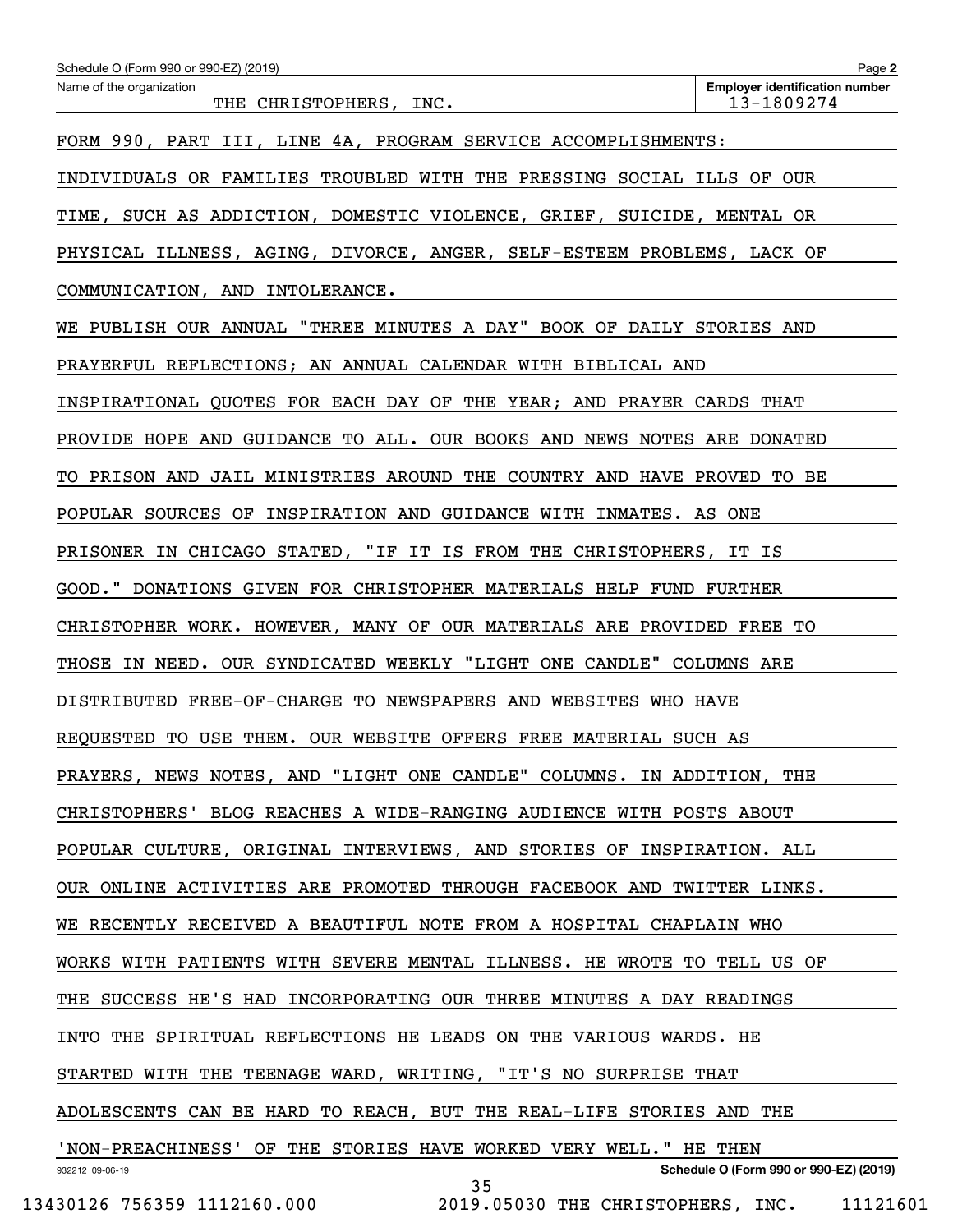| Schedule O (Form 990 or 990-EZ) (2019)                                                       | Page 2                                |
|----------------------------------------------------------------------------------------------|---------------------------------------|
| Name of the organization                                                                     | <b>Employer identification number</b> |
| CHRISTOPHERS, INC.<br>THE                                                                    | 13-1809274                            |
| MEDITATIONS TO THE OTHER WARDS AND REPORTS THAT HE'S NOW<br>THESE<br><b>EXPANDED</b>         |                                       |
| PATIENTS IN THE<br>ENTIRE HOSPITAL WITH READINGS<br>REACHING<br>HALF<br>THE                  | FROM                                  |
| THE CHAPLAIN EXPRESSED HOW<br>MINUTES<br>A DAY.<br>VITAL<br>OUR.<br>THREE                    | THREE<br>MINUTES                      |
| A DAY BOOKS ARE TO HIS MINISTRY AND REOUESTED COPIES OF<br>OUR                               | 2020<br>BOOKS.                        |
| MORE<br>HAPPY<br>TO<br>SEND<br>HIM A<br>WERE<br>THAN<br>SHIPMENT<br>WE<br>SO.<br>THAT<br>AND | THIS                                  |
| CONTINUE<br><b>BEAUTIFUL</b><br>OUTREACH CAN<br>COMING<br>THE<br>YEAR.<br>ΙN                 |                                       |
|                                                                                              |                                       |

SPANISH OUTREACH THE CHRISTOPHERS RECOGNIZE THE IMPORTANCE OF SHARING OUR MESSAGE WITH THE SPANISH SPEAKING COMMUNITY, SO WE OFFER SPANISH TRANSLATIONS OF CERTAIN NEWS NOTES AND PRAYER CARDS IN ORDER TO MAKE A SELECTION OF OUR MATERIALS ACCESSIBLE TO THIS IMPORTANT DEMOGRAPHIC. IN ADDITION, WE HAVE CREATED A SPANISH TRANSLATION OF THE CHRISTOPHER LEADERSHIP COURSE. THIS OUTREACH WILL ENABLE MINISTERS AND OTHER DEDICATED INDIVIDUALS TO HAVE THE RESOURCES TO BETTER SERVE SPANISH SPEAKING PEOPLE IN THEIR PARISHES, COMMUNITIES AND OUTREACH CENTERS, INCLUDING THOSE ON THE MARGINS OF SOCIETY.

FORM 990, PART III, LINE 4B, PROGRAM SERVICE ACCOMPLISHMENTS:

INTO THE BETTER SIDE OF THEIR HUMAN NATURE BY SEEING POSITIVE EXAMPLES

PRESENTED TO THEM IN ENGAGING AND ENTERTAINING WAYS. THE ANNUAL

CHRISTOPHER AWARDS CEREMONY IS A HIGH PROFILE MEDIA EVENT REGULARLY

HOSTED BY A FAMOUS TV PERSONALITY. RECENT WINNERS INCLUDE ABC NEWS

ANCHOR DAVID MUIR, BEST-SELLING AUTHOR DAVID MCCULLOUGH,

ACTRESS/PRODUCER DOLLY PARTON, ACTOR/PRODUCER MICHAEL B. JORDAN, AND

ACTOR/PRODUCER MARK WAHLBERG.

DOLLY PARTON IS A THREE-TIME CHRISTOPHER AWARD WINNER FOR HER

AUTOBIOGRAPHICAL TV MOVIES "DOLLY PARTON'S COAT OF MANY COLORS" AND

932212 09-06-19 "CHRISTMAS OF MANY COLORS," AND FOR HER NETFLIX FILM "DOLLY PARTON'S

**Schedule O (Form 990 or 990-EZ) (2019)**

36

13430126 756359 1112160.000 2019.05030 THE CHRISTOPHERS, INC. 11121601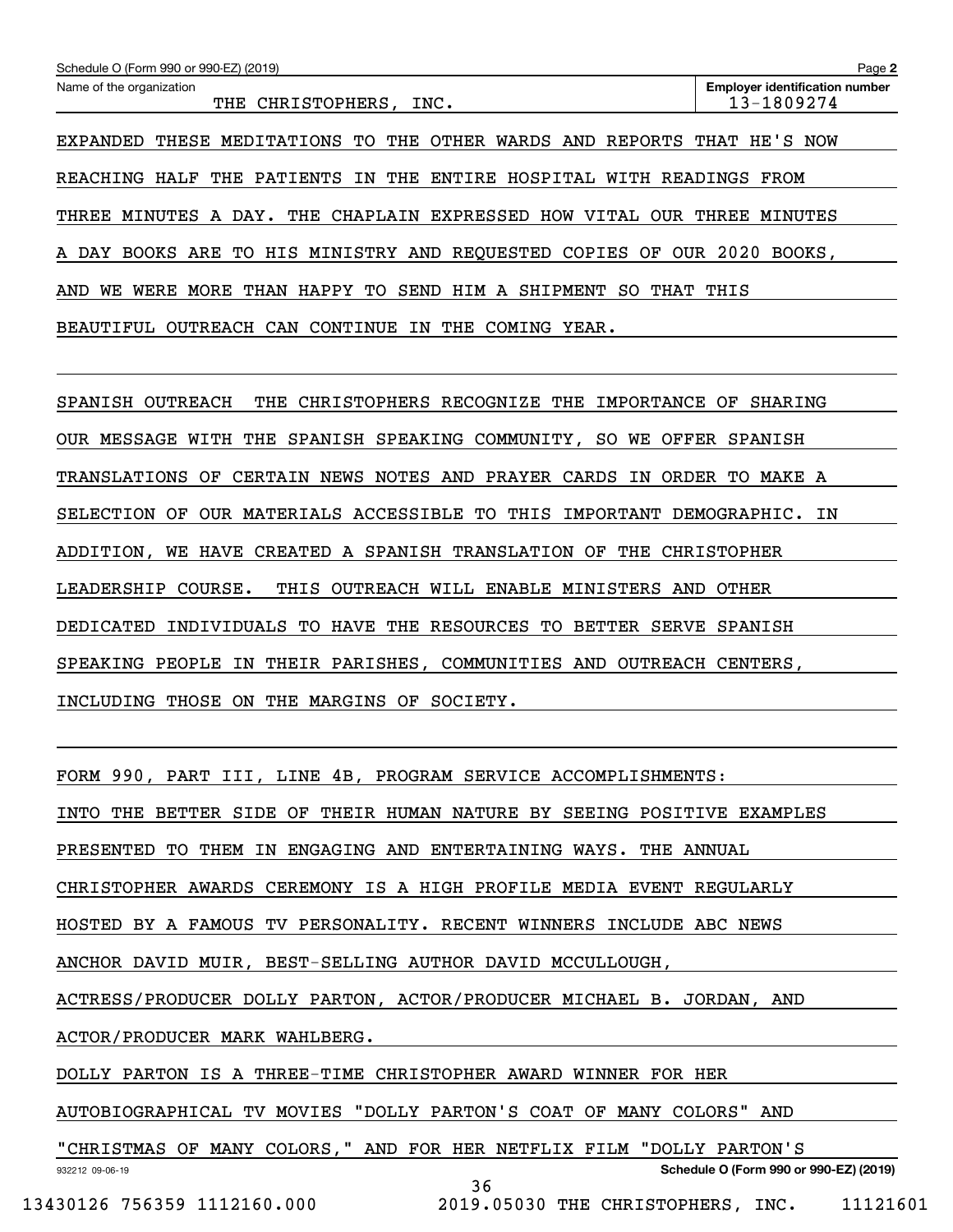| Schedule O (Form 990 or 990-EZ) (2019)                                   | Page 2                                              |
|--------------------------------------------------------------------------|-----------------------------------------------------|
| Name of the organization<br>THE CHRISTOPHERS, INC.                       | <b>Employer identification number</b><br>13-1809274 |
| HEARTSTRINGS: THESE OLD BONES." PARTON HAD THIS TO SAY ABOUT THE AWARD:  |                                                     |
| "I LOVE THE CHRISTOPHER AWARD SLOGAN, 'BETTER TO LIGHT A CANDLE THAN TO  |                                                     |
| CURSE THE DARKNESS.' I PERSONALLY BELIEVE THAT WITH ALL MY HEART. I      |                                                     |
| THINK THE MOVIE, 'COAT OF MANY COLORS,' A TRUE STORY FROM MY CHILDHOOD,  |                                                     |
| REALLY DOES THROW A LIGHT ON A LOT OF THINGS LIKE FAMILY, HOPE, LOVE,    |                                                     |
| KINDNESS, UNDERSTANDING, AND ACCEPTANCE. IT REALLY SPOKE TO THE ISSUE    |                                                     |
| OF BULLYING. I AM VERY PROUD AT HOW GOD WORKS THROUGH ME TO SHINE A      |                                                     |
| LIGHT, AND TO HELP HEAL A LOT OF HURT IN A LOT OF PEOPLE, AND I AM VERY  |                                                     |
| PROUD OF THIS AWARD."                                                    |                                                     |
| AND SEAN ANDERS, WRITER/DIRECTOR/PRODUCER OF THE 2019 FEATURE FILM       |                                                     |
| "INSTANT FAMILY," SAID, "TO LIGHT A CANDLE IN THE DARKNESS WAS<br>WINNER |                                                     |
| VERY MUCH OUR INTENTION WHEN MAKING 'INSTANT FAMILY.' KIDS AND FAMILIES  |                                                     |
| IN THE FOSTER CARE SYSTEM DON'T OFTEN GET TO TELL THEIR STORIES ON A     |                                                     |
| WORLD STAGE. AND TOO OFTEN WHEN THESE STORIES ARE TOLD, THEY FOCUS ONLY  |                                                     |
| ON THE DARKNESS. WE SET OUT TO SHED SOME LIGHT ON THE STRUGGLES AND      |                                                     |
| PAIN BUT ALSO THE LOVE, LAUGHTER AND TRIUMPH OF FAMILIES THAT ARE BORN   |                                                     |
| OUT OF TRAGEDY. WE ARE SO GRATEFUL FOR THE HONOR OF BEING RECOGNIZED     |                                                     |
| FOR A CHRISTOPHER AWARD AND WE HOPE THIS RECOGNITION WILL LEAD TO MORE   |                                                     |
| FAMILIES SEEING THE FILM AND OPENING THEIR HEARTS, MINDS AND MAYBE EVEN  |                                                     |
| THEIR HOMES TO THE HUNDREDS OF THOUSANDS OF KIDS IN OUR COUNTRY WHO      |                                                     |
| NEED FAMILIES."                                                          |                                                     |
|                                                                          |                                                     |
| FORM 990, PART III, LINE 4C, PROGRAM SERVICE ACCOMPLISHMENTS:            |                                                     |
| HALLMARK CHANNEL ACTRESS AND ALZHEIMER'S ASSOCIATION SPOKESPERSON NIKKI  |                                                     |
| DELOACH; COMEDY WRITER AND BRAIN TUMOR SURVIVOR JEANNIE GAFFIGAN;        |                                                     |
| OLYMPIC GOLD MEDALISTS SIMONE BILES, GABRIELLE DOUGLAS AND SHAWN         |                                                     |
| JOHNSON; AUTHOR DEAN KOONTZ; AND SINGERS JENNIFER NETTLES, MATT MAHER    |                                                     |
| AND GRAMMY WINNER MANDISA. EVERYDAY PEOPLE WHO ARE MAKING A DIFFERENCE   |                                                     |
| 932212 09-06-19<br>37                                                    | Schedule O (Form 990 or 990-EZ) (2019)              |

 <sup>13430126 756359 1112160.000 2019.05030</sup> THE CHRISTOPHERS, INC. 11121601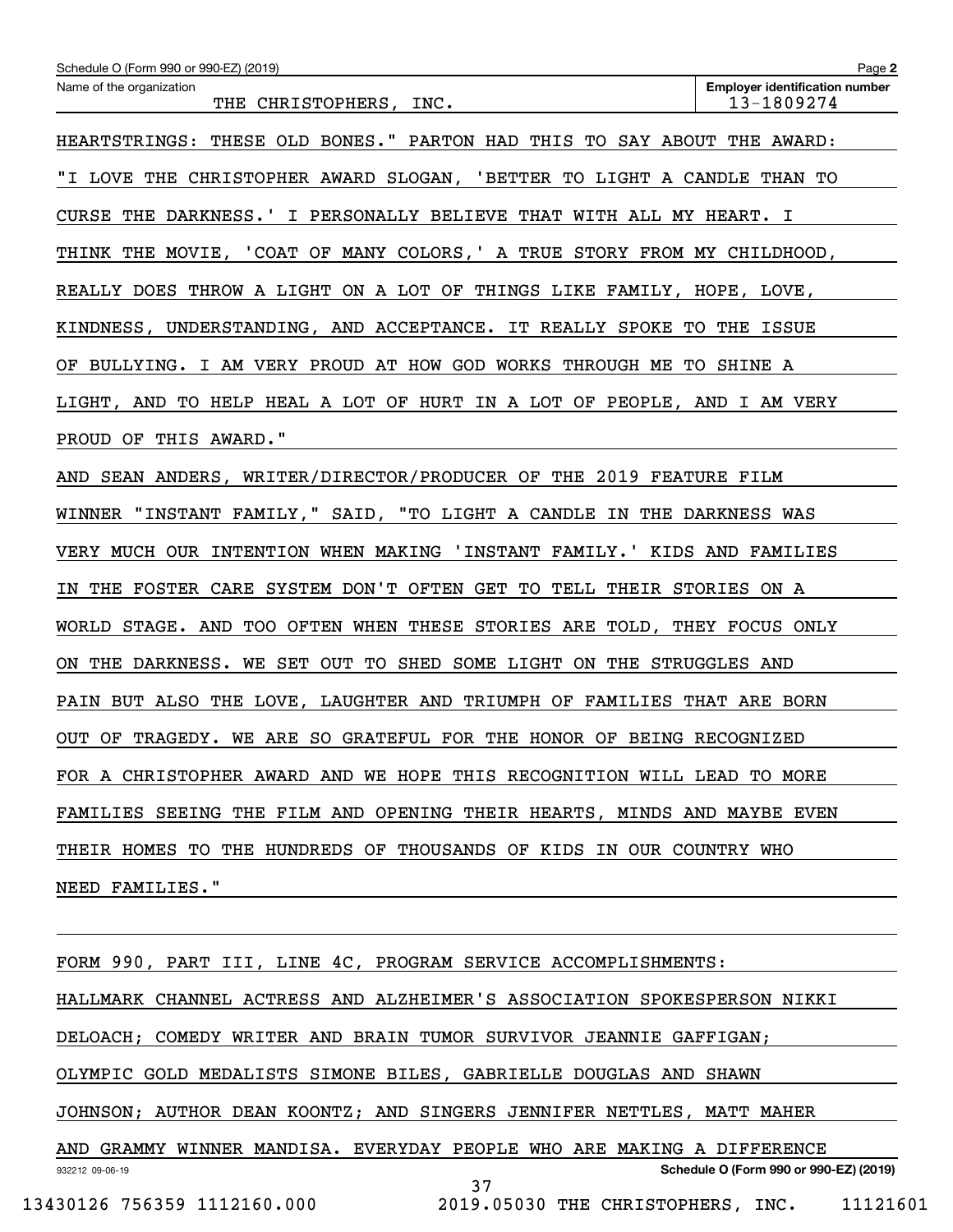| Schedule O (Form 990 or 990-EZ) (2019)<br>Name of the organization               | Page 2<br><b>Employer identification number</b> |  |  |  |
|----------------------------------------------------------------------------------|-------------------------------------------------|--|--|--|
| THE CHRISTOPHERS, INC.                                                           | 13-1809274                                      |  |  |  |
| ARE ALSO FEATURED ON THE PROGRAM. RECENT EXAMPLES INCLUDE ANTOINETTE             |                                                 |  |  |  |
| TUFF, WHO CONVINCED A MENTALLY ILL GUNMAN WHO HAD TAKEN A SCHOOL                 |                                                 |  |  |  |
| HOSTAGE TO SURRENDER TO POLICE WITHOUT HURTING ANYONE; CHICAGO DEACON            |                                                 |  |  |  |
| DON GROSSNICKLE, WHO CREATED A MICROFINANCE PROGRAM TO FIGHT POVERTY             |                                                 |  |  |  |
| DISEASE IN UGANDA; KATHY IZARD, WHO INSTITUTED A PROGRAM TO HOUSE<br>AND         |                                                 |  |  |  |
| THE HOMELESS IN CHARLOTTE, NORTH CAROLINA; INDIANA DOCTOR CHUCK                  |                                                 |  |  |  |
| DIETZEN, WHOSE MINISTRY TO DISABLED CHILDREN IS PROVIDING HOPE AND               |                                                 |  |  |  |
| HEALING AROUND THE WORLD; JIM ZIOLKOWSKI, FOUNDER OF THE NONPROFIT               |                                                 |  |  |  |
| "BUILD ON," WHICH INVITES INNER CITY KIDS TO BUILD SCHOOLS IN                    |                                                 |  |  |  |
| POVERTY-STRICKEN AREAS AROUND THE WORLD; AND NASHVILLE NATIVE KATIE              |                                                 |  |  |  |
| DAVIS MAJORS, WHO MOVED TO UGANDA AND BECAME THE ADOPTIVE MOTHER OF 13           |                                                 |  |  |  |
| ORPHANS. THE WEEKLY PROGRAM AIRS ON SIRIUS-XM AND NUMEROUS OTHER                 |                                                 |  |  |  |
| THE PROGRAM IS ALSO AVAILABLE AS A FREE PODCAST THROUGH THE<br>STATIONS.         |                                                 |  |  |  |
| BLOG AND WEBSITE. THE MODERN INCARNATION OF "CHRISTOPHER<br><b>CHRISTOPHERS'</b> |                                                 |  |  |  |
| <b>CLOSEUP"</b><br>CONTINUES A TRADITION STARTED IN 1952 BY OUR FOUNDER, FATHER  |                                                 |  |  |  |
| JAMES KELLER, WHEN HE BEGAN THE TELEVISION VERSION OF THE SHOW                   |                                                 |  |  |  |
| FEATURING SUCH GUESTS AS BOB HOPE, JACK BENNY, BING CROSBY, MARIO                |                                                 |  |  |  |
| LANZA, ART LINKLETTER, AND MORE.                                                 |                                                 |  |  |  |
| "CHRISTOPHER MINUTES" ARE ONE-MINUTE PUBLIC SERVICE ANNOUNCEMENTS SENT           |                                                 |  |  |  |
| TO 200 RADIO STATIONS NATIONWIDE, INCLUDING SIRIUS-XM'S THE CATHOLIC             |                                                 |  |  |  |
| THEY PROVIDE LISTENERS WITH INSPIRATIONAL STORIES AND<br>CHANNEL.                |                                                 |  |  |  |
| PRACTICAL ADVICE ABOUT STAYING POSITIVE IN THE MIDST OF ADVERSITY.               |                                                 |  |  |  |
| "CHRISTOPHER MINUTES" ARE ALSO AVAILABLE ON OUR WEBSITE.                         |                                                 |  |  |  |
| SEVERAL CLASSIC CHRISTOPHER FILMS FROM THE 1950'S AIR<br>TELEVISION              |                                                 |  |  |  |
| AND EACH YEAR DURING THE CHRISTMAS SEASON<br>PERIODICALLY ON EWTN.               |                                                 |  |  |  |
| NUMEROUS TV STATIONS AIR CHRISTOPHER SPONSORED CLAY-ANIMATIONS FOR KIDS          |                                                 |  |  |  |
| CONSISTING OF "THE FIRST CHRISTMAS," "THE CHIMES," "MICHAEL THE                  |                                                 |  |  |  |
| VISITOR, " AND "MARTIN THE COBBLER."                                             |                                                 |  |  |  |
| 932212 09-06-19<br>38                                                            | Schedule O (Form 990 or 990-EZ) (2019)          |  |  |  |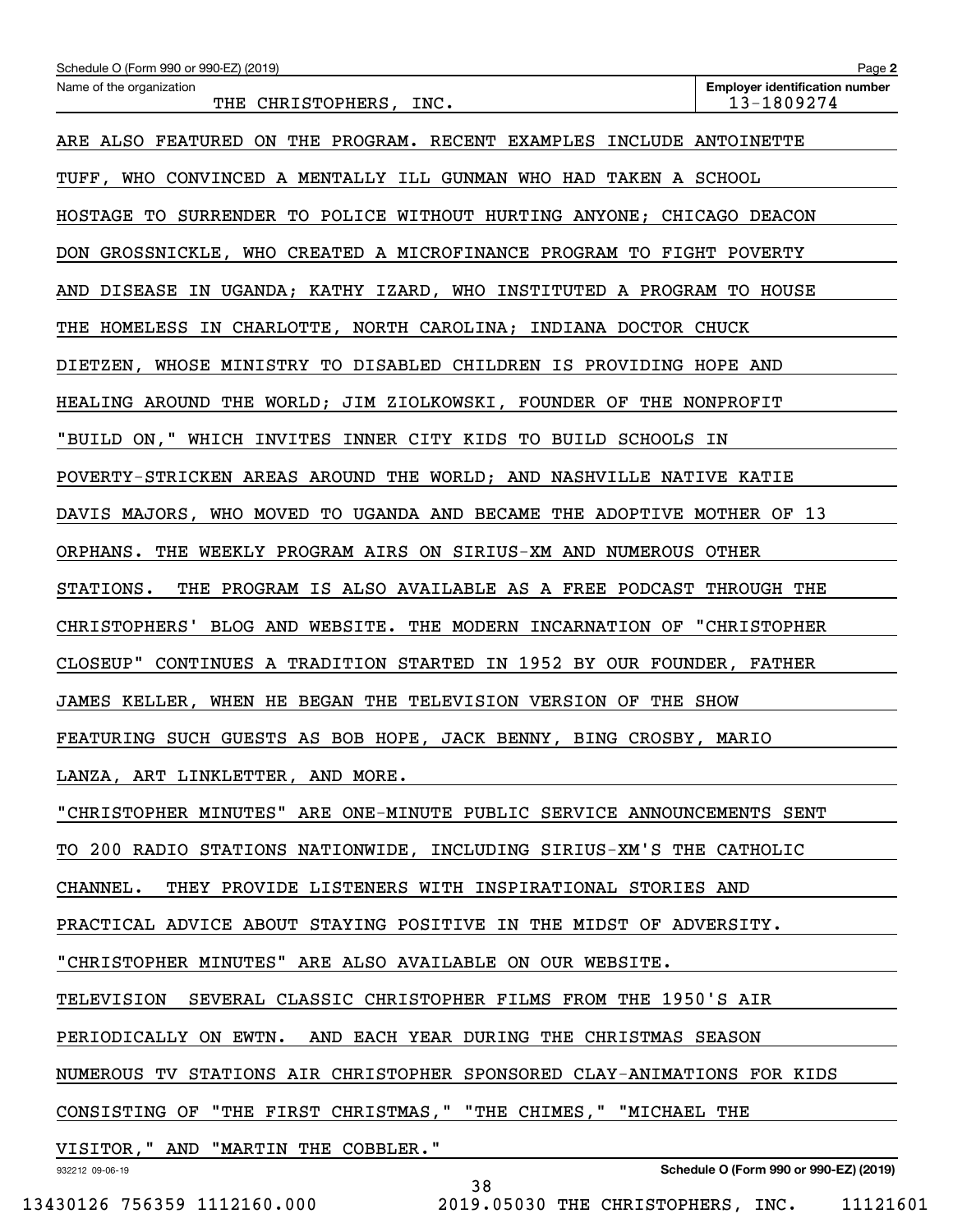|                       | FORM 990, PART III, LINE 4D, OTHER PROGRAM SERVICES:                    |  |  |  |  |
|-----------------------|-------------------------------------------------------------------------|--|--|--|--|
|                       | YOUTH CONTESTS - EVERY YEAR, WE INVITE HIGH SCHOOL STUDENTS ALL ACROSS  |  |  |  |  |
|                       | THE UNITED STATES - GRADES 9 THROUGH 12--TO CREATE A POSTER THAT        |  |  |  |  |
|                       | VISUALLY INTERPRETS THE TIMELESS THEME, "YOU CAN MAKE A DIFFERENCE."    |  |  |  |  |
|                       | USING PHOTOGRAPHS, HAND-DRAWN PICTURES OR IMAGES CREATED WITH THE       |  |  |  |  |
|                       | ASSISTANCE OF COMPUTER GRAPHICS, THESE PUPILS WORK TO ARTISTICALLY      |  |  |  |  |
|                       | CONVEY WHAT MAKING A DIFFERENCE IN ACTION MEANS TO THEM. AT THE         |  |  |  |  |
|                       | CHRISTOPHERS, WE TYPICALLY RECEIVE OVER 1,000 ENTRIES EVERY YEAR, BOTH  |  |  |  |  |
|                       | THROUGH REGULAR MAIL AND VIA E-MAIL. SARAH E. HOLINSKI, OUR YOUTH       |  |  |  |  |
|                       | COORDINATOR, AND HER TEAM ARE IN CHARGE OF THE REVIEW PROCESS. THE      |  |  |  |  |
|                       | STUDENTS ARE FIRST NOTIFIED OF THEIR WINNINGS VIA E-MAIL, AND LATER     |  |  |  |  |
|                       | RECEIVING OFFICIAL LETTERS WITH THEIR PRIZES, DELIVERED DIRECTLY TO     |  |  |  |  |
| THEIR HOME ADDRESSES. |                                                                         |  |  |  |  |
|                       | OUR ANNUAL VIDEO CONTEST FOR COLLEGE STUDENTS IS CONDUCTED IN A SIMILAR |  |  |  |  |
|                       | MANNER. IN THIS COMPETITION, WE LOOK FOR FILMS THAT VISUALLY PORTRAY    |  |  |  |  |
|                       | THE BELIEF THAT ONE PERSON, ONE ORGANIZATION, EVEN ONE SIMPLE ACT OF    |  |  |  |  |
|                       | KINDNESS CAN MAKE A DIFFERENCE. THE JUDGING PROCESS OF THE VIDEO        |  |  |  |  |
|                       | CONTEST IS IDENTICAL TO THAT OF OUR POSTER CONTEST. WE HAVE FIRST,      |  |  |  |  |
|                       | SECOND AND THIRD PRIZE WINNERS AND, DEPENDING ON THE QUANTITY OF        |  |  |  |  |
|                       | SUBMISSIONS THAT YEAR, ANYWHERE FROM THREE TO FIVE HONORABLE MENTIONS.  |  |  |  |  |
|                       | THIS YEAR'S 32ND ANNUAL VIDEO CONTEST WINNER WAS UNIVERSITY OF FLORIDA  |  |  |  |  |
|                       | STUDENT QUAN MCWIL, FOR HIS WUFT NEWSCAST ENTITLED "A HERO AMONG US."   |  |  |  |  |
|                       | MCWIL'S VIDEO HIGHLIGHTS THE PHILANTHROPIC EFFORTS OF RICH JOHNSON, WHO |  |  |  |  |
|                       | WENT ABOVE AND BEYOND THE CALL OF DUTY TO HELP HIS COMMUNITY IN THE     |  |  |  |  |
|                       | DEVASTATING AFTERMATH OF HURRICANE MICHAEL, JUST A COUPLE OF YEARS AGO. |  |  |  |  |
|                       | THE WINNER OF OUR POSTER CONTEST WAS IMANI ANAISCE KING, A SENIOR AT    |  |  |  |  |
| 932212 09-06-19       | Schedule O (Form 990 or 990-EZ) (2019)                                  |  |  |  |  |

THE CHRISTOPHERS, INC. 13-1809274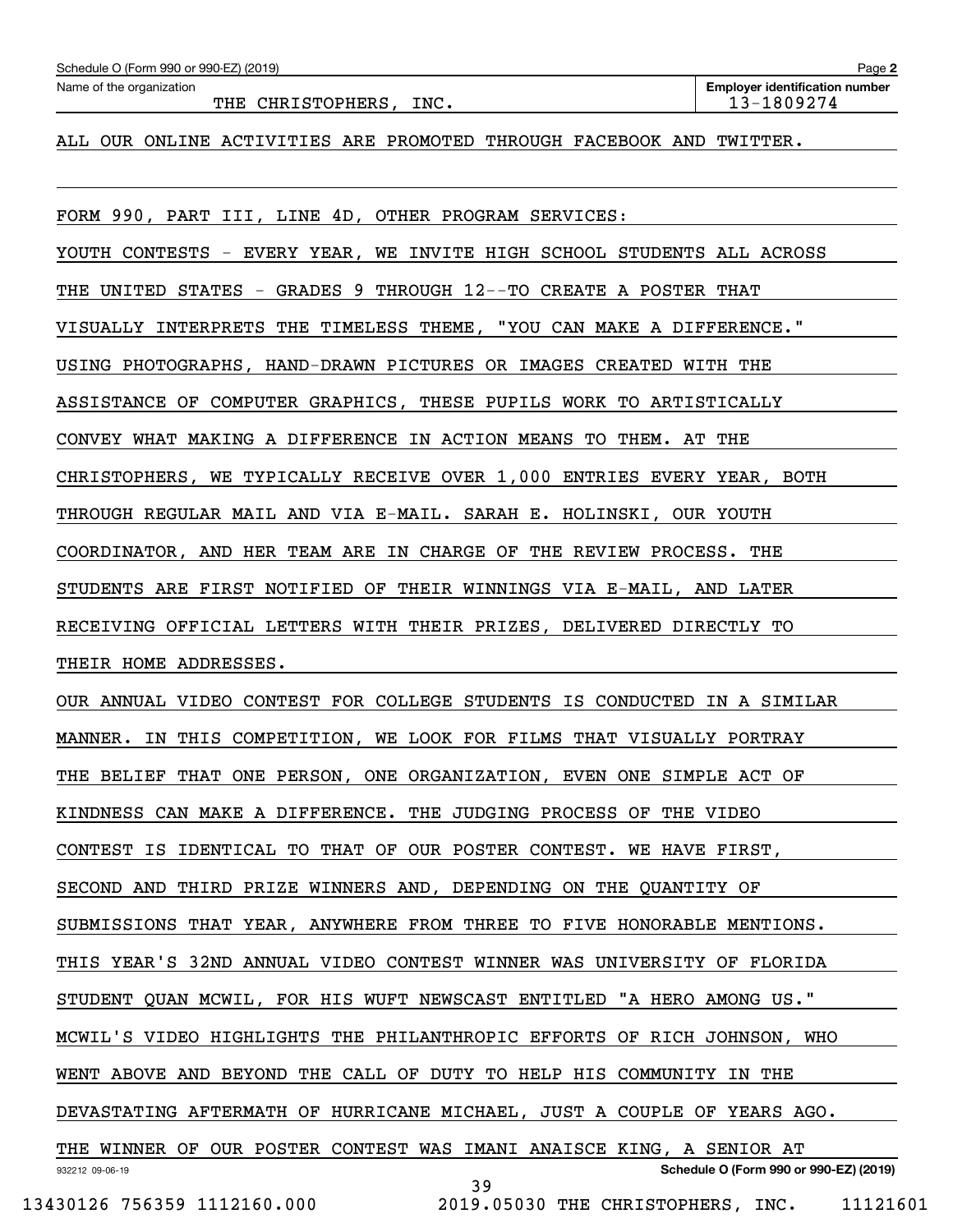| Schedule O (Form 990 or 990-EZ) (2019)                                      | Page 2                                              |  |  |  |
|-----------------------------------------------------------------------------|-----------------------------------------------------|--|--|--|
| Name of the organization<br>THE CHRISTOPHERS, INC.                          | <b>Employer identification number</b><br>13-1809274 |  |  |  |
| SOUTHSIDE CHRISTIAN HIGH SCHOOL, LOCATED IN SIMPSONVILLE, SOUTH             |                                                     |  |  |  |
| CAROLINA. THIS PERSONAL PHOTOGRAPH SHOWS KING LEANING DOWN TO PLACE A       |                                                     |  |  |  |
| TENDER KISS ON HER GRINNING GRANDFATHER'S BALD HEAD. THE CAPTION            |                                                     |  |  |  |
| "YOU CAN MAKE A DIFFERENCEFIGHTING THE FIGHT AGAINST ALZHEIMER'S<br>READS : |                                                     |  |  |  |
| WITH LOVE."                                                                 |                                                     |  |  |  |
|                                                                             |                                                     |  |  |  |
| CHRISTOPHER LEADERSHIP PROGRAM AND SEMINARS - THE CHRISTOPHER               |                                                     |  |  |  |
| LEADERSHIP PROGRAM OFFERS COURSES, SEMINARS, AND WORKSHOPS TO ADULTS        |                                                     |  |  |  |
| AND YOUTHS.<br>PARTICIPANTS EXPLORE LIFE'S PURPOSES AND CHALLENGES, BUILD   |                                                     |  |  |  |
| SELF-CONFIDENCE, DEVELOP LEADERSHIP QUALITIES, GROW IN FAITH AND            |                                                     |  |  |  |
| SPIRITUALITY, SHARPEN COMMUNICATION SKILLS, AND BECOME MORE OPTIMISTIC.     |                                                     |  |  |  |
| WE HOLD AN ANNUAL WEEKEND LEADERSHIP COURSE AT THE UNIVERSITY OF SAINT      |                                                     |  |  |  |
| MARY OF THE LAKE, HOME OF MUNDELEIN SEMINARY AND THE SCHOOL OF THEOLOGY     |                                                     |  |  |  |
| FOR THE ARCHDIOCESE OF CHICAGO.<br>MUNDELEIN IS THE LARGEST MAJOR           |                                                     |  |  |  |
| SEMINARY IN THE UNITED STATES AND DIOCESES FROM AROUND THE COUNTRY SEND     |                                                     |  |  |  |
| SEMINARIANS THERE FOR FORMATION. BY HOLDING OUR ANNUAL COURSE AT            |                                                     |  |  |  |
| MUNDELEIN, THE CHRISTOPHERS PARTICIPATE IN BUILDING UP THE NEXT             |                                                     |  |  |  |
| GENERATION OF LEADERS IN THE CHURCH. IN OUR WEEKEND COURSE AT               |                                                     |  |  |  |
| MUNDELEIN, SEMINARIANS AND LAYPEOPLE ENGAGE IN AN INVIGORATING              |                                                     |  |  |  |
| EXPLORATION OF LEADERSHIP SKILLS IN A RELAXED AND SUPPORTIVE                |                                                     |  |  |  |
| ENVIRONMENT.                                                                |                                                     |  |  |  |
| IN 2019, WE HELD OUR 27TH ANNUAL LEADERSHIP RETREAT AT THE UNIVERSITY       |                                                     |  |  |  |

OF SAINT MARY OF THE LAKE, AND THIS POPULAR COURSE CONTINUES TO CHANGE

LIVES AND EMPOWER THE NEXT GENERATION OF LEADERS TO IMPROVE THEIR

COMMUNITIES AND REMAIN TRUE TO THEIR FAITH. ONE RECENT GRADUATE WROTE,

"THIS OPPORTUNITY IS AN INVALUABLE GIFT THAT CHANGES LIVES, MY OWN AND

OTHERS. IT'S INSPIRATIONAL TO GO OUT INTO THE WORLD AS A LIGHT OF

CHRIST AND MAKE A DIFFERENCE. THANK YOU!!!"

932212 09-06-19

**Schedule O (Form 990 or 990-EZ) (2019)**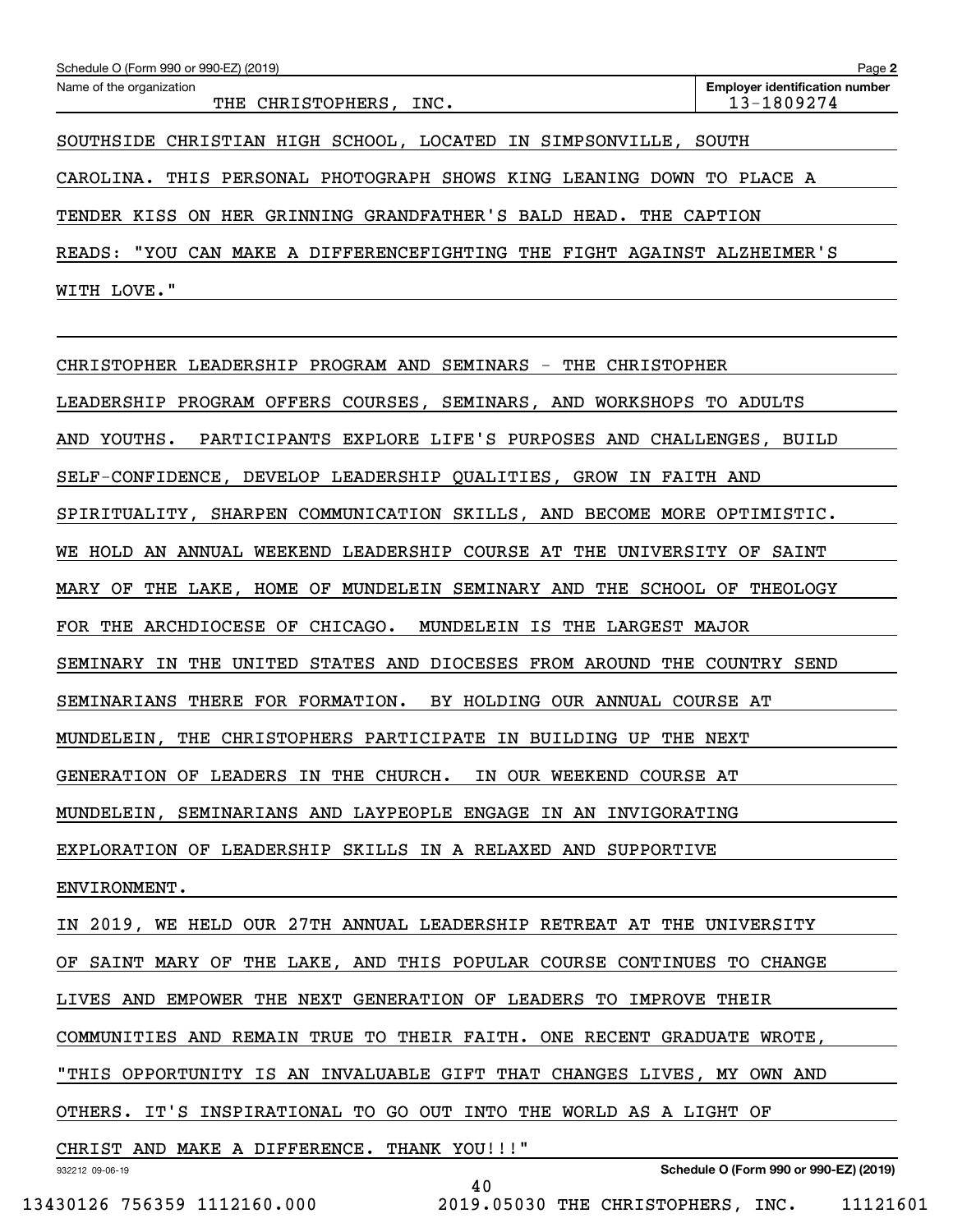| PRISON MINISTRY - OUR OUTREACH TO THOSE ON THE FRONT LINES OF PRISON    |
|-------------------------------------------------------------------------|
| MINISTRY REMAINS A VITAL PART OF THE EFFORT TO BRING HOPE AND HEALING   |
| TO PEOPLE ON THE MARGINS OF SOCIETY. WORKING MAINLY THROUGH PRISON      |
| CHAPLAINS, WE PROVIDE AN EVER-GROWING LIBRARY OF READING MATERIAL       |
| THANKS TO THE SUPPORT OF CHRISTOPHER FRIENDS. THIS INCLUDES OUR "THREE  |
| MINUTES A DAY" BOOK SERIES, CHRISTOPHER NEWS NOTES, AND A CALENDAR      |
| DESIGNED ESPECIALLY FOR THOSE IN JAILS AND PRISONS. COUNTLESS           |
| CHAPLAINS, AS WELL AS PRISONERS THEMSELVES, FREQUENTLY CONTACT OUR      |
| OFFICE TO EXPRESS THANKS FOR THE MANY DONATED ITEMS WE MAKE AVAILABLE   |
| TO THEM. FOR INSTANCE, IN RESPONSE TO ONE OF OUR CHRISTMAS MAILINGS,    |
| DEACON PETER ANDRE, DIRECTOR OF PRISON MINISTRY FOR THE DIOCESE OF      |
| SAINT PETERSBURG, FLORIDA, WROTE:                                       |
| "ON BEHALF OF A SINCERELY GRATEFUL MINISTRY, I HUMBLY ACKNOWLEDGE       |
| RECEIPT OF 7 CASES OF WONDERFUL 'THREE MINUTES A DAY' BOOKS, WHICH      |
| ARRIVED IN PERFECT ORDER THIS MORNING. WE ARE ACTIVELY PUTTING TOGETHER |
| OUR ADVENT AND CHRISTMAS MAILINGS. THESE BOOKS WILL BE THE INTEGRAL     |
| PART OF OUR SPECIAL SPIRITUAL 'GIFTS' TO THE INMATES AND EX-OFFENDERS   |
| IN OUR CARE. SINCE 1997, WE HAVE DONE OUR BEST TO PROVIDE INMATES AND   |
| EX-OFFENDERS WITH 'TOOLS' ON THE FAITH TO ASSIST THEM (WALKING STICKS   |
| IF YOU WILL) ON THEIR SPIRITUAL JOURNEY. IN AUGUST OF 1998, THE         |
| CHRISTOPHERS BEGAN THEIR LONG AND FAITHFUL, UTTERLY GENEROUS SUPPORT    |
| AND PARTNERSHIP WITH OUR PRISON MINISTRY. HOW BLESSED WE ARE TO BE ABLE |
| TO MAKE THAT STATEMENT! TO YOU, YOUR WILLING STAFF AND ALL YOUR         |
| BENEFACTORS, WE SEND OUR PRAYERFUL GRATITUDE; FROM OVERFLOWING HEARTS,  |
| WE THANK YOU AND WISH YOU PEACE AND JOY IN THE HOLY ADVENT AND          |
| CHRISTMAS SEASON STILL TO COME."                                        |
| WE HOPE THAT OUR CHRISTOPHER MATERIALS BRING THE LIGHT OF GOD'S LOVE TO |

41 13430126 756359 1112160.000 2019.05030 THE CHRISTOPHERS, INC. 11121601

932212 09-06-19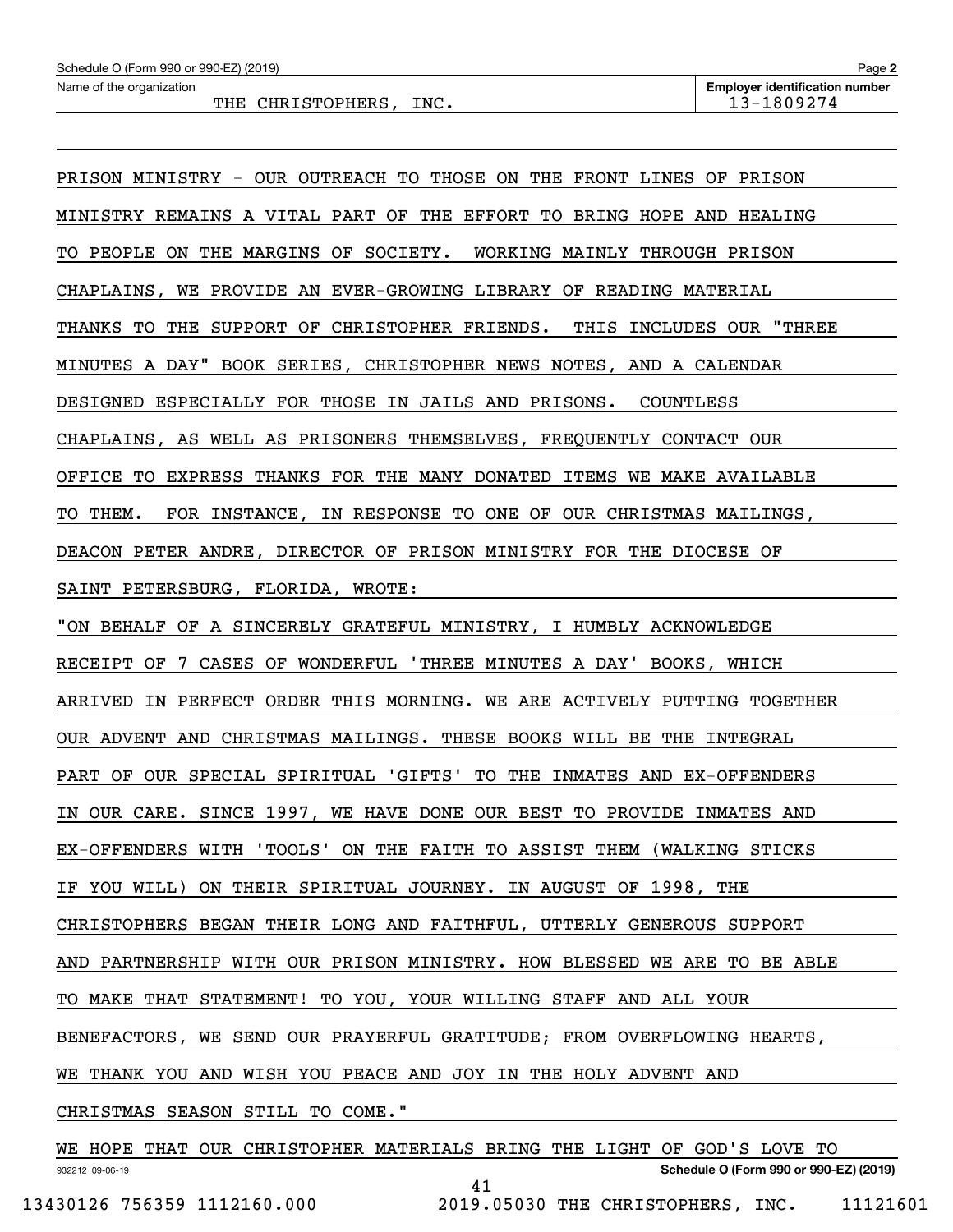| Schedule O (Form 990 or 990-EZ) (2019)<br>Page 2              |                                                     |  |  |  |  |  |
|---------------------------------------------------------------|-----------------------------------------------------|--|--|--|--|--|
| Name of the organization<br>THE CHRISTOPHERS, INC.            | <b>Employer identification number</b><br>13-1809274 |  |  |  |  |  |
| HIS CHILDREN WHO COULD USE A POSITIVE MESSAGE IN THEIR LIVES. |                                                     |  |  |  |  |  |

EXPENSES \$ 441,613. INCLUDING GRANTS OF \$ 8,304. REVENUE \$ 6,378.

FORM 990, PART VI, SECTION A, LINE 2:

THE ORGANIZATION, AS OF YEAR END, INCURRED \$105,088 IN LEGAL SERVICES

PROVIDED BY GIBNEY ANTHONY & FLAHERTY, LLP OF WHICH ROBERT V. OKULSKI,

PRESIDENT/TREASURER OF THE BOARD, IS A MEMBER.

FORM 990, PART VI, SECTION B, LINE 11B:

THE CHRISTOPHERS, INC. HAS ITS FORM 990 PREPARED BY AN OUTSIDE ACCOUNTING FIRM AND HAS ESTABLISHED THE FOLLOWING REVIEW PROCESS TO ENSURE THAT THE INFORMATION REPORTED IS COMPLETE AND ACCURATE. WHEN THE FORM 990 HAS BEEN PREPARED, REVIEWED BY MANAGEMENT AND IS READY TO BE FILED WITH THE INTERNAL REVENUE SERVICE, IT IS SUBMITTED ELECTRONICALLY TO MEMBERS OF THE ORGANIZATIONS GOVERNING BODY FOR ANY COMMENTS PRIOR TO ITS SUBMISSION.

FORM 990, PART VI, SECTION B, LINE 12C:

THE CHRISTOPHERS, INC. CURRENTLY HAS IN PLACE A CONFLICT OF INTEREST POLICY WHICH ALL BOARD MEMBERS HAVE RECEIVED A COPY OF. THE POLICY MANDATES THAT ALL MEMBERS OF MANAGEMENT AND THE GOVERNING BODY DISCLOSE ANY POTENTIAL OR ACTUAL CONFLICTS THAT MAY EXIST. IN ADDITION, EACH MEMBER OF MANAGEMENT AND THE GOVERNING BODY IS REQUIRED TO SIGN AN ANNUAL CONFLICT DISCLOSURE STATEMENT. IF A POTENTIAL OR ACTUAL CONFLICT OF INTEREST EXISTS, THE POLICY SETS FORTH THE PROCEDURES TO BE FOLLOWED TO ADDRESS THE ISSUE.

932212 09-06-19 **Schedule O (Form 990 or 990-EZ) (2019)** FORM 990, PART VI, SECTION B, LINE 15: COMPENSATION OF THE CHIEF EXECUTIVE IS DETERMINED BY THE NON-INTERESTED MEMBERS OF THE BOARD OF DIRECTORS. FACTORS THAT ARE CONSIDERED INCLUDE THE

42

13430126 756359 1112160.000 2019.05030 THE CHRISTOPHERS, INC. 11121601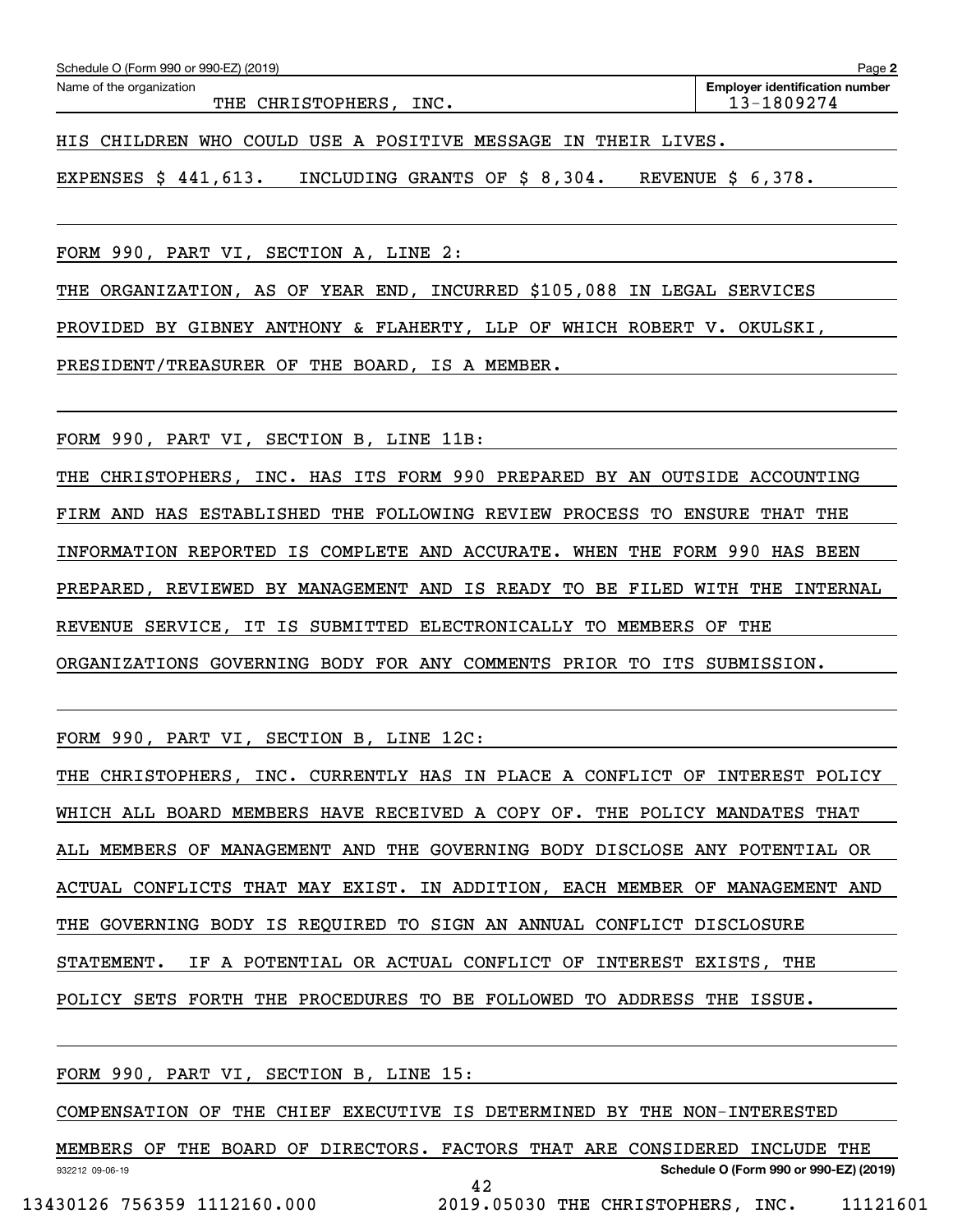| Schedule O (Form 990 or 990-EZ) (2019)                                                               | Page 2                                              |
|------------------------------------------------------------------------------------------------------|-----------------------------------------------------|
| Name of the organization<br>CHRISTOPHERS, INC.<br>THE                                                | <b>Employer identification number</b><br>13-1809274 |
| EXECUTIVE'S PERFORMANCE, DUTIES AND RESPONSIBILITIES.<br>THE                                         | TOTAL                                               |
| COMPENSATION PACKAGE<br>IS COMPARED<br>TO<br>THAT OF<br>SIMILARLY<br>SITUATED                        | EXECUTIVES                                          |
| DETERMINE<br>OTHER NON-PROFIT<br>ORGANIZATIONS TO<br>THE<br>REASONABLENESS<br>ΙN                     | THEREOF.                                            |
| EMPLOYEES AND<br>OFFICERS<br>DETERMINED<br>COMPENSATION<br>OF<br>OTHER KEY<br>IS                     | BY A                                                |
| INVOLVING<br>EXECUTIVE<br>CERTAIN<br>PERFORMANCE<br>EVALUATION<br>THE<br>AND                         | <b>BOARD</b><br>MEMBERS.                            |
| COMPENSATION<br>IS ALSO<br>COMPARED TO<br>PERSONS<br>SIMILARLY<br>THE<br>IN                          | SITUATED                                            |
| PROCESS<br>POSITIONS<br>OTHER NON-PROFIT<br>ORGANIZATIONS.<br>AT<br>THE                              | WAS LAST                                            |
| 2019<br>AND<br><b>DOCUMENTED</b><br><b>UNDERTAKEN</b><br>ΙN<br>IN<br>THE<br><b>BOARD</b><br>MINUTES. |                                                     |
|                                                                                                      |                                                     |
|                                                                                                      |                                                     |

FORM 990, PART VI, SECTION C, LINE 19:

THE CHRISTOPHERS, INC. MAKES ITS FORM 990 AVAILABLE FOR PUBLIC INSPECTION AS REQUIRED UNDER SECTION 6104 OF THE INTERNAL REVENUE CODE. THE RETURN IS POSTED ON ITS WEBSITE, WWW.CHRISTOPHERS.ORG, AND CHARITY NAVIGATOR.ORG. IN ADDITION, FORMS 990 AND 1023 AS WELL AS THE CONFLICT OF INTEREST POLICY AND FINANCIAL STATEMENTS ARE AVAILABLE UPON WRITTEN REQUEST TO 5 HANOVER SQUARE, 22ND FLOOR NEW YORK, NY 10004, OR BY CALLING THE ORGANIZATION DIRECTLY AT (212) 759-4050.

FORM 990, PART XI, LINE 9, CHANGES IN NET ASSETS:

CHANGE IN BENEFICIAL INTEREST IN TRUST  $-3,592$ .

FORM 990 PAGE 12, PART XII, LINE 2C

THE ORGANIZATION DID NOT CHANGE ITS OVERSIGHT PROCESS FROM THE PRIOR

YEAR.

932212 09-06-19